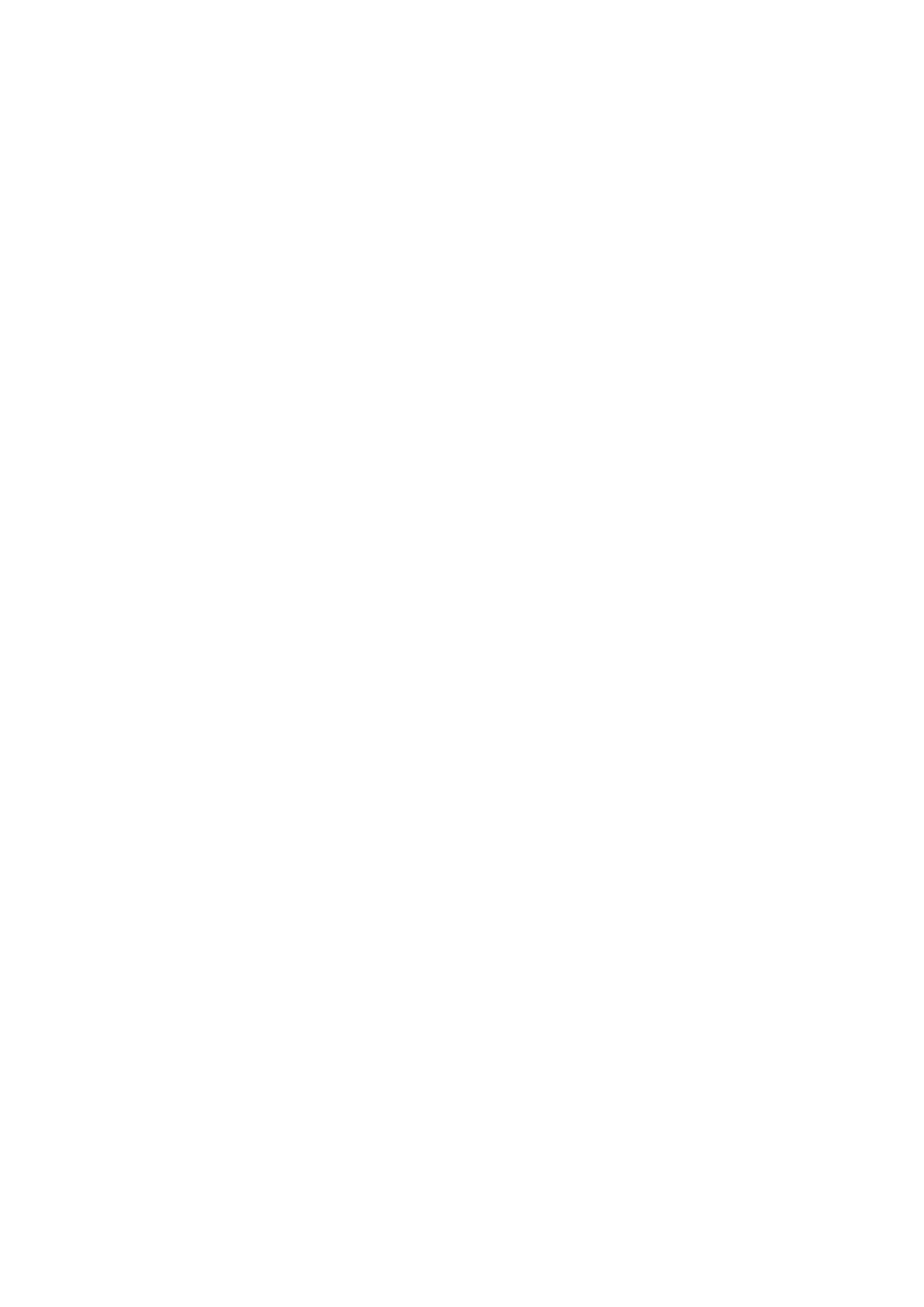#### **In the case of Chapman v. the United Kingdom,**

The European Court of Human Rights, sitting as a Grand Chamber composed of the following judges:

Mr L. WILDHABER, *President*,

Mr J.-P. COSTA,

Mr A. PASTOR RIDRUEJO,

Mr G. BONELLO,

Mr P. KŪRIS,

Mr R. TÜRMEN,

Mrs F. TULKENS,

Mrs V. STRÁŽNICKÁ,

Mr P. LORENZEN,

Mr M. FISCHBACH,

Mr V. BUTKEVYCH,

Mr J. CASADEVALL,

Mrs H.S. GREVE,

Mr A.B. BAKA,

Mrs S. BOTOUCHAROVA,

Mr M. UGREKHELIDZE,

Lord Justice SCHIEMANN, ad hoc *judge*,

and also of Mr M. DE SALVIA, *Registrar*,

Having deliberated in private on 24 May and 29 November 2000,

Delivers the following judgment, which was adopted on the lastmentioned date:

## PROCEDURE

1. The case was referred to the Court, in accordance with the provisions applicable prior to the entry into force of Protocol No. 11 to the Convention for the Protection of Human Rights and Fundamental Freedoms ("the Convention") [*Note by the Registry*. Protocol No. 11 came into force on 1 November 1998.], by the European Commission of Human Rights ("the Commission") on 30 October 1999 and by the United Kingdom Government ("the Government") on 10 December 1999 (Article 5 § 4 of Protocol No. 11 and former Articles 47 and 48 of the Convention).

2. The case originated in an application (no. 27238/95) against the United Kingdom of Great Britain and Northern Ireland lodged with the Commission under former Article 25 of the Convention by a British citizen, Mrs Sally Chapman ("the applicant"), on 31 May 1994.

3. The applicant alleged that planning and enforcement measures taken against her in respect of her occupation of her land in her caravans violated her right to respect for her home and her private and family life contrary to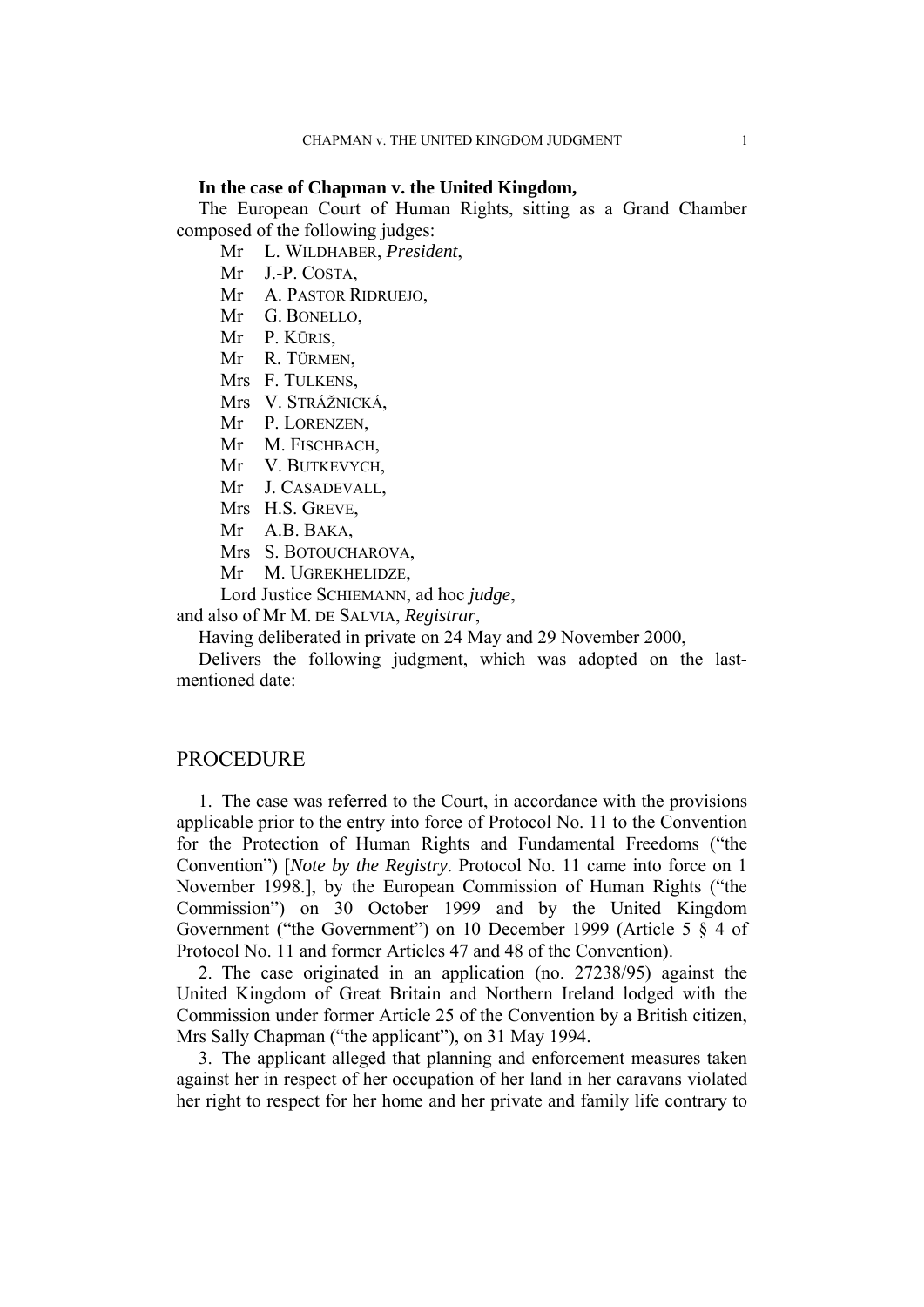Article 8 of the Convention. She complained that these also disclosed an interference with the peaceful enjoyment of her possessions contrary to Article 1 of Protocol No. 1 and that she had no effective access to court to challenge the decisions taken by the planning authorities contrary to Article 6 of the Convention. She further complained that she was subjected to discrimination as a Gypsy contrary to Article 14 of the Convention.

4. The Commission declared the application admissible on 4 March 1998. In its report of 25 October 1999 (former Article 31 of the Convention) [*Note by the Registry*. The report is obtainable from the Registry.], it expressed the opinion that there had been no violation of Article 8 of the Convention (eighteen votes to nine), that there had been no violation of Article 1 of Protocol No. 1 (nineteen votes to eight), that there had been no violation of Article 6 of the Convention (twenty-five votes to two) and that there had been no violation of Article 14 of the Convention (eighteen votes to nine).

5. Before the Court the applicant, who had been granted legal aid, was represented by Messrs Lance Kent & Co., solicitors practising in **Berkhamsted** 

6. On 13 December 1999 a panel of the Grand Chamber determined that the case should be decided by the Grand Chamber (Rule 100 § 1 of the Rules of Court). The composition of the Grand Chamber was determined according to the provisions of Article 27 §§ 2 and 3 of the Convention and Rule 24 of the Rules of Court. Sir Nicolas Bratza, the judge elected in respect of the United Kingdom, who had taken part in the Commission's examination of the case, withdrew from sitting in the Grand Chamber (Rule 28). The Government accordingly appointed Lord Justice Schiemann to sit as an *ad hoc* judge (Article 27 § 2 of the Convention and Rule 29 § 1).

7. The applicant and the Government each filed a memorial. Third-party comments were also received from the European Roma Rights Centre, which had been given leave by the President to intervene in the written procedure (Article 36 § 2 of the Convention and Rule 61 § 3).

8. A hearing took place in public in the Human Rights Building, Strasbourg, on 24 May 2000 (Rule 59 § 2).

There appeared before the Court:

| (a) for the Government |                                                   |           |
|------------------------|---------------------------------------------------|-----------|
|                        | Mr H. LLEWELLYN, Foreign and Commonwealth Office, | Agent,    |
|                        | Mr D. PANNICK QC,                                 |           |
|                        | Mr D. ELVIN QC,                                   |           |
|                        | Mr M. SHAW,                                       | Counsel,  |
|                        | Mr D. RUSSELL,                                    |           |
|                        | Mr S. MARSHALL-CAMM,                              | Advisers; |
|                        |                                                   |           |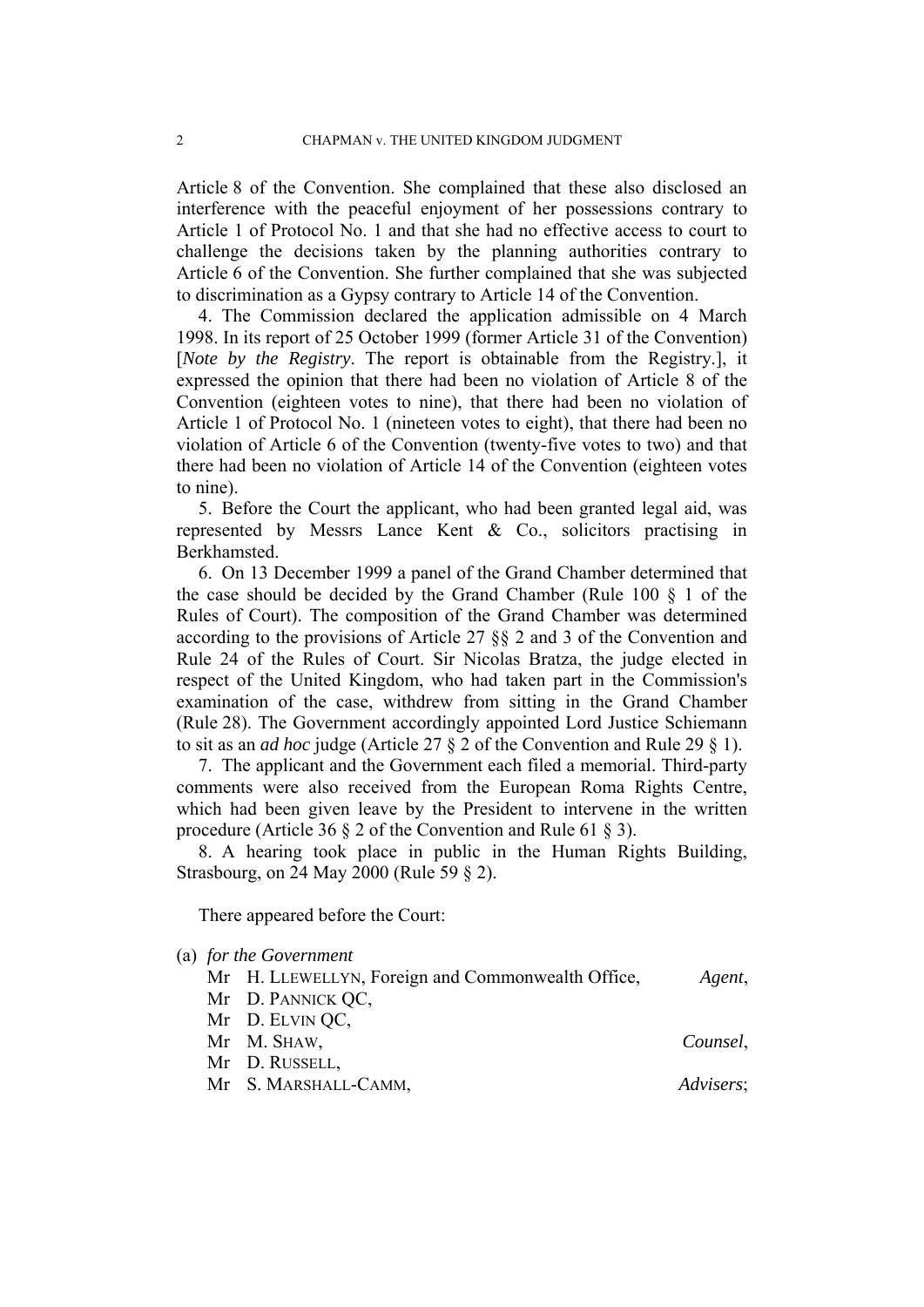(b) *for the applicant*

Mr R. DRABBLE OC, Mr T. JONES, Mr M. HUNT, *Counsel*, Mrs D. ALLEN, *Solicitor*.

The Court heard addresses by Mr Drabble and Mr Pannick.

9. On 29 November 2000 Mr J. Makarczyk, who was unable to take part in the further consideration of the case, was replaced by Mr G. Bonello (Rule 24 § 5 (b)).

## THE FACTS

### I. THE CIRCUMSTANCES OF THE CASE

10. The applicant is a Gypsy by birth. Since her birth she has travelled constantly with her family, mainly in the Hertfordshire area, in search of work. When she married, the applicant and her husband continued to live in caravans. They have four children.

11. The applicant and her husband used to stop for as long as possible on temporary or unofficial sites while he found work as a landscape gardener. They stayed for several years on an unofficial site in St Albans. They travelled for some years in the Watford area. They were on the waiting list for a permanent site but were never offered a place. They were constantly moved from place to place by the police and representatives of local authorities. Their children's education was constantly interrupted because they had to move about.

12. Due to harassment while she led a travelling life, which was detrimental to the health of the family and the education of the children, the applicant bought a piece of land in 1985 with the intention of living on it in a mobile home. The land is within the area of Three Rivers District Council in Hertfordshire where there is no official Gypsy site. The applicant alleges that a County Council official had told her in 1984 when she was encamped on the roadside that if she bought land she would be allowed to live on it. The Government state that there is no record of such a promise being made and that it would be unlikely that such a promise would be made, since it would be for the District Council, not the County Council, to decide any application. The land was also subject to a 1961 discontinuance order requiring the site not to be used for the stationing of three caravans.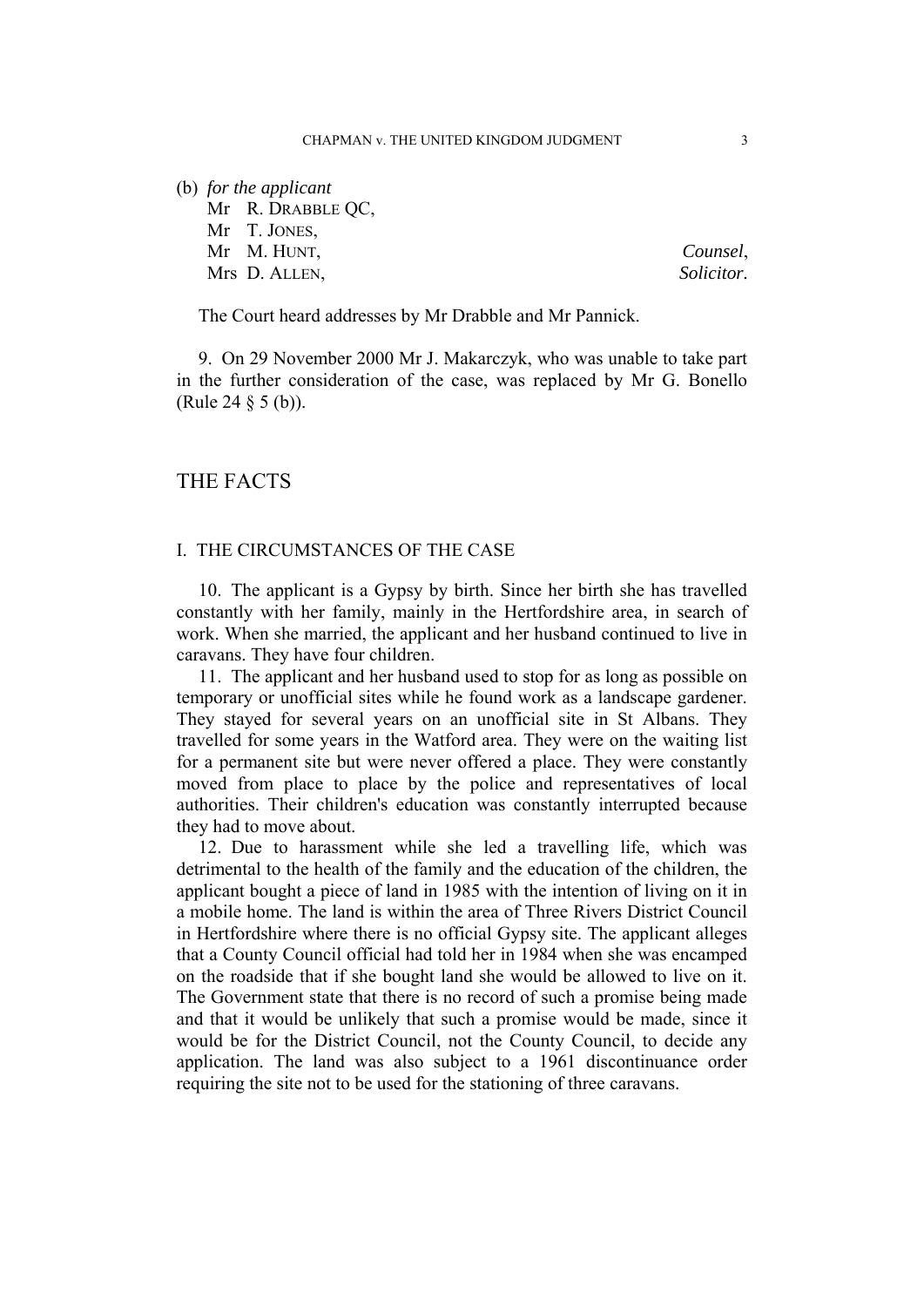13. The applicant and her family moved on to the land and applied for planning permission. This was to enable the children to attend school immediately. The District Council refused the application for planning permission on 11 September 1986 and served enforcement notices.

14. Appeals were lodged against the enforcement notices. In July 1987 a public inquiry was held by an inspector appointed by the Department of the Environment. He dismissed the appeal and upheld the decision of the Council as the land was in the Metropolitan Green Belt and he considered that the national and local planning policies should override the needs of the appellant. Since there was no official Gypsy site in the Three Rivers district the family was given fifteen months to move from their land, the Council having stated that a suitable location was being sought for them and that they would be able to move to a new official site within a year.

15. When the fifteen-month period expired, the family remained on the site since they had nowhere else to go. The applicant applied for planning permission for a bungalow, as it had been stated at the public inquiry that this would be a more appropriate use of the land than a mobile home. Planning permission was refused and the Council's decision was upheld at a further local inquiry. The family remained on the site and the Council served summonses on the applicant and her husband for failure to comply with an enforcement notice. On 18 August 1989 they were both fined 100 pounds sterling (GBP), with costs of GBP 50 in the Magistrates' Court. On 23 February 1990 they were again fined, this time GBP 500 each, with costs of GBP 50. To avoid further court action, the family returned to a nomadic life and were constantly moved from place to place by Council officials. The applicant's eldest daughter had started a hairdressing course at a college of further education and the second daughter was about to start studying at college for a diploma in forestry. Both of these courses had to be abandoned and the two younger children could no longer attend school.

16. During this period the applicant made a further planning application for a bungalow on her land. Again her application was refused and failed after an inquiry. In August 1992 the applicant and her family returned to their land in a caravan. Enforcement notices were issued by the Council on 11 March 1993. The applicant appealed against them and there was a planning inquiry on 2 November 1993.

17. By a decision letter of 18 March 1994, the inspector dismissed the appeal. In his decision, he stated, *inter alia*:

"15. Local policies in the Hertfordshire County Structure Plan Review of 1986, as revised by the Approved Alterations of 1991 and the Three Rivers District Plan of 1982, reaffirm that Sarratt and the surrounding countryside lie within the Metropolitan Green Belt ... The Structure Plan contains policies also on Landscape Conservation and Gypsy sites. The District Plan shows that the site lies outside the core of the village, but within an Agricultural Priority Area and also, within an Area of Great Landscape Value, now, by virtue of the Structure Plan, termed a Landscape Conservation Area.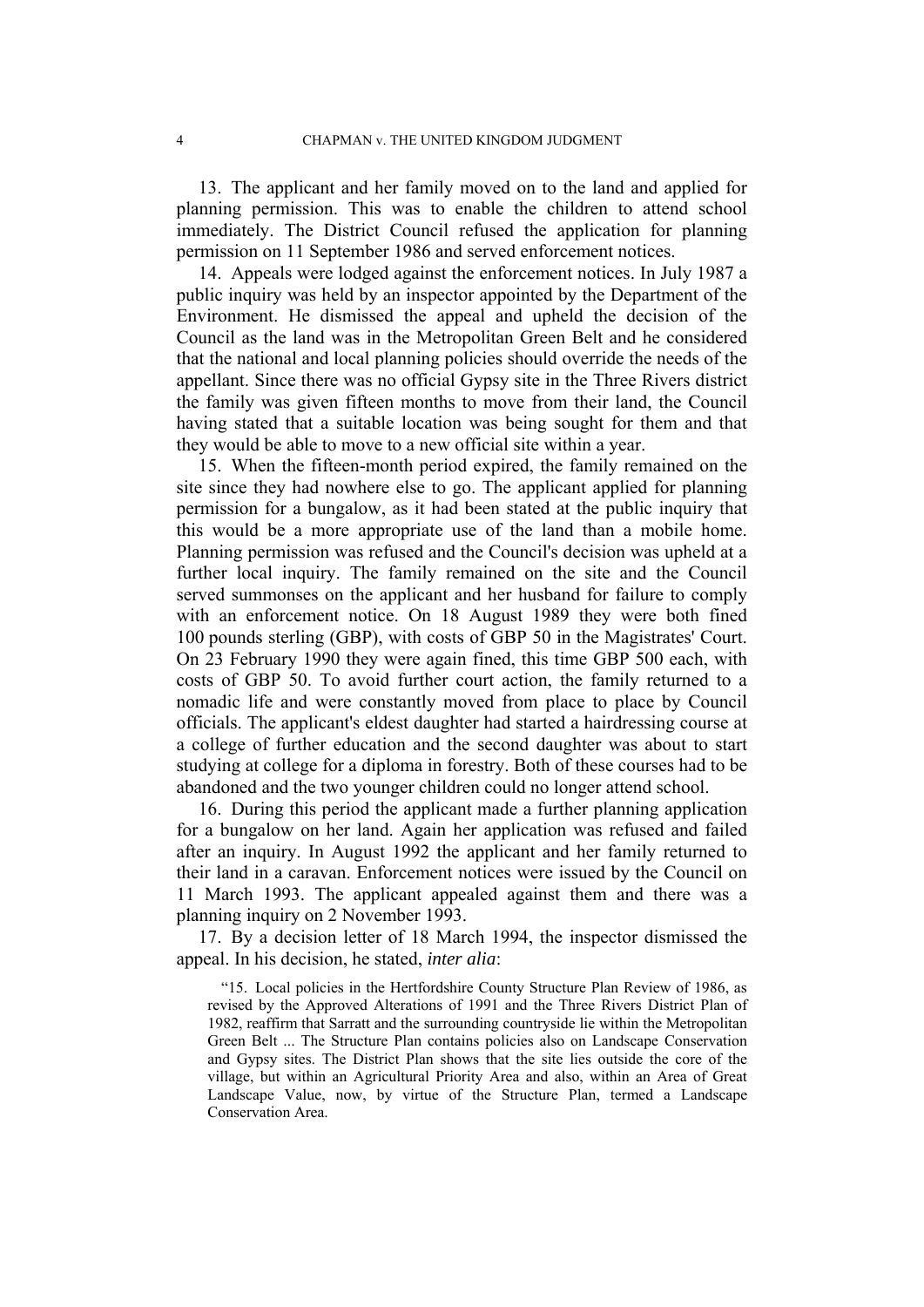...

...

19. The appeal site is a deep plot of some 0.77 ha on the frontage of Dawes Lane which leads from Sarratt, a village in the Metropolitan Green Belt; past the site to the west are a few dwellings, a nursery and the Chess Valley. ...

24. From the evidence before me and from my inspection of the site and the surrounding area it is clear to me that the principal issues in these matters are, first, whether the developments for which permissions are sought would be appropriate within the Green Belt and, second, whether there are any very special circumstances in your client's cases which would outweigh the general strong presumption against inappropriate development in the Green Belt.

25. Structure Plan policies presume against planning permission in the Green Belt, except in very strong circumstances, for the construction of new buildings, including residential caravans, or certain other specified categories of development. Para. 13 of Planning Policy Guidance 2 – Green Belts – states that, inside a Green Belt, approval should not be given, except in very special circumstances, for other than certain categories of appropriate developments. The previous paragraph emphasises the national presumption against inappropriate development within Green Belts.

26. The latest national guidance, in Circular 1/94, on Gypsy Sites and Planning states in the introduction that a main intention of the document is to withdraw the previous guidance indicating that it may be necessary to accept the establishment of gypsy sites in protected areas, including Green Belt sites. Paragraph 13 goes on to say that gypsy sites are not regarded as being amongst those uses of land which are normally appropriate in Green Belts.

27. None of [the applicant's] projects fall within the categories identified as exempt from national or local assumptions against inappropriate development in Green Belts. ...

28. I hold the very firm conviction that none of the developments referred to in these notices could properly and reasonably be regarded as appropriate in the terms of strong national guidance or long established local policies which all seek to protect the value of the Green Belt designation of the area.

29. This site is in a part of the Metropolitan Green Belt, near to a motorway and particularly vulnerable to development pressure. In my judgment the local and national worthwhile policies that seek to protect the Green Belt would undoubtedly be frustrated for a main purpose of Green Belts is to protect the surrounding countryside from further encroachment.

30. As for alternative accommodation for [the applicant], I was referred to the statutory duty of the County Council to provide a site for [the applicant], who is a gypsy resident in the area, to place her caravan; 23 years after statutory requirement to provide better living conditions for gypsies there were not sufficient sites in the County. The Council would save public money by letting [the applicant] remain here and not put another caravan on the roadside; there had never been an official gypsy caravan site in the District, which, in consequence, had not acquired the benefit of a statutorily designated area.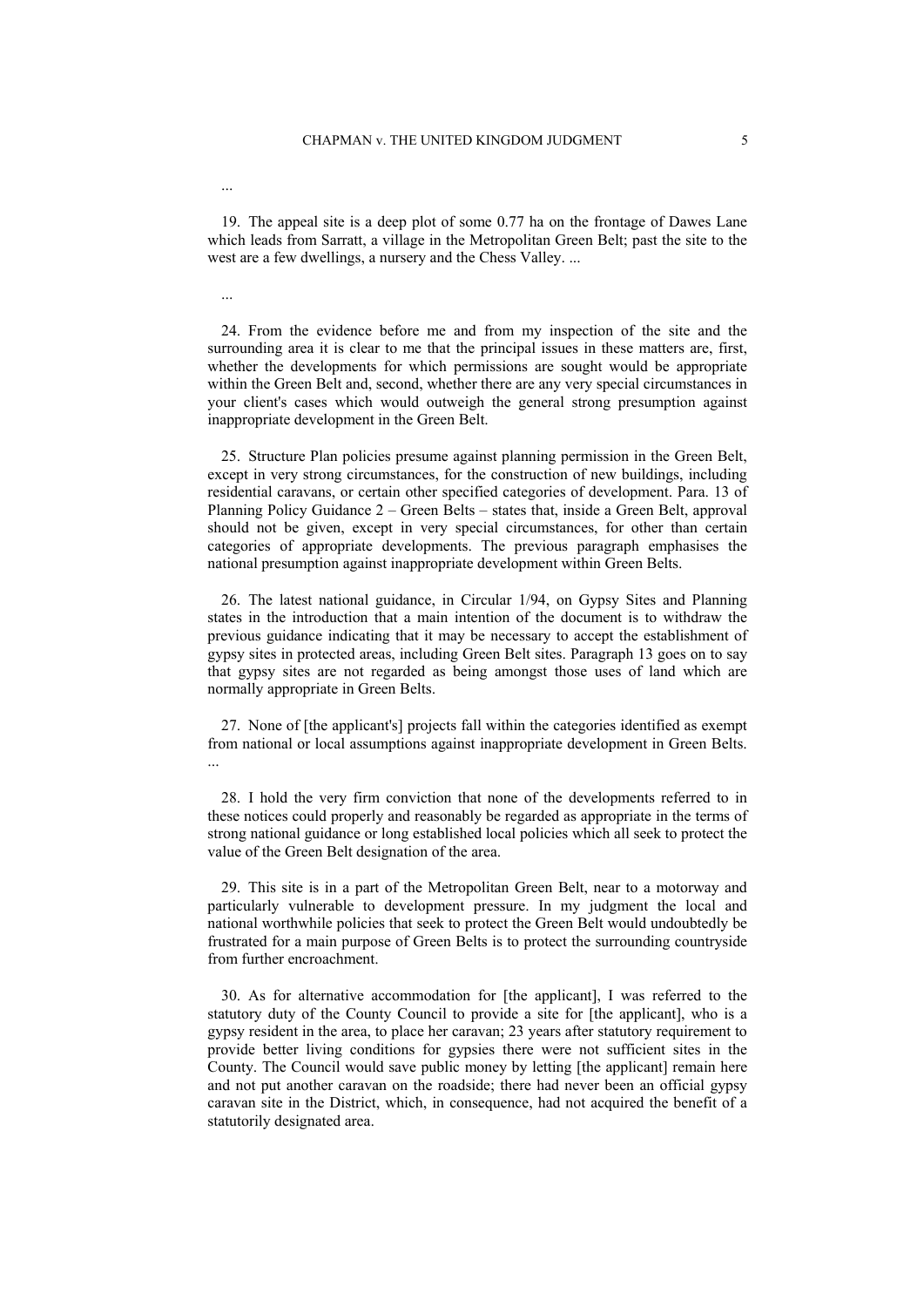31. [The applicant] also said that the County Council were under a Direction from the Secretary of State for the Environment, under section 9 of the Caravan Sites Act of 1968 to provide further accommodations for gypsies in the County, but the County Council were not able to confirm progress to establish a 15 pitch gypsy caravan site at Langlebury Lane, Langlebury. ...

...

...

...

...

33. I note that the Council did not refute [the applicant's] comment on caravan site provision in the area, but I do not accept her argument as of sufficient weight to overturn, in the absence of very special circumstances, the cogent planning argument against inappropriate development in the Green Belt here.

35. Your client said that the site had been tidied; rubbish, undergrowth and some neglected buildings had been removed; a building had been renovated. ... The caravans are set further back on the site and partly screened by the previously erected large brick building; moreover they were considerably less conspicuous than the previous mobile home which was stationed close to Dawes Lane. ... As for the caravans, your client said that there were few places from which they are likely to be seen by very many members of the public, apart from drivers on Dawes Lane whose attention was likely to be on traffic conditions.

36. I attach more weight to the fact that this site lies in an attractive setting of mainly sporadic dwellings in extensive grounds and in a designated Landscape Conservation Area. To the north-west is the built-up area of the village and to the south-west attractive open countryside in the Chess Valley; it was agreed that the area is popular for recreational walking and riding.

37. I do not consider that the arguments put forward by [the applicant] would justify allowing residential development of this site. I find no reason to differ from the conclusions of my predecessors who considered that it would be wrong to grant permission for this site in a part of the Metropolitan Green Belt which is particularly vulnerable to development pressure. Whatever the conditions attached to specific grants of permission, stationing a residential caravan here would detract significantly from the quiet rural character and appearance of the site. As well as the caravan itself and the external signs of occupation there would be the activities associated with a family on the site and the comings and goings inevitable with the residential occupation.

40. There is another factor which reinforces, to my mind, rejection of [the applicant's} appeals. Whilst the local planning authority has to consider every application on its merits at the time, these projects, if allowed, would be very likely to encourage similar schemes. The Council would undoubtedly find it more difficult to refuse such other schemes, with this site as a precedent, and those additional developments would cause significant harm to interests of acknowledged importance, which I consider to be unacceptable.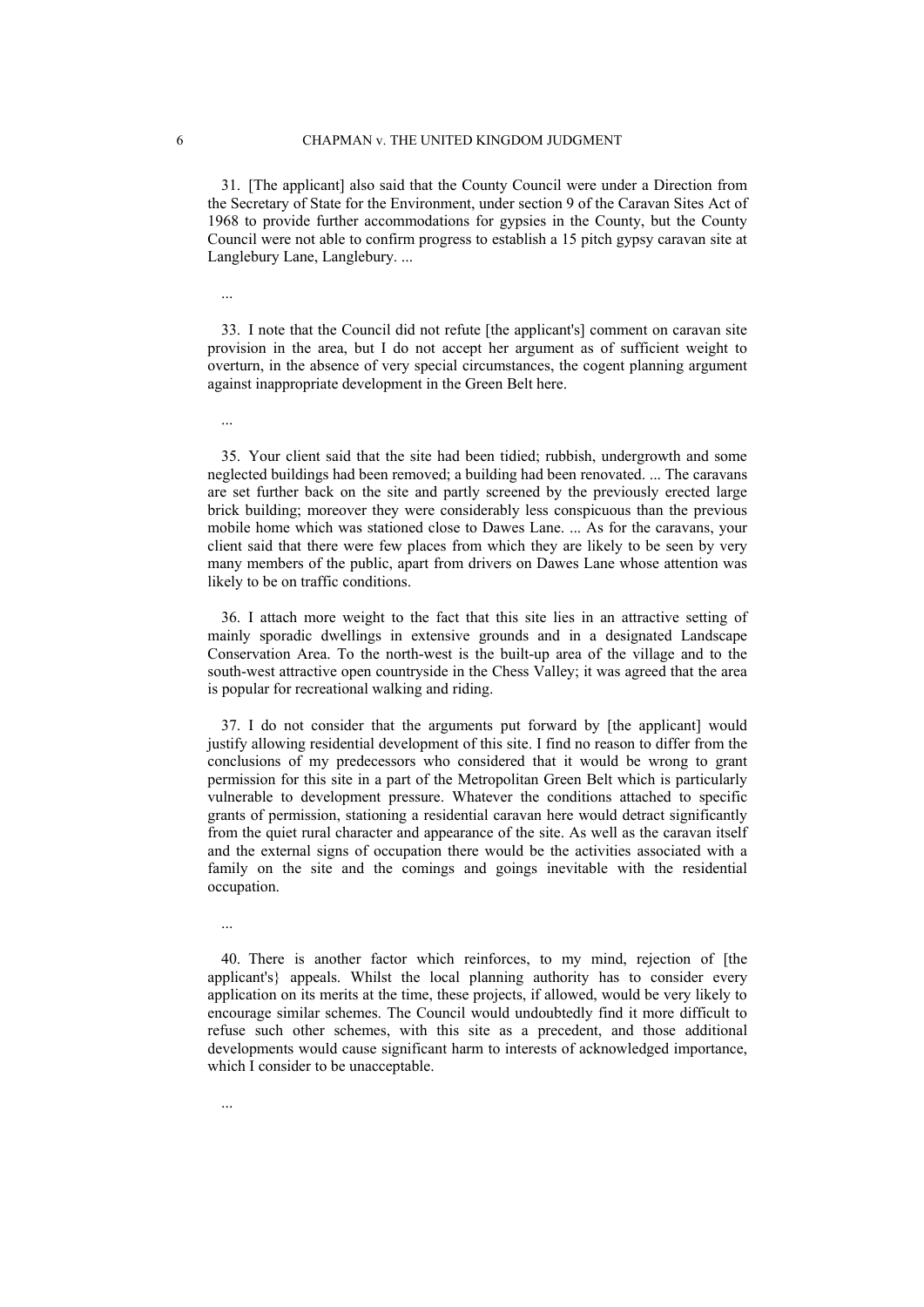43. At the inquiry in 1987, following enforcement action, the Council told that Inspector that a suitable location for a gypsy caravan site was being sought; [the applicant] would be able to move to the new site within a year. ...

45. It appears that little progress has been made since the appeal in 1987. Paragraphs 30 and 31 above indicate that the information given in 1987 to the Inspector about the provision of gypsy caravan sites in the County was optimistic; estimates among Council officers apparently varied between 1 year and 5 years.

46. I note the Council's statement that [the applicant] had not shown interest in a pitch on a Council caravan site but, to my mind, other factors militate against their argument. First, it is not unreasonable for [the applicant] to wait the outcome of these appeals; second, [the applicant] might not unreasonably have declined to make an application for a caravan pitch site provided by the Council, for, as agreed at this inquiry, she has no prospect of obtaining one. ...

...

...

47. ... As I believe [the applicant] to have no better prospect now of obtaining another pitch than in 1987, I shall in the exceptional circumstances of this case, vary the notice, as before, to specify a period of 15 months for compliance with it."

18. The applicant's father, aged 90, who suffers from senile dementia, now lives with the applicant as he needs constant care and has no one else to look after him. He receives weekly injections from a doctor. The applicant, who has suffered bereavement in respect of her son and grandson since 1993, suffers from depression and has a heart condition. Her husband receives treatment from his doctor and the hospital for arthritis. The applicant's children, previously living on the site, have moved away.

19. There are no local authority sites or private authorised sites in the Three Rivers district. However, the Government submit that there are local authority and authorised private sites elsewhere in the same county of Hertfordshire, which contains 12 local authority sites which can accommodate 377 caravans.

20. According to the draft Local Plan applied by the Council to planning, policy GB.1 specifies that the Green Belt area covers the entire Three Rivers district save for defined urban areas and GB.6 specifies that with the exception of the villages planning permission for development was to be refused except in very special circumstances.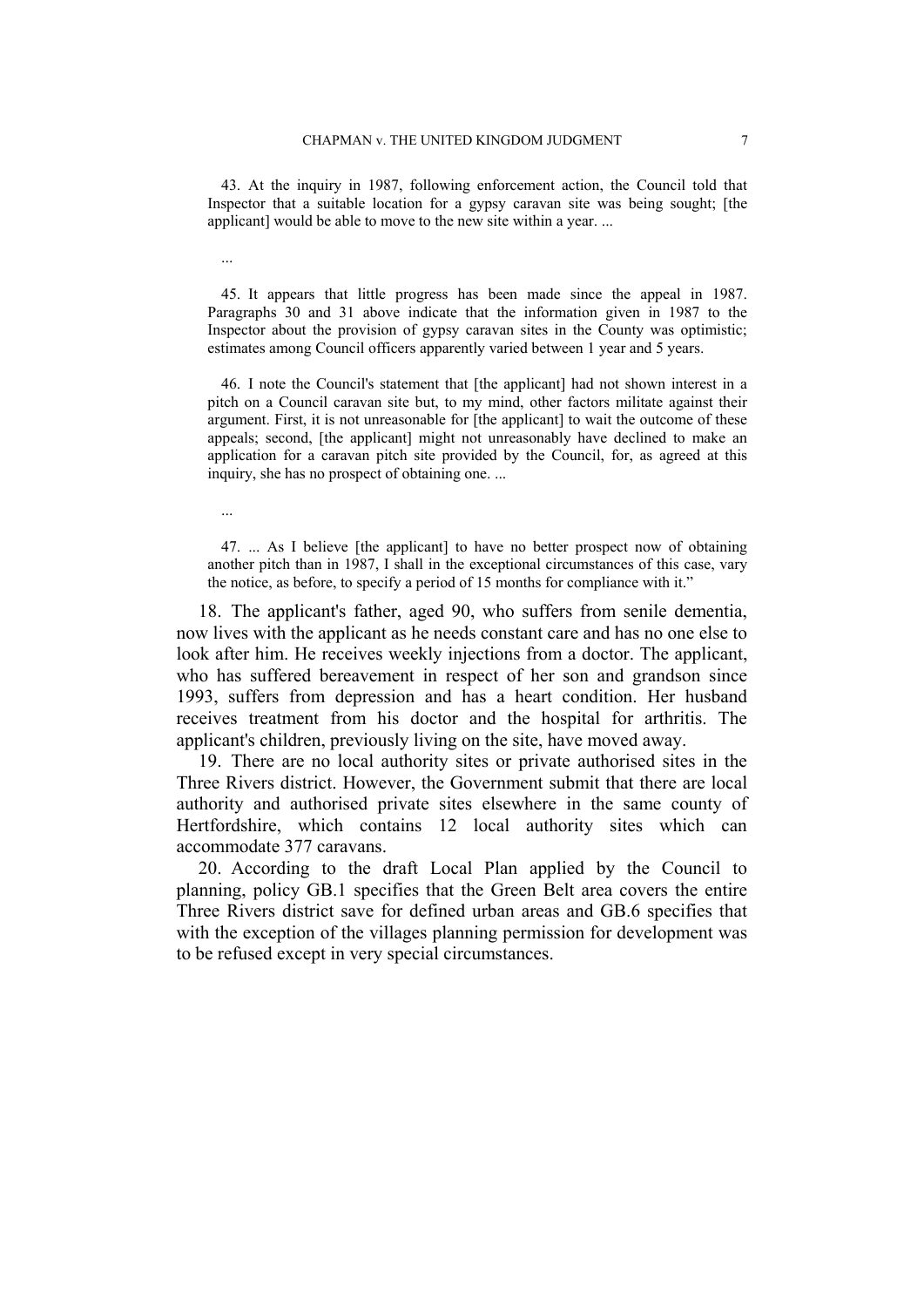## II. RELEVANT DOMESTIC LAW AND PRACTICE

## **A. General planning law**

21. The Town and Country Planning Act 1990 (as amended by the Planning and Compensation Act 1991) ("the 1990 Act") consolidated preexisting planning law. It provides that planning permission is required for the carrying out of any development of land (section 57). A change in the use of land for the stationing of caravans can constitute a development (*Restormel Borough Council v. Secretary of State for the Environment and Rabey* [1982] Journal of Planning Law 785; *John Davies v. Secretary of State for the Environment and South Hertfordshire District Council* [1989] Journal of Planning Law 601).

22. An application for planning permission must be made to the local planning authority, which has to determine the application in accordance with the local development plan, unless material considerations indicate otherwise (section 54A of the 1990 Act).

23. The 1990 Act provides for an appeal to the Secretary of State in the event of a refusal of permission (section 78). With immaterial exceptions, the Secretary of State must, if either the appellant or the authority so desire, give each of them the opportunity of making representations to an inspector appointed by the Secretary of State. It is established practice that each inspector must exercise independent judgment and must not be subject to any improper influence (see *Bryan v. the United Kingdom*, judgment of 22 November 1995, Series A no. 335-A, p. 11, § 21). There is a further appeal to the High Court on the ground that the Secretary of State's decision was not within the powers conferred by the 1990 Act, or that the relevant requirements of the 1990 Act were not complied with (section 288).

24. If a development is carried out without the grant of the required planning permission, the local authority may issue an "enforcement notice" if it considers it expedient to do so having regard to the provisions of the development plan and to any other relevant considerations (section 172(1) of the 1990 Act).

25. There is a right of appeal against an enforcement notice to the Secretary of State on the grounds, *inter alia*, that planning permission ought to be granted for the development in question (section 174). As with the appeal against refusal of permission, the Secretary of State must give each of the parties the opportunity of making representations to an inspector.

26. Again there is a further right of appeal "on a point of law" to the High Court against a decision of the Secretary of State under section 174 (section 289). Such an appeal may be brought on grounds identical to an application for judicial review. It therefore includes a review as to whether a decision or inference based on a finding of fact is perverse or irrational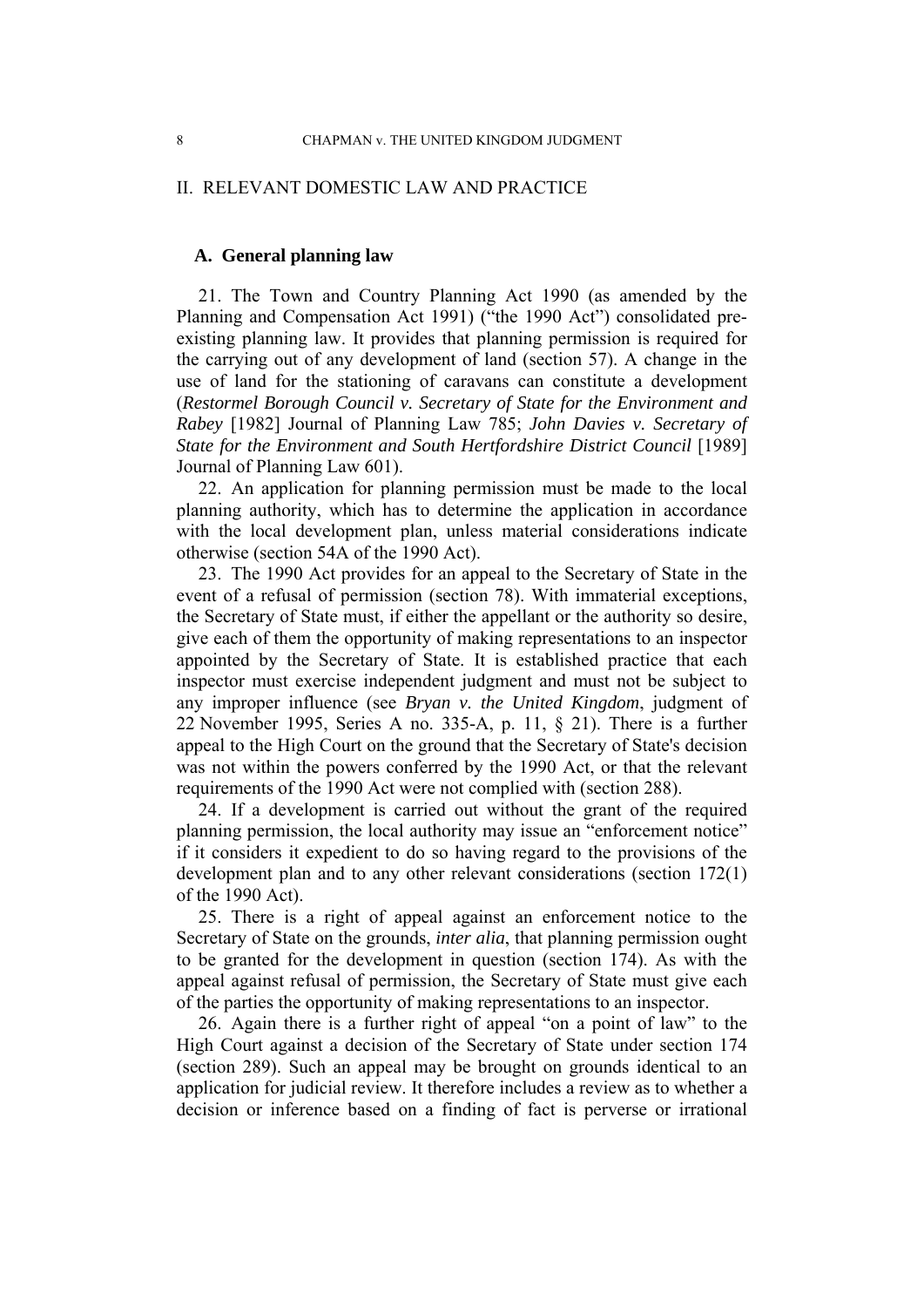(*R. v. Secretary of State for the Home Department, ex parte Brind* [1991] Appeal Cases 696, 764 H-765 D). The High Court will also grant a remedy if the inspector's decision was such that there was no evidence to support a particular finding of fact; or the decision was made by reference to irrelevant factors or without regard to relevant factors; or made for an improper purpose, in a procedurally unfair manner or in a manner which breached any governing legislation or statutory instrument. However, the court of review cannot substitute its own decision on the merits of the case for that of the decision-making authority.

27. Where any steps required to be taken by an enforcement notice are not taken within the specified time-limit, the local authority may enter the land to take the required steps and recover from the person who is then the owner of the land any expenses reasonably incurred by them in doing so (section 178 of the 1990 Act).

#### **B. Green Belt policy**

...

28. The purpose of Green Belts and the operation of the policy to protect them is set out in national policy document PPG 2 (January 1995).

"1.1. The Government attaches great importance to Green Belts, which have been an essential element of planning policy for some four decades. ...

1.4. The fundamental aim of Green Belt policy is to prevent urban sprawl by keeping land permanently open; the most important attribute of Green Belts is their openness. Green Belts can shape patterns of urban development at sub-regional and regional scale, and help to ensure that development occurs in locations allocated in development plans. They help to protect the countryside, be it in agricultural, forestry or other use. They can assist in moving towards more sustainable patterns of urban development.

1.5. There are five purposes of including land in Green Belts:

– to check the unrestricted sprawl of large built-up areas;

– to prevent neighbouring towns from merging into one another;

– to assist in safeguarding the countryside from encroachment;

– to preserve the setting and special character of historic towns; and

– to assist in urban regeneration by encouraging the recycling of derelict and other urban land.

...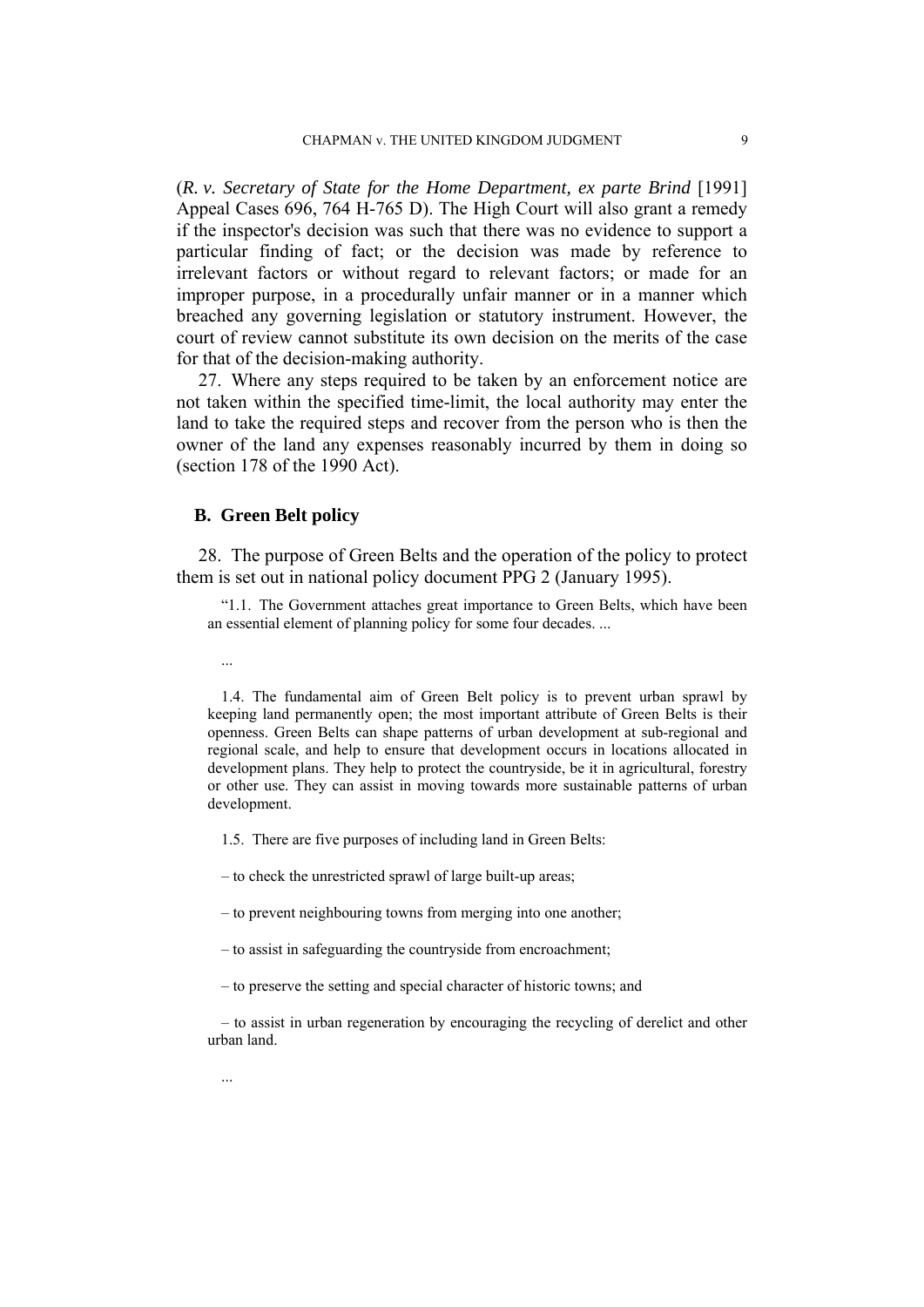2.1. The essential characteristic of Green Belts is their permanence. Their protection must be maintained as far as can be seen ahead.

3.1. The general policies controlling development in the countryside apply with equal force in Green Belts but there is, in addition, a general presumption against inappropriate development within them. Such development should not be approved, except in very special circumstances. ...

3.2. Inappropriate development is, by definition, harmful to the Green Belt. It is for the applicant to show why permission should be granted. Very special circumstances to justify inappropriate development will not exist unless the harm by reason of inappropriateness, and any other harm, is clearly outweighed by other considerations. In view of the presumption against inappropriate development, the Secretary of State will attach substantial weight to the harm to the Green Belt when considering any planning application or appeal concerning such development.

..."

...

#### **C. The Caravan Sites Act 1968**

29. Part II of the Caravan Sites Act 1968 ("the 1968 Act") was intended to combat the problems caused by the reduction in the number of lawful stopping places available to Gypsies as a result of planning and other legislation and social changes in the post-war years, in particular the closure of commons carried out by local authorities pursuant to section 23 of the Caravan Sites and Control of Development Act 1960. Section 16 of the 1968 Act defined "Gypsies" as

"persons of nomadic habit of life, whatever their race or origin, but does not include members of an organised group of travelling showmen, or of persons engaged in travelling circuses, travelling together as such".

30. Section 6 of the 1968 Act provided that it should be the duty of local authorities

"to exercise their powers ... so far as may be necessary to provide adequate accommodation for gipsies residing in or resorting to their area".

31. The Secretary of State could direct local authorities to provide caravan sites where it appeared to him to be necessary (section 9).

32. Where the Secretary of State was satisfied either that a local authority had made adequate provision for the accommodation of Gypsies, or that it was not necessary or expedient to make such provision, he could "designate" that district or county (section 12 of the 1968 Act).

33. The effect of designation was to make it an offence for any Gypsy to station a caravan within the designated area with the intention of living in it for any period of time on the highway, on any other unoccupied land or on any occupied land without the consent of the occupier (section 10).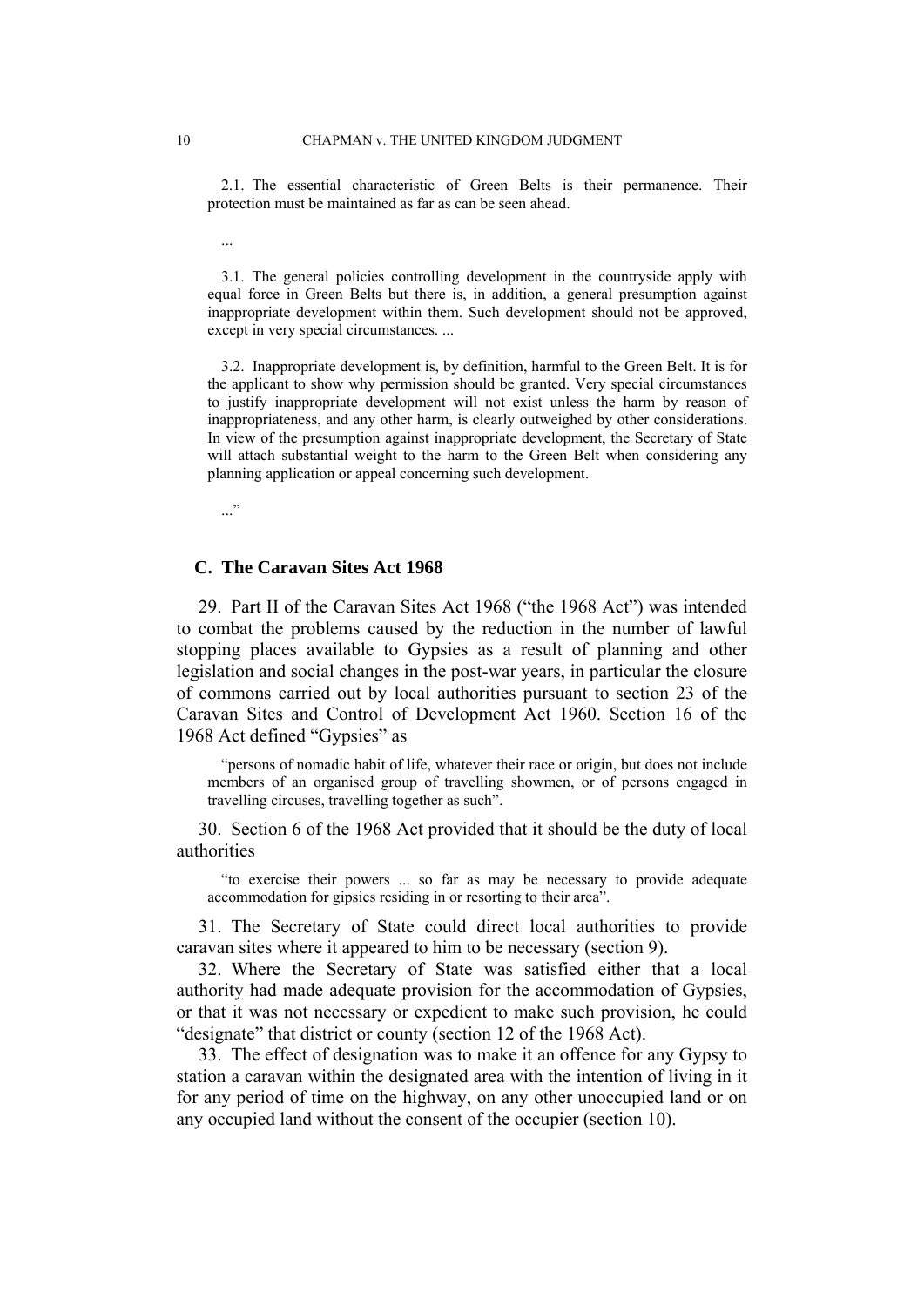34. In addition, section 11 of the 1968 Act gave to local authorities within designated areas power to apply to a magistrates' court for an order authorising them to remove caravans parked in contravention of section 10.

#### **D. The Cripps Report**

35. By the mid-1970s it had become apparent that the rate of site provision under section 6 of the 1968 Act was inadequate, and that unauthorised encampments were leading to a number of social problems. In February 1976, therefore, the government asked Sir John Cripps to carry out a study into the operation of the 1968 Act. He reported in July 1976 (Accommodation for Gypsies: A report on the working of the Caravan Sites Act 1968 – "the Cripps Report").

36. Sir John Cripps estimated that there were approximately 40,000 Gypsies living in England and Wales. He found that:

"Six-and-a-half years after the coming into operation of Part II of the 1968 Act, provision exists for only one-quarter of the estimated total number of gypsy families with no sites of their own. Three-quarters of them are still without the possibility of finding a legal abode ... Only when they are travelling on the road can they remain within the law: when they stop for the night they have no alternative but to break the law."

37. The report made numerous recommendations for improving this situation.

#### **E. Circular 28/77**

38. Circular 28/77 was issued by the Department of the Environment on 25 March 1977. Its stated purpose was to provide local authorities with guidance on "statutory procedures, alternative forms of Gypsy accommodation and practical points about site provision and management". It was intended to apply until such time as more final action could be taken on the recommendations of the Cripps Report.

39. Among other advice, it encouraged local authorities to enable selfhelp by Gypsies through the adoption of a "sympathetic and flexible approach to [Gypsies'] applications for planning permission and site licences". Making express reference to cases where Gypsies had bought a plot of land and stationed caravans on it only to find that planning permission was not forthcoming, it recommended that in such cases enforcement action not be taken until alternative sites were available in the area.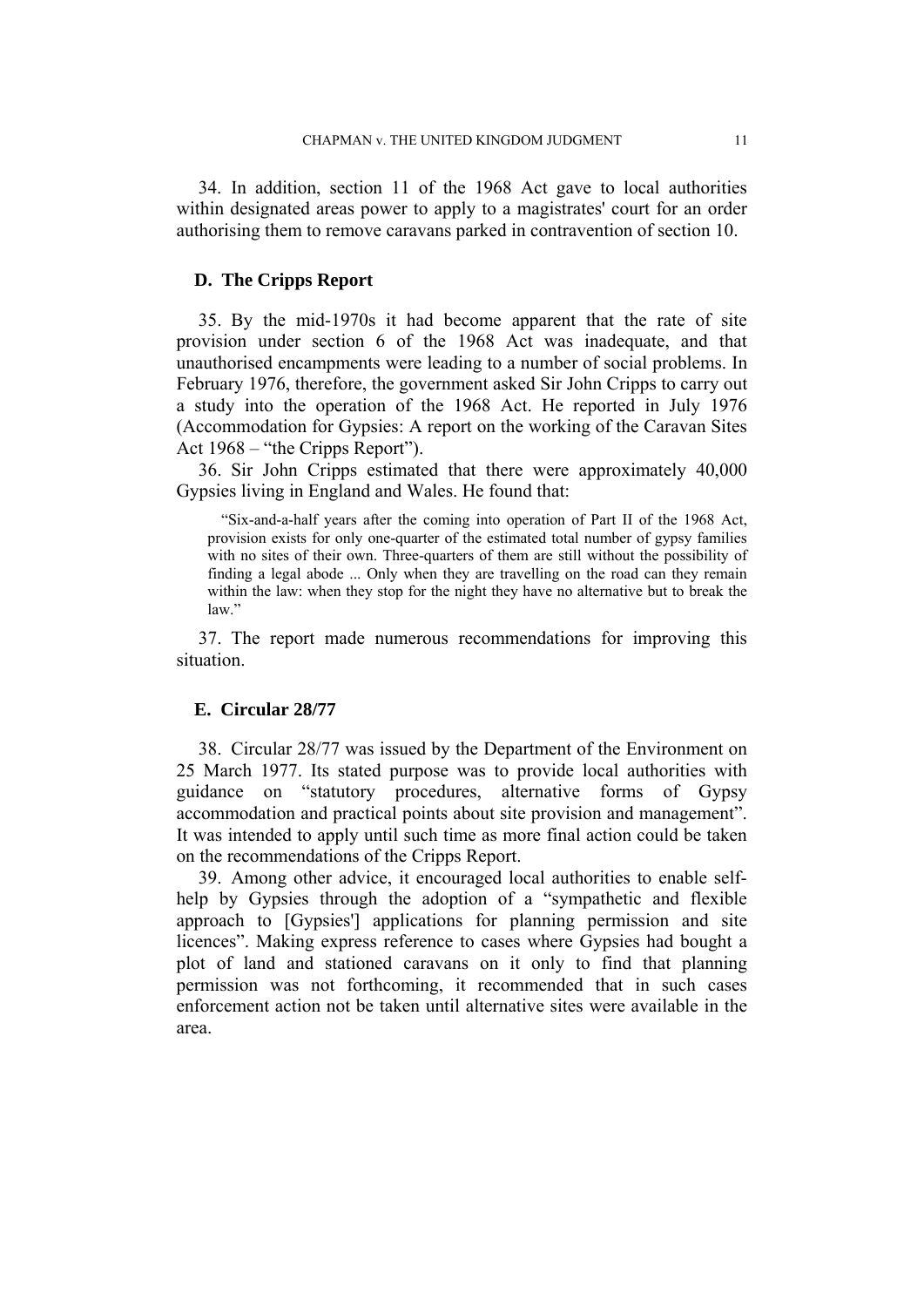#### 12 CHAPMAN v. THE UNITED KINGDOM JUDGMENT

#### **F. Circular 57/78**

40. Circular 57/78, which was issued on 15 August 1978, stated, *inter alia*, that "it would be to everyone's advantage if as many Gypsies as possible were enabled to find their own accommodation", and thus advised local authorities that "the special need to accommodate Gypsies ... should be taken into account as a material consideration in reaching planning decisions".

41. In addition, approximately GBP 100,000,000 were spent under a scheme by which 100% grants were made available to local authorities to cover the costs of creating Gypsy sites.

#### **G. The Criminal Justice and Public Order Act 1994**

42. Section 80 of the Criminal Justice and Public Order Act 1994 ("the 1994 Act"), which came into force on 3 November 1994, repealed sections 6 to12 of the 1968 Act and the grant scheme referred to above.

43. Section 77 of the 1994 Act gives to a local authority power to direct an unauthorised camper to move. An unauthorised camper is defined as

"a person for the time being residing in a vehicle on any land forming part of the highway, any other unoccupied land or any occupied land without the owner's consent".

44. Failure to comply with such a direction as soon as practicable, or reentry upon the land within three months, is a criminal offence. Local authorities are able to apply to a magistrates' court for an order authorising them to remove caravans parked in contravention of such a direction (section 78 of the 1994 Act).

45. In the case of *R. v. Lincolnshire County Council, ex parte Atkinson* (22 September 1995), Sedley J referred to the 1994 Act as "Draconic" legislation. He commented that:

"For centuries the commons of England provided lawful stopping places for people whose way of life was or had become nomadic. Enough common land had survived the centuries of enclosure to make this way of life still sustainable, but by s.23 of the Caravan Sites and Control of Development Act 1960 local authorities were given the power to close the commons to travellers. This they proceeded to do with great energy, but made no use of the concomitant powers given them by s.24 of the same Act to open caravan sites to compensate for the closure of the commons. By the Caravans Act 1968, therefore Parliament legislated to make the s.24 power a duty, resting in rural areas upon county councils rather than district councils. ... For the next quarter of a century there followed a history of non-compliance with the duties imposed by the Act of 1968, marked by a series of decisions of this court holding local authorities to be in breach of their statutory duty, to apparently little practical effect. The default powers vested in central government to which the court was required to defer, were rarely, if ever used.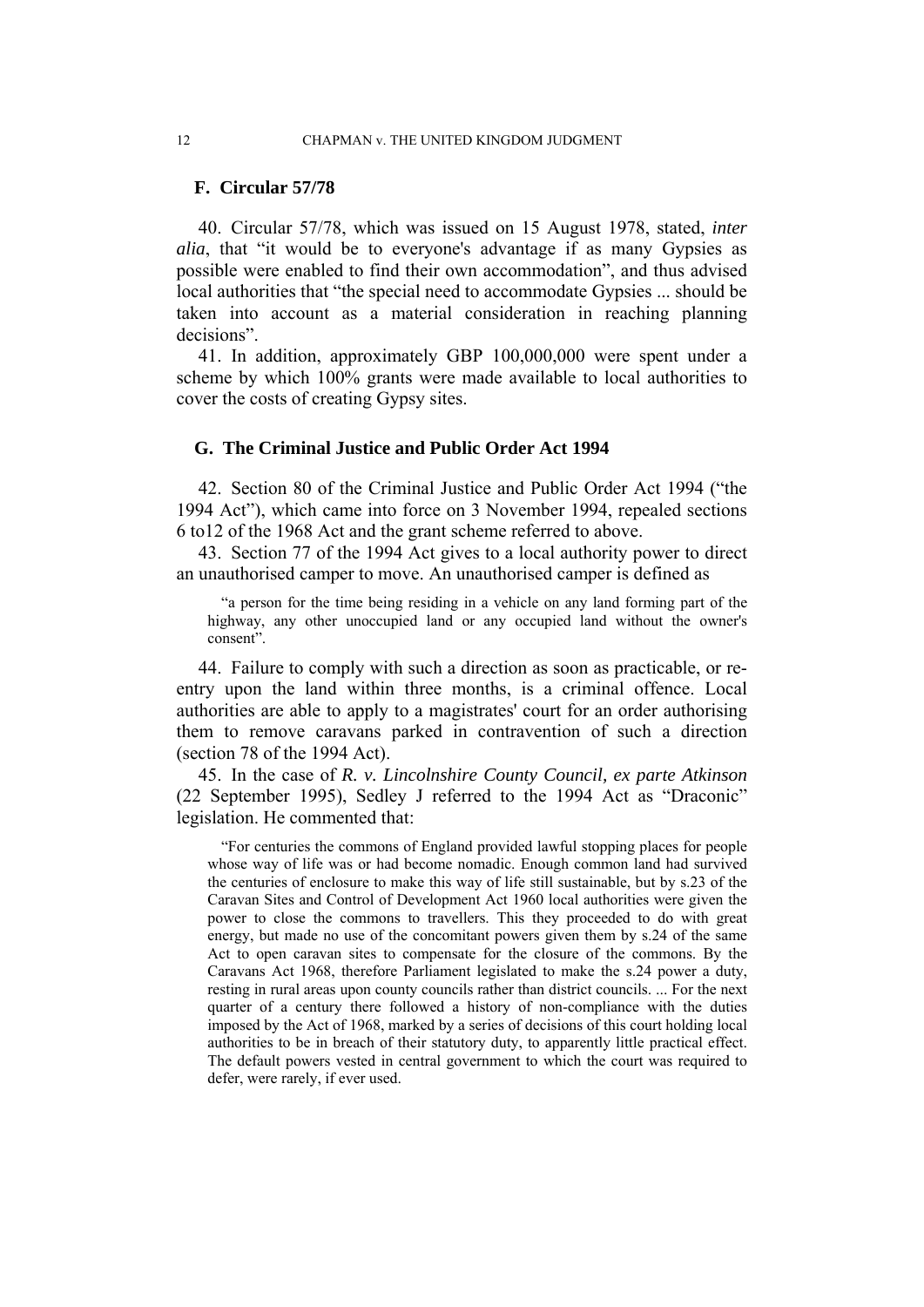The culmination of the tensions underlying the history of non-compliance was the enactment of ... the Act of 1994 ..."

#### **H. Circular 1/94**

46. New guidance on Gypsy sites and planning, in the light of the 1994 Act, was issued to local authorities by the government in Circular 1/94 (5 January 1994), which cancelled Circular 57/78 (see above).

Councils were told:

"In order to encourage private site provision, local planning authorities should offer advice and practical help with planning procedures to gypsies who wish to acquire their own land for development. ... The aim should be as far as possible to help gypsies to help themselves, to allow them to secure the kind of sites they require and thus help avoid breaches of planning control." (paragraph 20)

#### However:

"As with other planning applications, proposals for gypsy sites should continue to be determined solely in relation to land-use factors. Whilst gypsy sites might be acceptable in some rural locations, the granting of permission must be consistent with agricultural, archaeological, countryside, environmental, and Green Belt policies. ..." (paragraph 22)

It was indicated that as a rule it would not be appropriate to make provision for Gypsy sites in areas of open land where development was severely restricted, for example Areas of Outstanding Natural Beauty and Sites of Special Scientific Interest. Nor were Gypsy sites regarded as being among those uses of land normally appropriate in a Green Belt (paragraph 13).

#### **I. Circular 18/94**

...

47. Further guidance issued by the Secretary of State dated 23 November 1994 concerned the unauthorised camping of Gypsies and the power to give a direction to leave the land (see the 1994 Act above). Paragraphs 6 to 9 required local authorities to adopt "a policy of toleration towards unauthorised gypsy encampments":

"6. ... Where gypsies are camped unlawfully on council land and are not causing a level of nuisance which cannot be effectively controlled, an immediate forced eviction might result in unauthorised camping on a site elsewhere in the area which could give rise to greater nuisance. Accordingly, authorities should consider tolerating gypsies' presence on the land for short periods and could examine the ways of minimising the level of nuisance on such tolerated sites, for example by providing basic services for gypsies e.g. toilets, a skip for refuse and a supply of drinking water.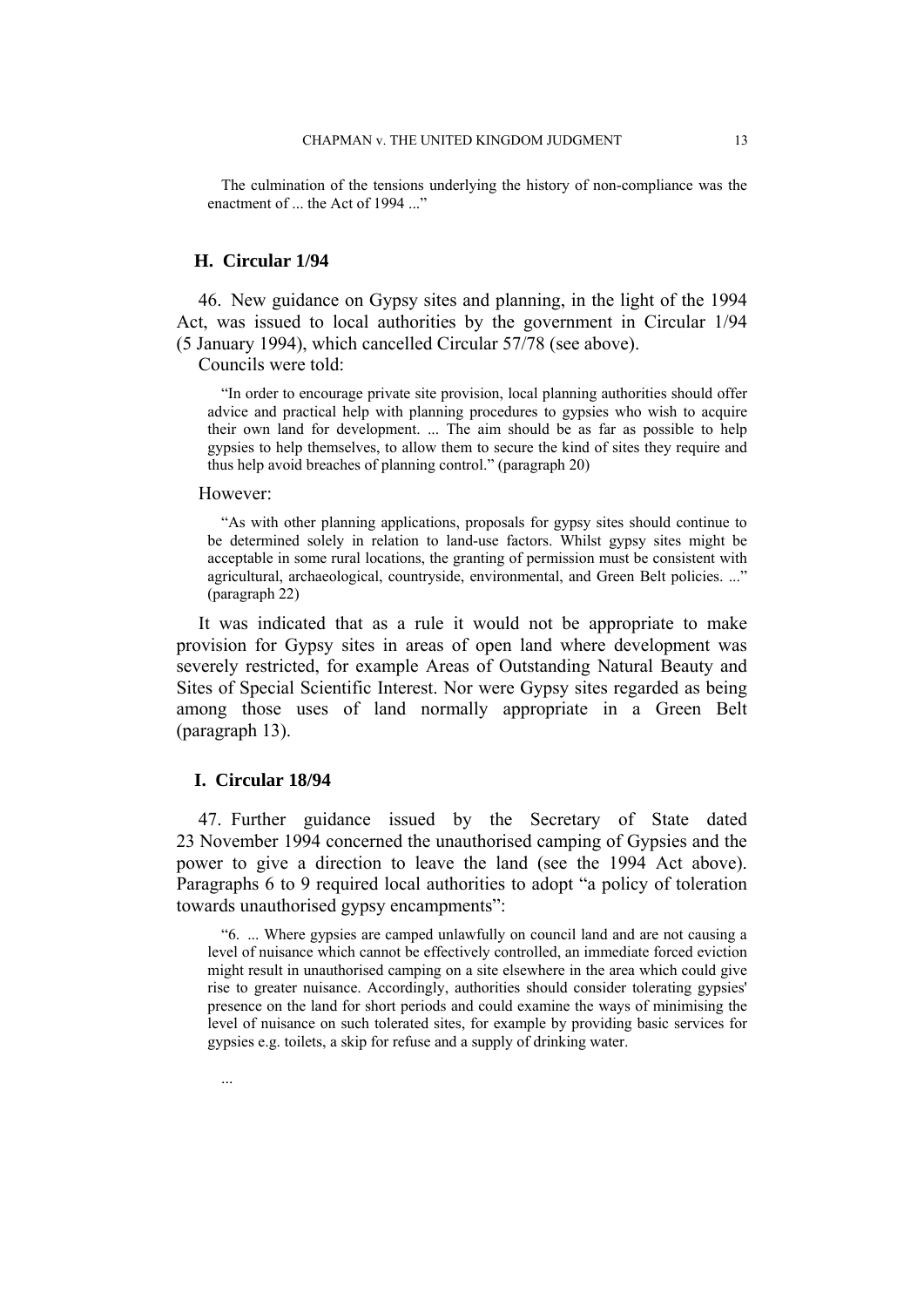8. Where gypsies are unlawfully camped on Government-owned land, it is for the local authority, with the agreement of the land-owning Department, to take any necessary steps to ensure that the encampment does not constitute a hazard to public health. It will continue to be the policy of the Secretaries of State that Government Departments should act in conformity with the advice that gypsies should not be moved unnecessarily from unauthorised encampments when they are causing no nuisance.

9. The Secretaries of State continue to consider that local authorities should not use their powers to evict gypsies needlessly. They should use their powers in a humane and compassionate fashion and primarily to reduce nuisance and to afford a higher level of protection to private owners of land."

48. Paragraphs 10 to 13 further require local authorities to consider their obligations under other legislation before taking any decisions under the 1994 Act. These obligations include their duties concerning pregnant women and newly-born children, the welfare and education of children and the housing of homeless persons. In a judgment of 22 September 1995 (*R. v. Lincolnshire County Council, ex parte Atkinson*, *R. v. Wealden District Council, ex parte Wales, and R. v. Wealden District Council, ex parte Stratford*, unreported), the High Court held that it would be an error of law for any local authority to ignore those duties which must be considered from the earliest stages.

#### **J. Gypsy sites policies in development plans**

49. In a letter dated 25 May 1998, the Department of the Environment drew to the attention of all local planning authorities in England that Circular 1/94 required local planning authorities to assess the need for Gypsy accommodation in their areas and make suitable locational and/or criteria-based policies against which to decide planning applications. The government was concerned that this guidance had not been taken up. ACERT research (see below) had shown that 24% of local authorities (96) had no policy at all on Gypsy sites and that many in the process of reviewing their plans at the time of the survey did not feel it necessary to include policies on Gypsy provision. It was emphasised that it was important to include consideration of Gypsy needs at an early stage in drawing up structure and development plans and that detailed policies should be provided. Compliance with this guidance was essential in fulfilling the Government's objective that Gypsies should seek to provide their own accommodation, applying for planning permission like everyone else. It was necessary, therefore, that adequate Gypsy site provision be made in development plans to facilitate this process.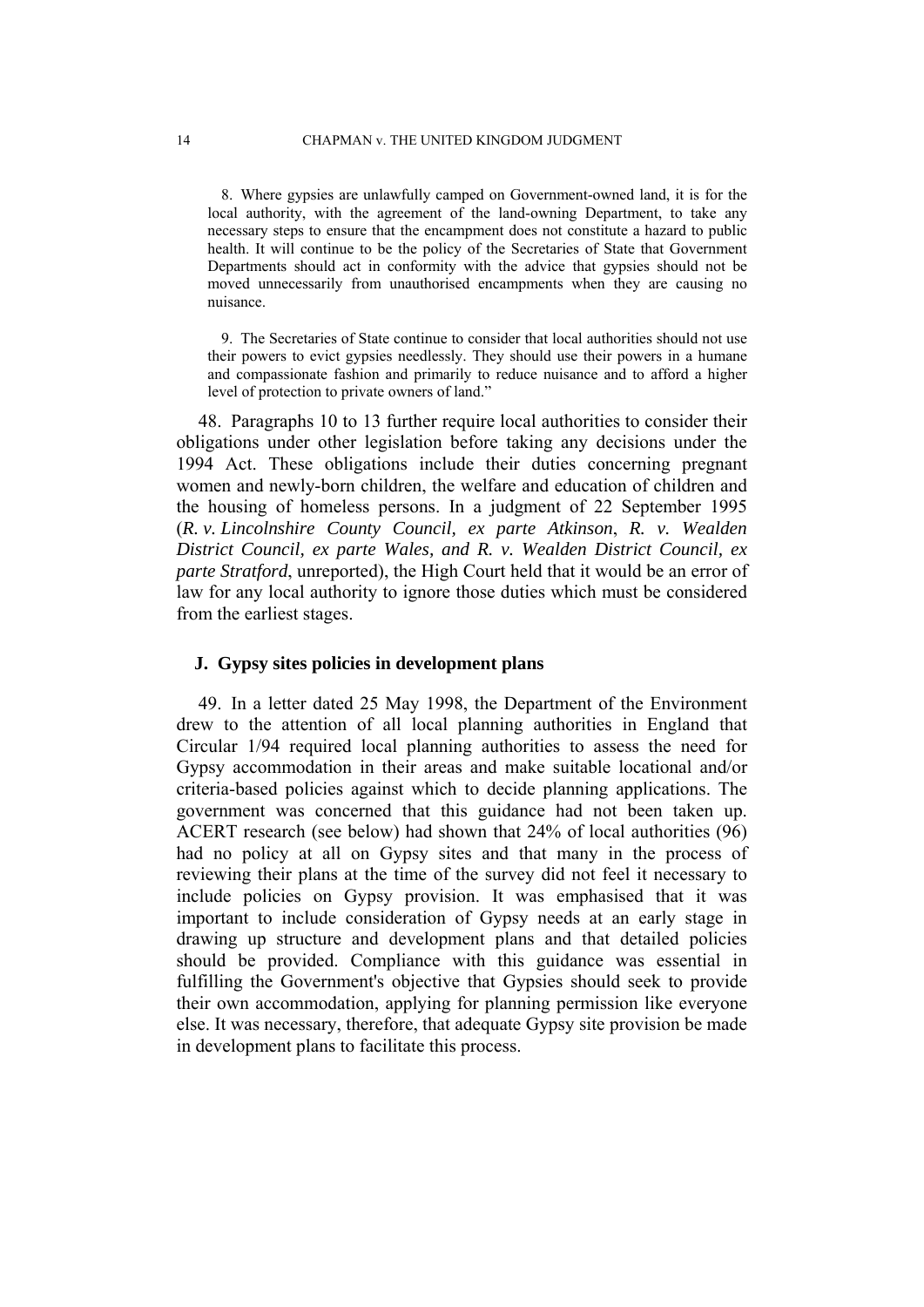#### **K. 1998 ACERT research into provision for private Gypsy sites**

50. The Advisory Council for the Education of Romany and other Travellers (ACERT) which had carried out research sponsored by the Department of the Environment, Transport and Regions, noted in this report that since 1994 private site provision had increased by 30 caravans per year while the pace of public site provision had declined by 100 caravans, disclosing that the pace of private site provision had not increased sufficiently to counterbalance decreases in public site provision. Noting the increase of Gypsies in housing and the increased enforcement powers under the 1994 Act, it questioned, if these trends continued, the extent to which the ethnic, cultural and linguistic identity of Gypsies and Travellers would be protected.

51. The research looked, *inter alia*, at 114 refused private site applications, which showed that 97% related to land within the countryside and that 96% were refused on grounds relating to the amenity value (for example, Green Belt, conservation area locations). For most of the 50 Gypsy site applicants interviewed, obtaining permission for their own land was an important factor in improving the quality of life and gaining independence and security. For many, the education of their children was another important reason for private site application. All save one had applied for permission retrospectively.

52. The report stated that the success rate in 624 planning appeals before 1992 had averaged 35% but had decreased since. Having regard, however, to the way in which data was recorded, the actual success rate was probably between 35% and 10%, being the figures given in 1992 and 1996 by the Gypsy groups and Department of the Environment respectively. Notwithstanding the objectives of planning policy that local authorities make provision for Gypsies, most local authorities did not identify any areas of land as suitable for potential development by Gypsies and reached planning decisions on the basis of land-use criteria in the particular case. It was therefore not surprising that most Gypsies made retrospective applications and that they had little success in identifying land on which local authorities would permit development. The granting of permission for private sites remained haphazard and unpredictable.

#### **L. Overall statistics concerning Gypsy caravans**

53. In January 2000 the Department of the Environment, Transport and Regions figures on Gypsy caravans in England disclosed that of 13,134 caravans counted, 6,118 were stationed on local authority pitches, 4,500 on privately owned sites and 2,516 on unauthorised sites. Of the latter, 684 Gypsy caravans were being tolerated on land owned by non-Gypsies (mainly local authority land) and 299 Gypsy caravans tolerated on land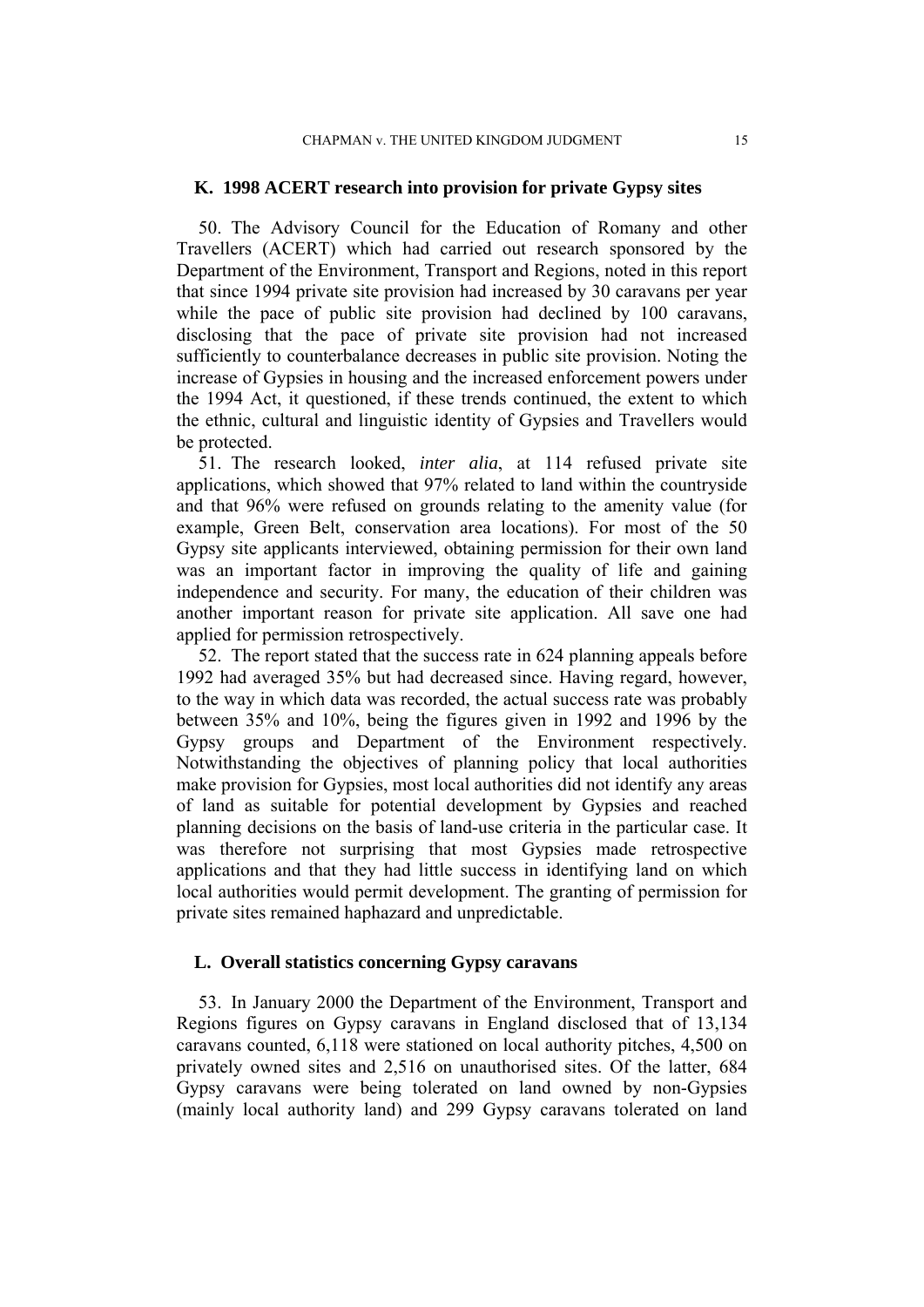owned by Gypsies themselves. On these figures, about 1,500 caravans were therefore on unauthorised and untolerated sites while over 80% of caravans were stationed on authorised sites.

## **M. Local authority duties to the homeless**

54. Local authority duties to the homeless were contained in Part VII of the Housing Act 1996, which came fully into force on 20 January 1997. Where the local housing authority was satisfied that an applicant was homeless, eligible for assistance, had a priority need (for example, the applicant was a person with whom dependant children resided or was vulnerable due to old age, physical disability, etc.) and did not become homeless intentionally, the authority was required, if it did not refer the application to another housing authority, to ensure that accommodation was made available to the applicant for a minimum period of two years. Where an applicant was homeless, eligible for assistance and not homeless intentionally, but was not a priority case, the local housing authority was required to provide the applicant with advice and such assistance as it considered appropriate in the circumstances in any attempt he might make to secure accommodation.

## III. RELEVANT INTERNATIONAL TEXTS

## **A. The Council of Europe Framework Convention for the Protection of National Minorities**

55. This convention, opened for signature on 1 February 1995, provides, *inter alia*:

#### **"Article 1**

The protection of national minorities and of the rights and freedoms of persons belonging to those minorities forms an integral part of the international protection of human rights, and as such falls within the scope of international co-operation.

...

#### **Article 4**

1. The Parties undertake to guarantee to persons belonging to national minorities the right of equality before the law and of equal protection of the law. In this respect, any discrimination based on belonging to a national minority shall be prohibited.

2. The Parties undertake to adopt, where necessary, adequate measures in order to promote, in all areas of economic, social, political and cultural life, full and effective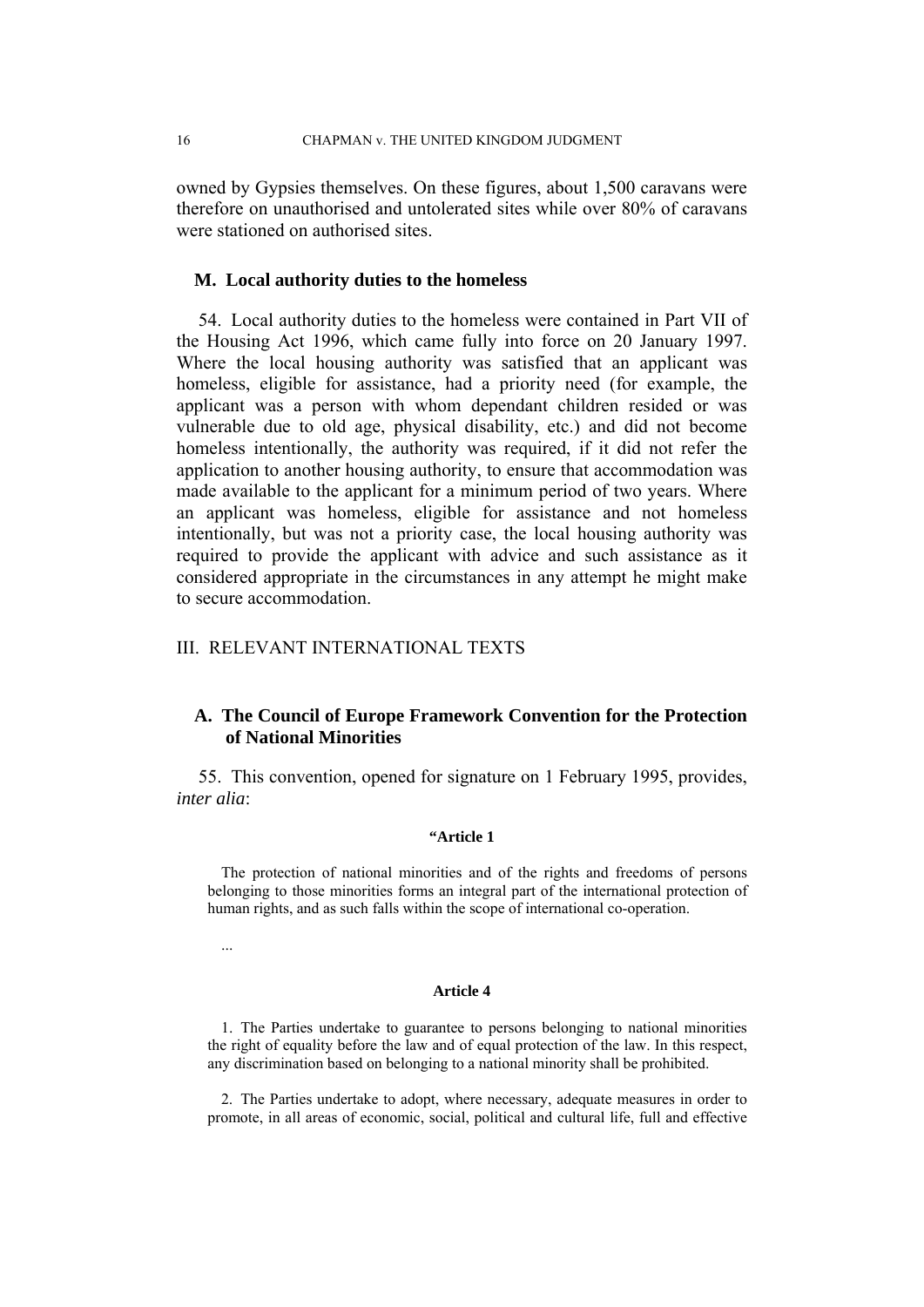equality between persons belonging to a national minority and those belonging to the majority. In this respect, they shall take due account of the specific conditions of the persons belonging to national minorities.

3. The measures adopted in accordance with paragraph 2 shall not be considered to be an act of discrimination.

#### **Article 5**

1. The Parties undertake to promote the conditions necessary for persons belonging to national minorities to maintain and develop their culture, and to preserve the essential elements of their identity, namely their religion, language, traditions and cultural heritage.

2. Without prejudice to measures taken in pursuance of their general integration policy, the Parties shall refrain from policies or practices aimed at assimilation of persons belonging to national minorities against their will and shall protect these persons from any action aimed at such assimilation."

56. The convention entered into force on 1 February 1998. The United Kingdom signed the convention on the date it opened for signature and ratified it on 15 January 1998. It entered into force for the United Kingdom on 1 May 1998. By 9 February 2000, it had been signed by 37 of the Council of Europe's 41 member States and ratified by 28.

57. The convention does not contain any definition of "national minority". However, the United Kingdom in its report of July 1999 to the advisory committee concerned with the convention accepted that Gypsies are within the definition.

#### **B. Other Council of Europe texts**

58. Recommendation 1203 (1993) of the Parliamentary Assembly on Gypsies in Europe included the recognition that Gypsies, as one of the very few non-territorial minorities in Europe, "need special protection". In its general observations the Assembly stated, *inter alia*:

"6. Respect for the rights of Gypsies, individual, fundamental and human rights and their rights as a minority is essential to improve their situation.

7. Guarantees for equal rights, equal chances, equal treatment and measures to improve their situation will make a revival of Gypsy language and culture possible, thus enriching the European cultural diversity."

#### Its recommendations included:

"xv. member states should alter national legislation and regulations which discriminate directly or indirectly against Gypsies;"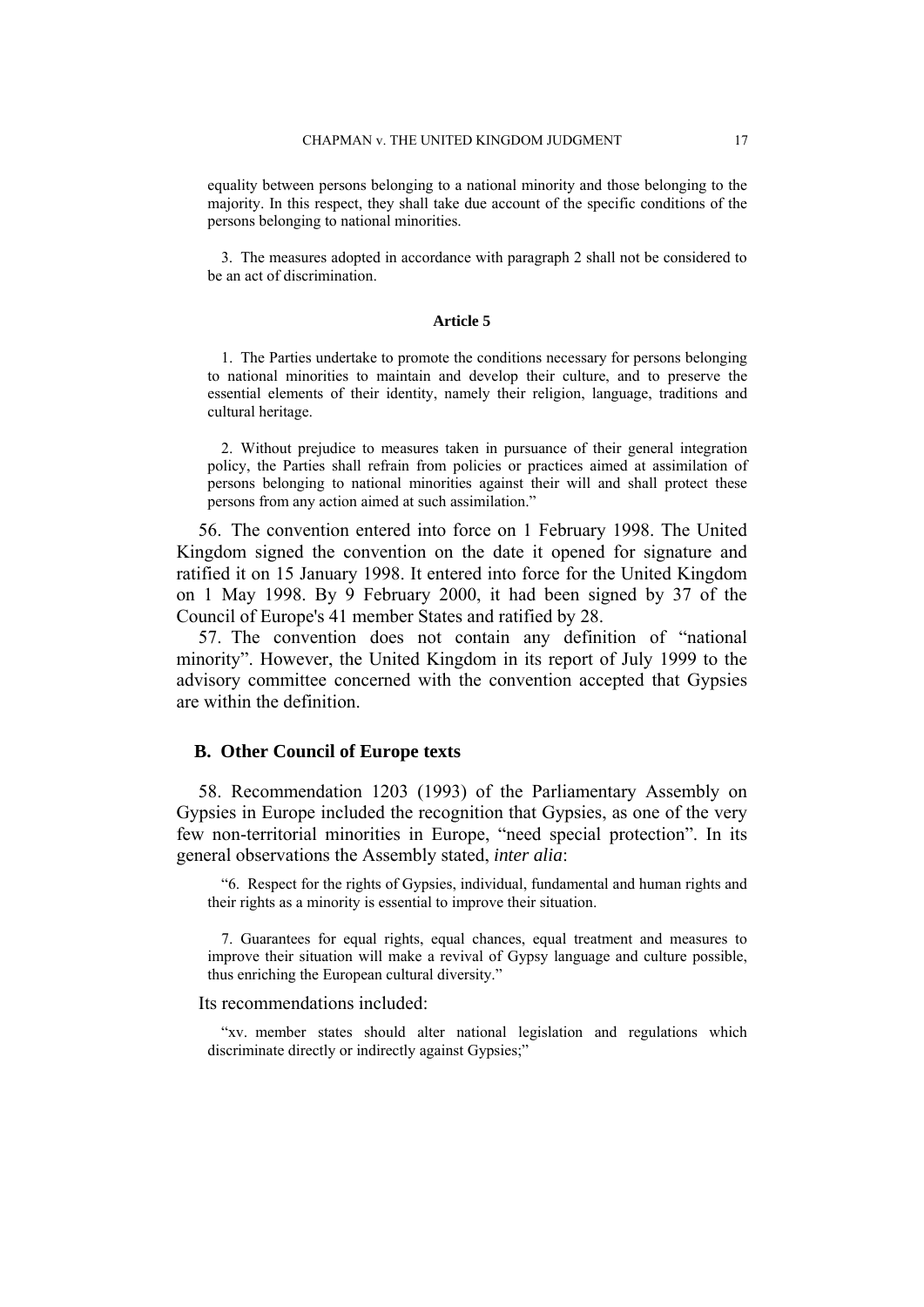"xviii. further programmes should be set up in the member states to improve the housing situation, education ... of those Gypsies who are living in less favourable circumstances; ..."

59. In 1998 the European Commission against Racism and Intolerance adopted General Policy Recommendation no. 3: Combating racism and intolerance against Roma/Gypsies. Its recommendations included:

"to ensure that discrimination as such, as well as discriminatory practices, are combated through adequate legislation and to introduce into civil law specific provisions to this end, particularly in the fields of ... housing and education;

to ensure that the questions relating to 'travelling' within a country, in particular regulations concerning residence and town planning, are solved in a way which does not hinder the way of life of the persons concerned;"

#### **C. The European Union**

60. On 21 April 1994 the European Parliament adopted a Resolution on the situation of Gypsies in the Community (Official Journal of the European Communities no. C 128/372 of 9 May 1994), calling on the governments of member States "to introduce legal, administrative and social measures to improve the social situation of Gypsies and Travelling People in Europe"; and recommending that "the Commission, the Council and the governments of member States should do everything in their power to assist in the economic, social and political integration of Gypsies, with the objective of eliminating the deprivation and poverty in which the great majority of Europe's Gypsy population still lives at the present time".

61. Protection of minorities has become one of the preconditions for accession to the European Union. In November 1999 the European Union adopted "Guiding Principles" for improving the situation of Roma in candidate countries, based expressly on the recommendations of the Council of Europe's Specialist Group on Roma/Gypsies and those of the OSCE High Commissioner on National Minorities.

## **D. The Organisation for Security and Co-operation in Europe (OSCE)**

62. The situation of Roma and Sinti has become a standard item on the "human dimension" section of the agenda of OSCE review conferences. Two structural developments – the Office of Democratic Institutions and Human Rights (ODIHR) and the appointment of a High Commissioner on National Minorities – also concerned protection of Roma and Sinti as minorities.

...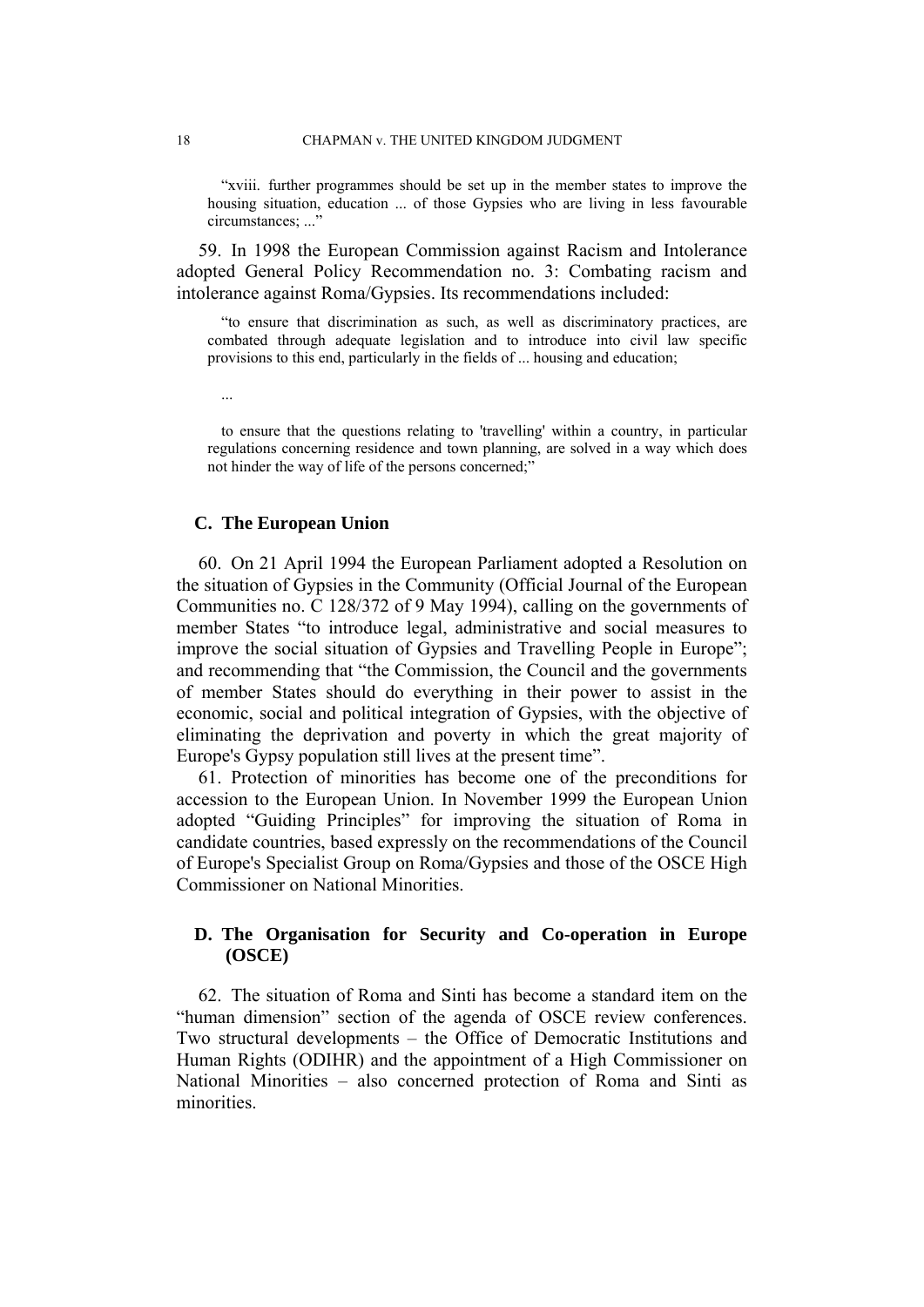63. On 7 April 2000 the High Commissioner's report on the situation of Roma and Sinti in the OSCE area was published. Part IV of the report dealt with the living conditions of Roma, noting that while nomadism had been central to Romani history and culture a majority of Roma were now sedentary (one estimation gave 20% as nomadic, 20% as semi-nomadic, moving seasonally, while 60% were sedentary). This was particularly true of central and eastern Europe, where there had been policies of forced sedentarisation in the past:

"It must be emphasised that whether an individual is nomadic, semi-nomadic or sedentary should, like other aspects of his or her ethnic identity, be solely a matter of personal choice. The policies of some OSCE participating States have at times breached this principle, either by making a determination of a group's fundamental lifestyle that is inconsistent with its members' choices or by making it virtually impossible for individuals to pursue the lifestyle that expresses their group identity." (pp. 98-99)

64. The report stated that for those Roma who maintained a nomadic or semi-nomadic lifestyle the availability of legal and suitable parking sites was a paramount need and precondition to the maintenance of their group identity. It observed, however, that even in those countries that encouraged or advised local authorities to maintain parking sites, the number and size of available sites was insufficient compared to the need:

"... The effect is to place nomadic Roma in the position of breaking the law – in some countries, committing a crime – if they park in an unauthorised location, even though authorised sites may not be available." (pp. 108-09)

65. The report dealt specifically with the situation of Gypsies in the United Kingdom (pp. 109-14). It found:

"Under current law, Gypsies have three options for lawful camping: parking on public caravan sites – which the Government acknowledges to be insufficient; parking on occupied land with the consent of the occupier; and parking on property owned by the campers themselves. The British Government has issued guidance to local authorities aimed at encouraging the last approach. In practice, however, and notwithstanding official recognition of their special situation and needs, many Gypsies have encountered formidable obstacles to obtaining the requisite permission to park their caravans on their own property. ..." (pp. 112-13).

66. Concerning the planning regime which requires planning permission for the development of land towards the stationing of caravans, it stated:

"... This scheme allows wide play for the exercise of discretion – and that discretion has repeatedly been exercised to the detriment of Gypsies. A 1986 report by the Department of the Environment described the prospects of applying for planning permission for a Gypsy site as 'a daunting one laced with many opportunities for failure'. In 1991, the last years in which the success of application rates was evaluated, it was ascertained that 90 per cent of applications for planning permission by Gypsies were denied. In contrast, 80 per cent of all planning applications were granted during the same period. It is to be noted that, as a category, Gypsy planning applications are relatively unique in so far as they typically request permission to park caravans in areas or sites which are subject to restriction by local planning authorities. As such,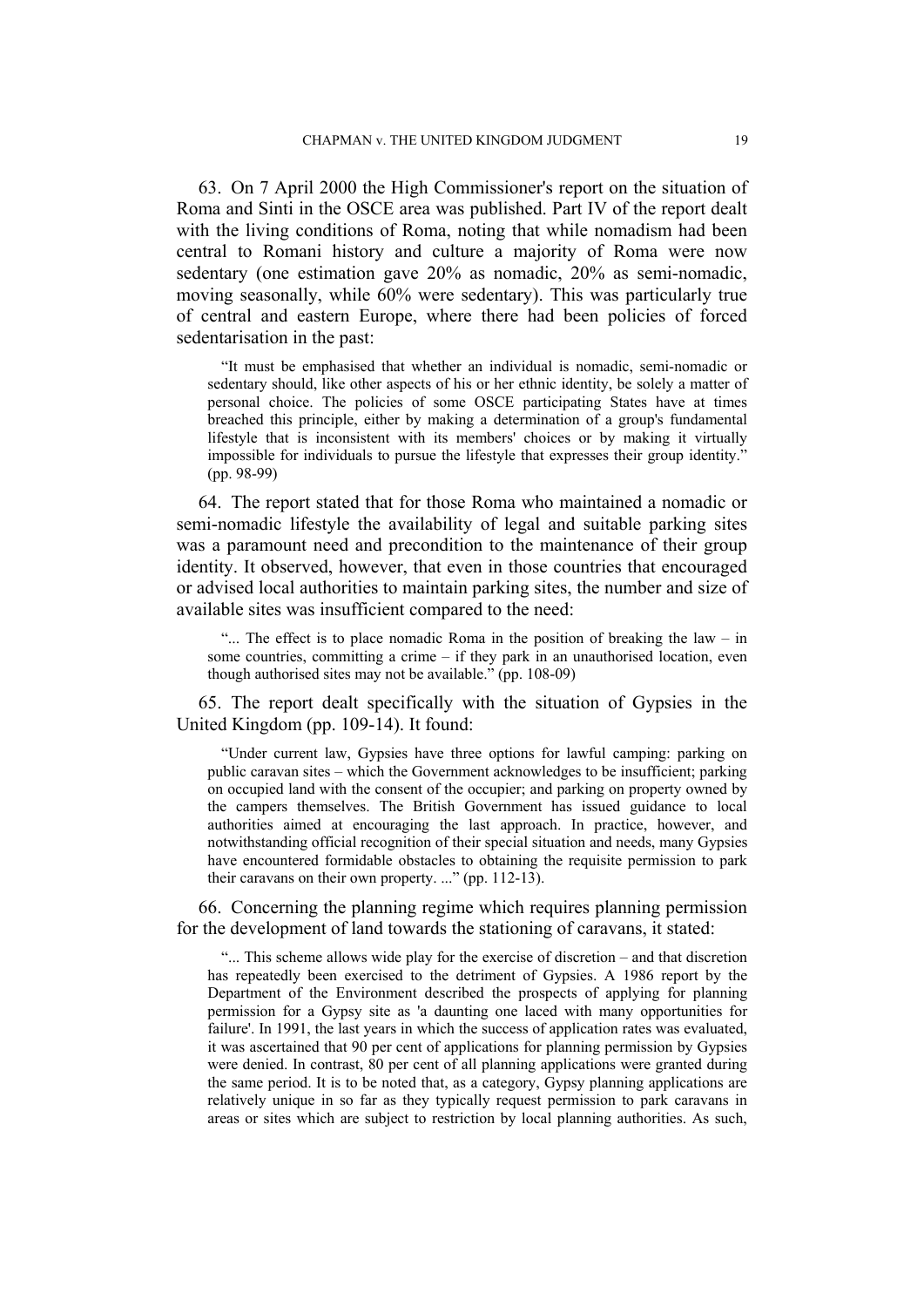virtually all Gypsy planning applications are highly contentious. Nonetheless, the fact remains that there is inadequate provision or availability of authorised halting sites (private or public), which the high rate of denial of planning permission only exacerbates. Moreover, there are indications that the situation has deteriorated since 1994. ... In face of these difficulties, the itinerant lifestyle which has typified the Gypsies is under threat." (pp. 113-14)

67. The report's recommendations included the following:

"... in view of the extreme insecurity many Roma now experience in respect of housing, governments should endeavour to regularise the legal status of Roma who now live in circumstances of unsettled legality." (pp. 126 and 162)

## THE LAW

## I. ALLEGED VIOLATION OF ARTICLE 8 OF THE CONVENTION

68. The applicant complained that the refusal of planning permission to station caravans on her land and the enforcement measures implemented in respect of her occupation of her land disclosed a violation of Article 8 of the Convention, which reads as follows:

"1. Everyone has the right to respect for his private and family life, his home and his correspondence.

2. There shall be no interference by a public authority with the exercise of this right except such as is in accordance with the law and is necessary in a democratic society in the interests of national security, public safety or the economic well-being of the country, for the prevention of disorder or crime, for the protection of health or morals, or for the protection of the rights and freedoms of others."

69. The Government disputed those allegations. The Commission, by eighteen votes to nine, found that there had been no violation of this provision.

70. The Court recalls that it has already examined complaints about the planning and enforcement measures imposed on a Gypsy family who occupied their own land without planning permission in *Buckley v. the United Kingdom* (judgment of 25 September 1996, *Reports of Judgments and Decisions* 1996-IV). Both parties have referred extensively to the findings of the Court in that case, as well as to the differing approach of the **Commission** 

The Court considers that, while it is not formally bound to follow any of its previous judgments, it is in the interests of legal certainty, foreseeability and equality before the law that it should not depart, without good reason, from precedents laid down in previous cases. Since the Convention is first and foremost a system for the protection of human rights, the Court must,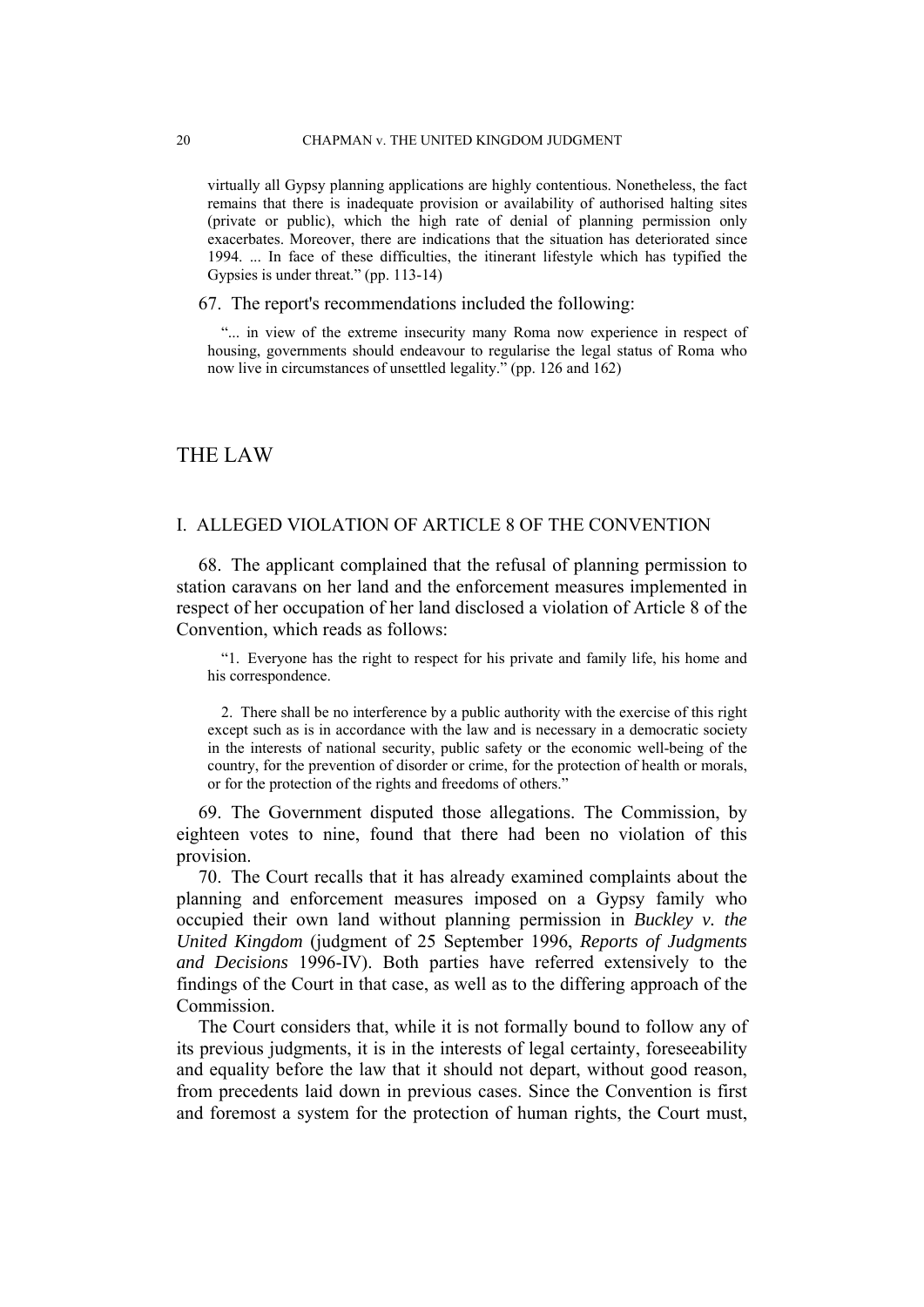however, have regard to the changing conditions in Contracting States and respond, for example, to any emerging consensus as to the standards to be achieved (see, amongst other authorities, *Cossey v. the United Kingdom*, judgment of 27 September 1990, Series A no. 184, p. 14, § 35).

#### **A. As to the rights in issue under Article 8 of the Convention**

71. The applicant submitted that measures threatening her occupation of her land in caravans affected not only her home, but also her private and family life as a Gypsy with a traditional lifestyle of living in mobile homes which allow travelling. She referred to the consistent approach of the Commission in her own and similar cases (see, for example, *Buckley*, cited above, opinion of the Commission, p. 1309, § 64).

72. The Government accepted that the applicant's complaints concerned her right to respect for her home and stated that it was unnecessary to consider whether the applicant's right to respect for her private and family life was also in issue (see *Buckley*, cited above, pp. 1287-88, §§ 54-55).

73. The Court considers that the applicant's occupation of her caravan is an integral part of her ethnic identity as a Gypsy, reflecting the long tradition of that minority of following a travelling lifestyle. This is the case even though, under the pressure of development and diverse policies or by their own choice, many Gypsies no longer live a wholly nomadic existence and increasingly settle for long periods in one place in order to facilitate, for example, the education of their children. Measures affecting the applicant's stationing of her caravans therefore have an impact going beyond the right to respect for her home. They also affect her ability to maintain her identity as a Gypsy and to lead her private and family life in accordance with that tradition.

74. The Court finds, therefore, that the applicant's right to respect for her private life, family life and home is in issue in the present case.

## **B. Whether there was an "interference" with the applicant's rights under Article 8 of the Convention**

75. The Government accepted that there had been an "interference by a public authority" with the applicant's right to respect for her home disclosed by the refusal of planning permission to allow her to live in her caravan on her own land and the enforcement measures taken against her.

76. The applicant contended that, in addition to these measures constituting an interference with her rights, the framework of legislation and planning policy and regulations disclosed a lack of respect for those rights as they effectively made it impossible for her to live securely as a Gypsy: either she was forced off her land and would have to station her caravans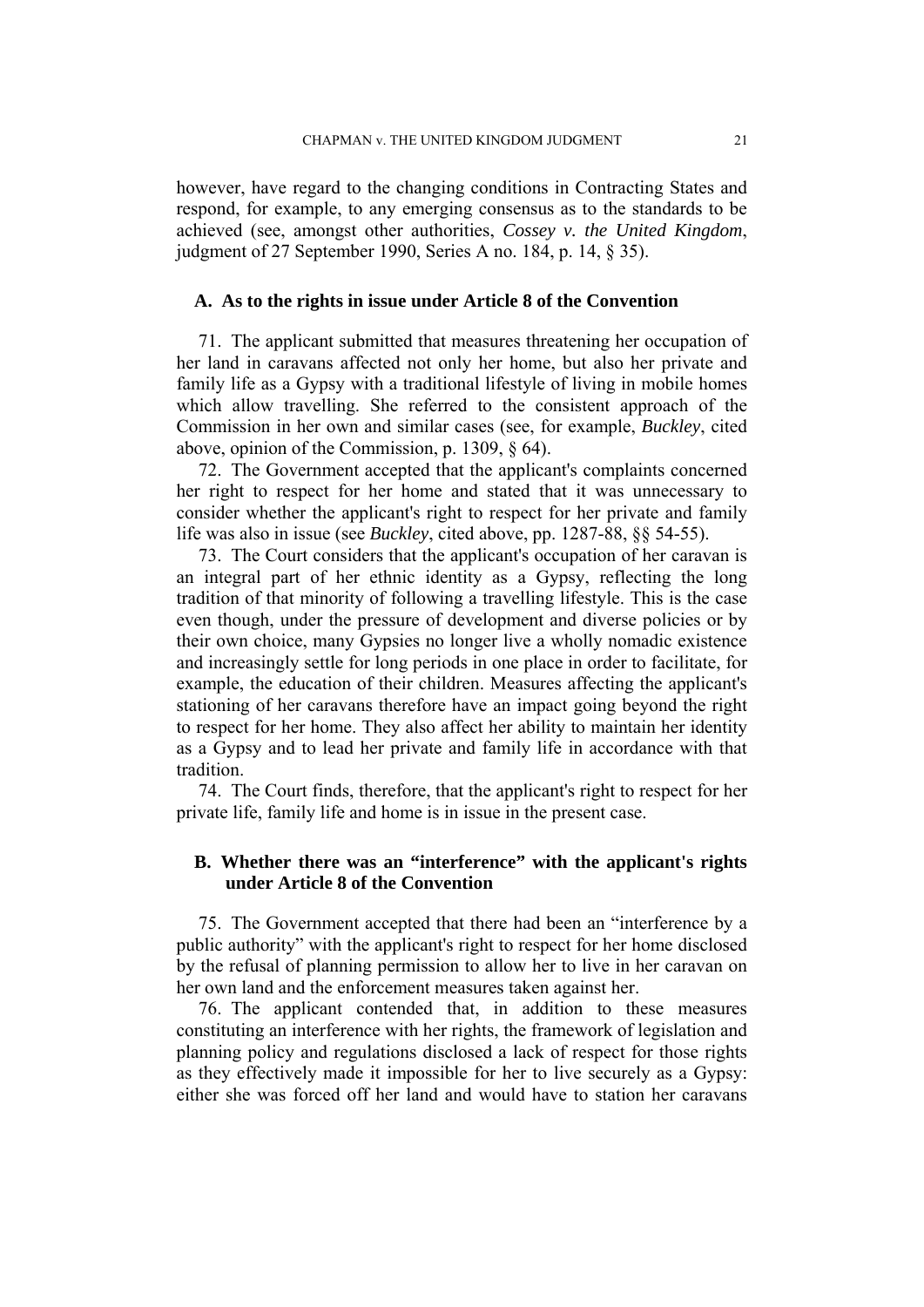unlawfully, at the risk of being continually moved on, or she would have to accept conventional housing or "forced assimilation".

77. The Court considers that it cannot examine legislation and policy in the abstract, its task rather being to examine the application of specific measures or policies to the facts of each individual case. There is no direct measure of "criminalisation" of a particular lifestyle as was the case in *Dudgeon v. the United Kingdom* (judgment of 22 October 1981, Series A no. 45), which concerned legislation rendering adult consensual homosexual relations a criminal offence.

78. Having regard to the facts of this case, it finds that the decisions of the planning authorities refusing to allow the applicant to remain on her land in her caravans and the measures of enforcement taken in respect of her continued occupation constituted an interference with her right to respect for her private life, family life and home within the meaning of Article 8 § 1 of the Convention. It will therefore examine below whether this interference was justified under paragraph 2 of Article 8 as being "in accordance with the law", pursuing a legitimate aim or aims and as being "necessary in a democratic society" in pursuit of that aim or aims.

#### **C. Whether the interference was "in accordance with the law"**

79. It was not contested by the applicant that the measures to which she was subjected were "in accordance with the law".

The Court finds no reason to reach a different conclusion.

#### **D. Whether the interference pursued a legitimate aim**

80. The Government submitted that the measures in question pursued the enforcement of planning controls which were in the interests of the economic well-being of the country and the preservation of the environment and public health.

81. The applicant accepted that the measures pursued the legitimate aim of protecting the "rights of others" in the sense of environmental protection. She did not accept that any other legitimate aim was concerned.

82. The Court notes that the Government have not put forward any details concerning the aims allegedly pursued in this case and that they rely on a general assertion. It is also apparent that the reasons given for the interference in the planning procedures in this case were expressed primarily in terms of environmental policy. In these circumstances, the Court finds that the measures pursued the legitimate aim of protecting the "rights of others" through preservation of the environment. It does not find it necessary to determine whether any other aims were involved.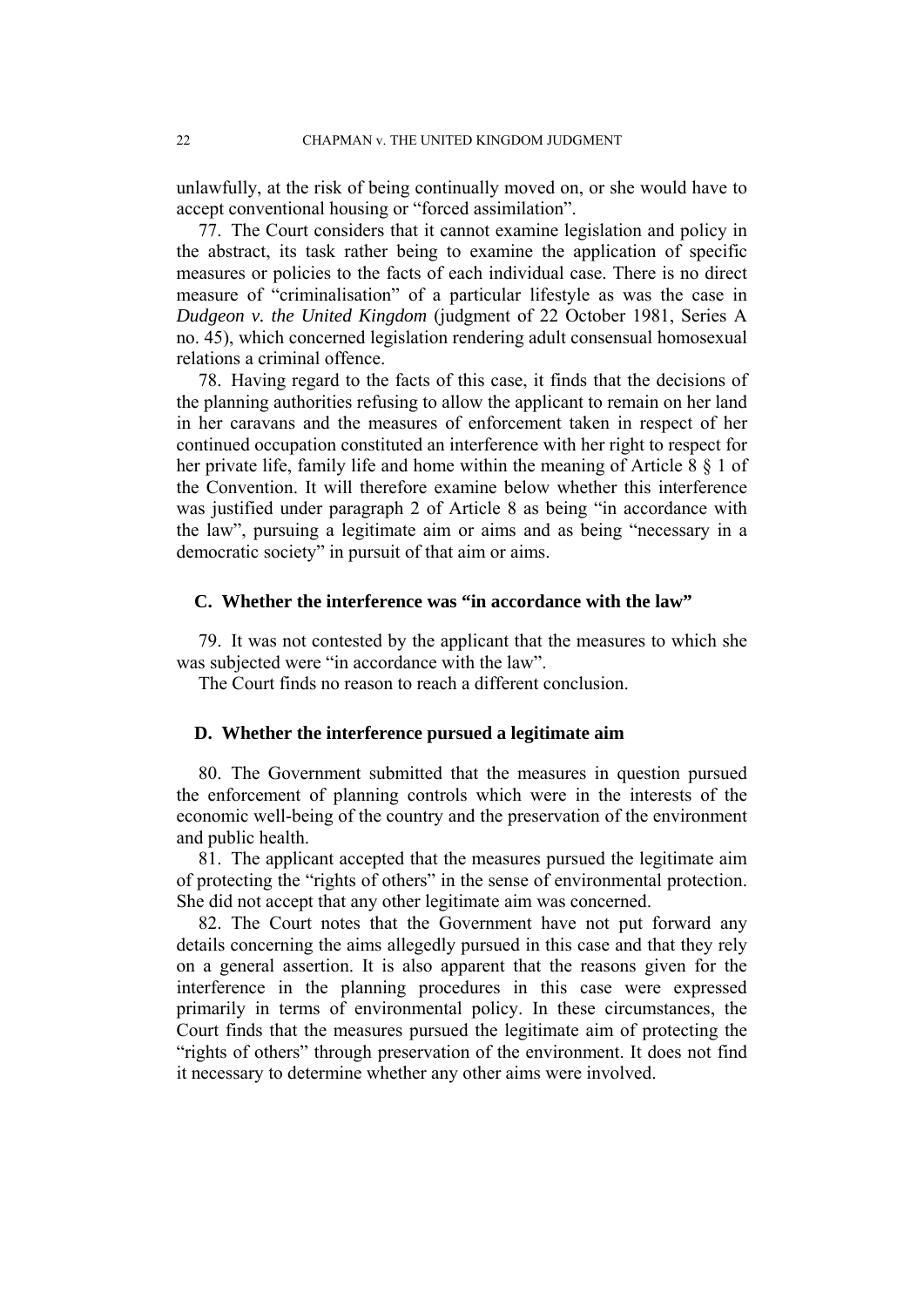#### **E. Whether the interference was "necessary in a democratic society"**

#### *1. Arguments before the Court*

#### **(a) The applicant**

83. The applicant submitted that, in assessing the necessity of the measures in this case, the importance of what was at stake for her weighed very heavily in the balance, as the issue concerned not only the security of her home but also her right to live, with her family, in the traditional Gypsy lifestyle. The growing international consensus about the importance of providing the rights of minorities with legal protection, as illustrated, *inter alia*, by the Framework Convention for the Protection of National Minorities, emphasised that this was also of significance to the community as a whole as a fundamental value of a civilised democracy. In these circumstances, any margin of appreciation accorded to the domestic decision-making bodies should be narrower rather than wider.

84. The applicant argued that the procedural safeguards in the decisionmaking process only gave limited recognition to those considerations in her case. The government policy Circulars 28/77 and 57/78 (see paragraphs 38- 41), which expressly made allowance for the special situation of Gypsies and which were taken into account by this Court in *Buckley* (judgment cited above, p. 1293, § 80), had been withdrawn and replaced by Circular 1/94 which provided that Gypsies should be regarded as being in the same position as any other developer of land under the planning system. Furthermore, in reaching their decisions the planning inspectors were constrained by laws and policies applying to land development, which placed, for example, particular weight on the protection of Green Belt areas. The interest of Gypsies in residing on their land was not seen as a useful or indispensable land-use feature and therefore automatically carried much less weight in the domestic balancing exercise. Thus, the "personal circumstances" of the Gypsies could seldom outweigh the more general planning considerations.

85. The applicant also submitted that there must exist particularly compelling reasons to justify the seriousness of the interference disclosed by the measures of eviction from her land, where there had not been shown to be an alternative site to which she could reasonably be expected to move. She pointed out that in her case she and her family had moved on to her land after being harassed and moved on from place to place. This enabled her children to attend school. She had never been offered a place on an official site. During the planning procedures, it was acknowledged that there were no official sites in the Three Rivers district and that there had been insufficient provision in Hertfordshire since 1985. Forced off their land by enforcement measures, they returned as they had no other option. She and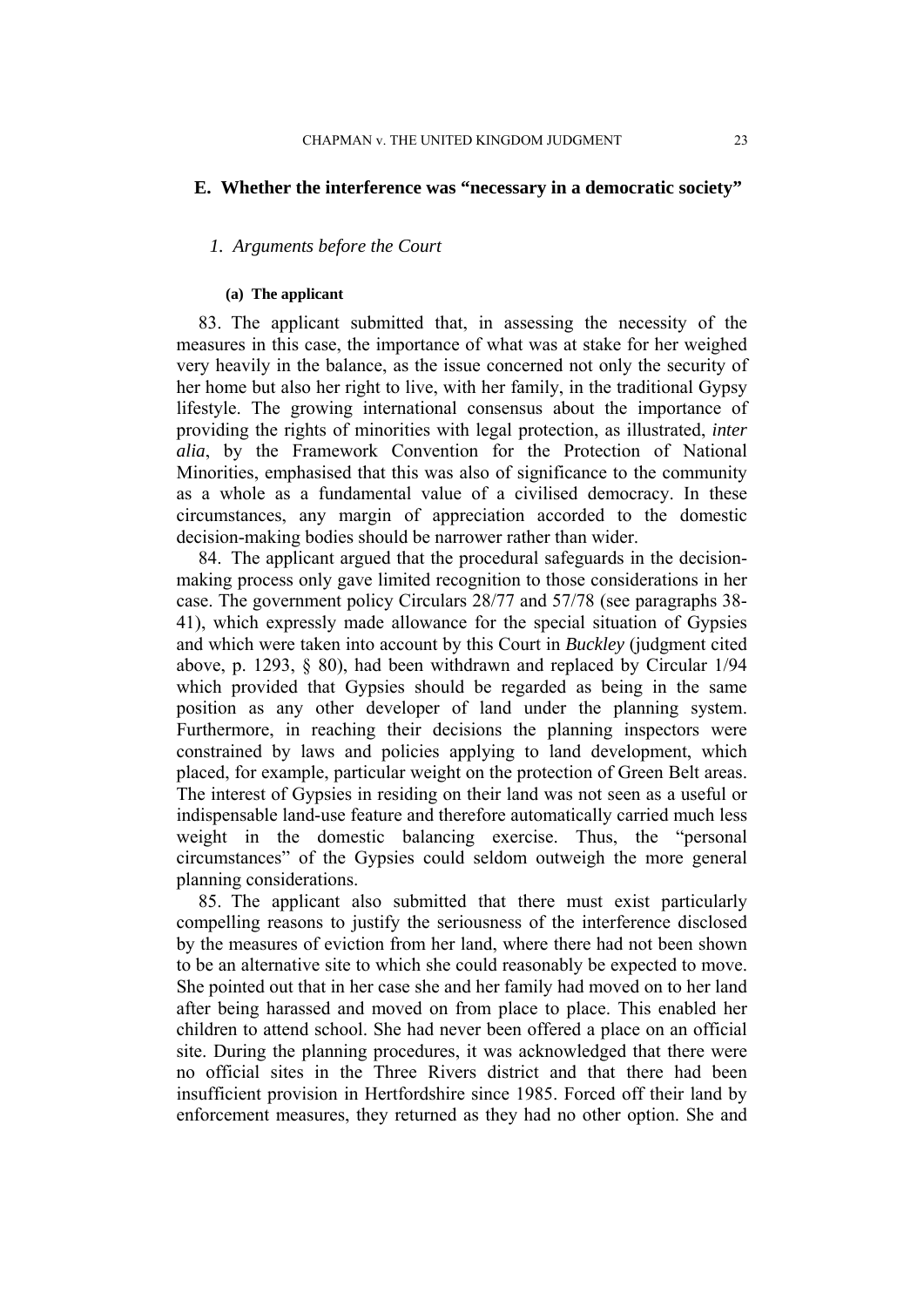her family still lived under the threat of further enforcement action, including physical eviction, with still no secure alternative site to go to.

#### **(b) The Government**

86. The Government emphasised that, as recognised by the Court in *Buckley* (judgment cited above, pp. 1291-92, §§ 74-75), in the context of town and country planning, which involved the exercise of discretionary judgment in implementing policies in the interests of the community, national authorities were in a better position to evaluate local needs and conditions than an international court. It was not for the Court to substitute its view of what would be the best planning policy or the most appropriate measure in a particular case.

87. While the applicant was entitled to have her interests carefully considered by the national authorities and weighed in the balance against the needs of planning control, an examination of the applicable system, and the facts of this case, showed that the procedural safeguards contained in national law as to the way in which planning judgments were made (an assessment by a qualified independent expert, an inspector, followed by judicial review in the High Court) were such as to give due regard to her interests. The Government pointed out that local planning authorities were encouraged to adopt a sympathetic approach to any question of enforcement action under Circular 18/94 (see paragraphs 47-48 above) and that large numbers of caravans on unauthorised sites were tolerated (see the statistics cited in paragraph 53 above). However, Gypsies could not claim the right to live wherever they liked in defiance of planning control, particularly when they were now seeking to live a settled existence indefinitely on their own land.

88. The Government further submitted that, while there were no official sites in the Three Rivers district, there were sites elsewhere in Hertfordshire and that it was open to the applicant to travel to other caravan sites outside that local authority area. They pointed out that the applicant took up residence on her land, which was in an Agricultural Priority Area and an Area of Great Landscape Value within the Green Belt, without obtaining, or even applying for the prior planning permission necessary to render that occupation lawful. When she did apply for planning permission, the applicant had the opportunity of presenting the arguments in her favour at hearings before two inspectors, who gave her personal circumstances careful consideration. However, both inspectors found that her occupation of her land was detrimental to the rural character of the site situated in the Green Belt and that this outweighed her interests. The applicant could not rely on Article 8 as giving her preference as to her place of residence greater weight than the general interest. Finally, in assessing the proportionality of the measures, it should be taken into account that the applicant had made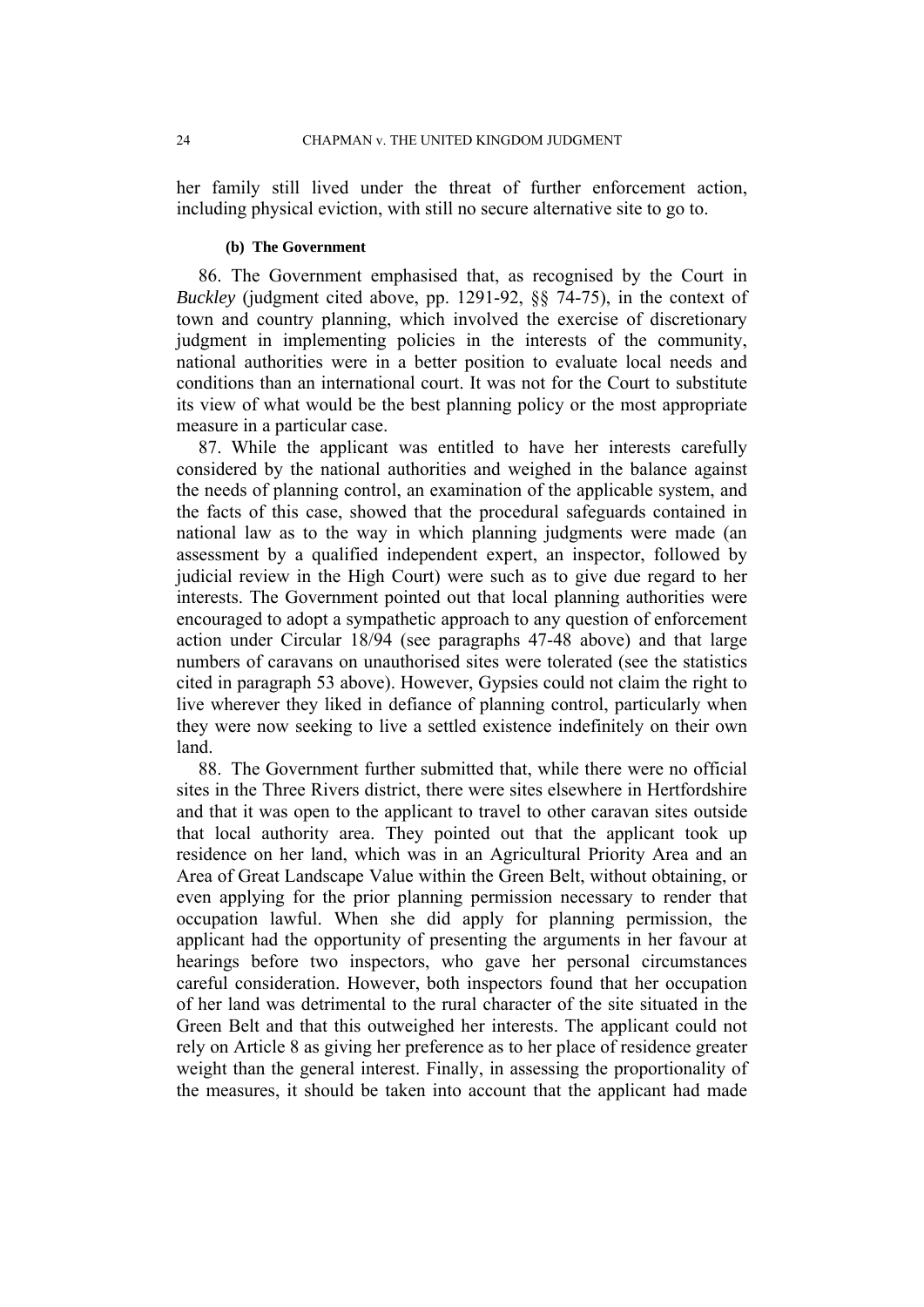two applications for bungalows, indicating that she was willing to live in settled, conventional accommodation.

#### **(c) Intervention by the European Roma Rights Centre**

89. The European Roma Rights Centre drew the attention of the Court to the recently published report on the situation of Roma and Sinti in the OSCE area prepared by the OSCE High Commissioner on National Minorities and other international texts and materials concerning the position of Roma. They submitted that there had emerged a growing consensus amongst international organisations about the need to take specific measures to address the position of Roma, *inter alia*, concerning accommodation and general living conditions. Articles 8 and 14 should therefore be interpreted in the light of the clear international consensus about the plight of Roma and the need for urgent action.

## *2. The Court's assessment*

#### **(a) General principles**

90. An interference will be considered "necessary in a democratic society" for a legitimate aim if it answers a "pressing social need" and, in particular, if it is proportionate to the legitimate aim pursued. While it is for the national authorities to make the initial assessment of necessity, the final evaluation as to whether the reasons cited for the interference are relevant and sufficient remains subject to review by the Court for conformity with the requirements of the Convention (see, among other authorities, *Lustig-Prean and Beckett v. the United Kingdom*, nos. 31417/96 and 32377/96, 27 September 1999, §§ 80-81, unreported).

91. In this regard, a margin of appreciation must, inevitably, be left to the national authorities, who by reason of their direct and continuous contact with the vital forces of their countries are in principle better placed than an international court to evaluate local needs and conditions. This margin will vary according to the nature of the Convention right in issue, its importance for the individual and the nature of the activities restricted, as well as the nature of the aim pursued by the restrictions (see *Dudgeon*, cited above, p. 21, § 52, and *Gillow v. the United Kingdom*, judgment of 24 November 1986, Series A no. 109, p. 22, § 55).

92. The judgment by the national authorities in any particular case that there are legitimate planning objections to a particular use of a site is one which the Court is not well equipped to challenge. It cannot visit each site to assess the impact of a particular proposal on a particular area in terms of beauty, traffic conditions, sewerage and water facilities, educational facilities, medical facilities, employment opportunities and so on. Because planning inspectors visit the site, hear the arguments on all sides and allow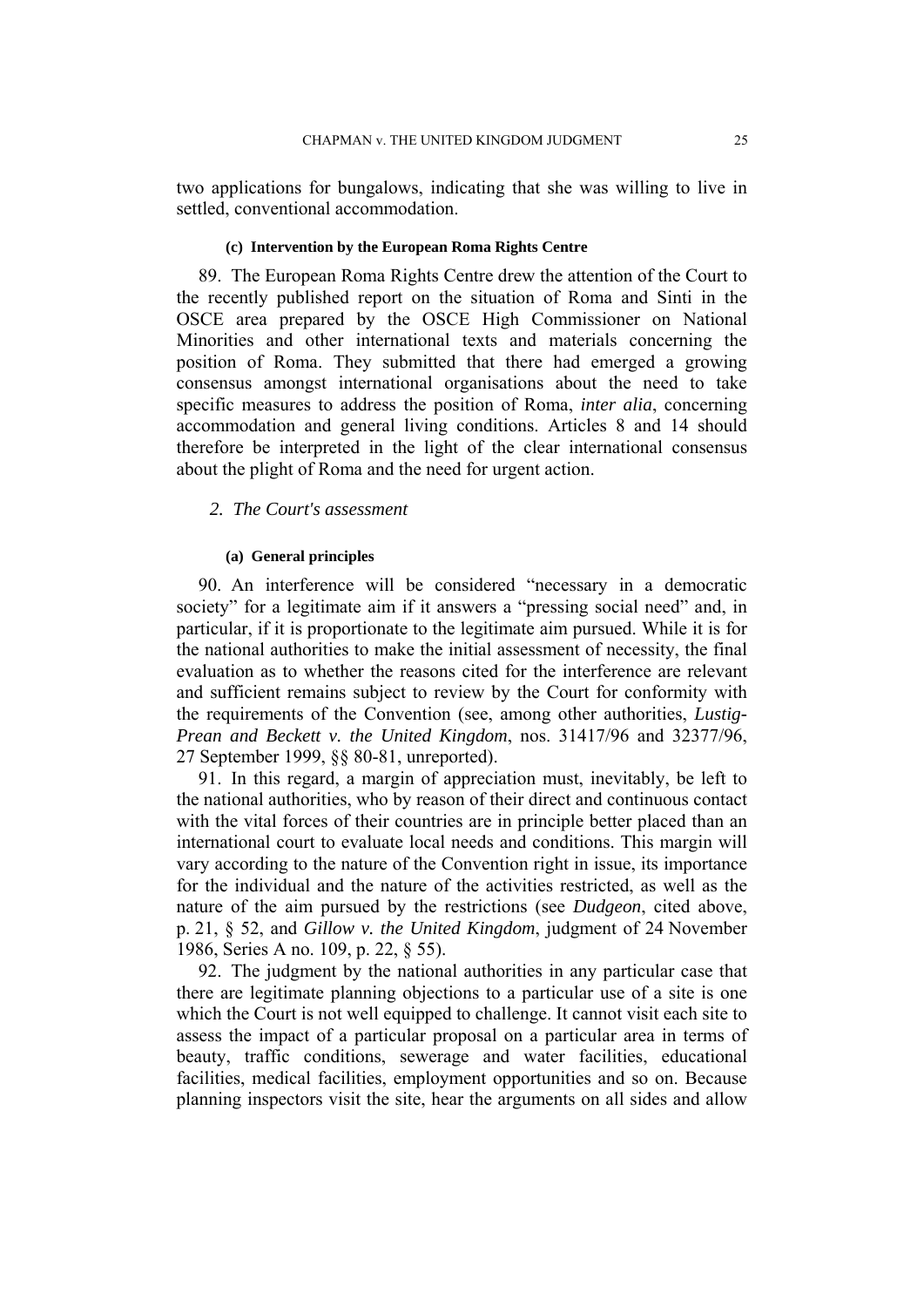the examination of witnesses, they are better placed than the Court to weigh the arguments. Hence, as the Court observed in *Buckley* (judgment cited above*,* p. 1292, § 75 *in fine*)*,* "[i]n so far as the exercise of discretion involving a multitude of local factors is inherent in the choice and implementation of planning policies, the national authorities in principle enjoy a wide margin of appreciation", although it remains open to the Court to conclude that there has been a manifest error of appreciation by the national authorities. In these circumstances, the procedural safeguards available to the individual will be especially material in determining whether the respondent State has, when fixing the regulatory framework, remained within its margin of appreciation. In particular, the Court must examine whether the decision-making process leading to measures of interference was fair and such as to afford due respect to the interests safeguarded to the individual by Article 8 (see *Buckley*, cited above, pp. 1292-93, § 76).

93. The applicant urged the Court to take into account recent international developments, in particular the Framework Convention for the Protection of National Minorities, in reducing the margin of appreciation accorded to States in light of the recognition of the problems of vulnerable groups, such as Gypsies. The Court observes that there may be said to be an emerging international consensus amongst the Contracting States of the Council of Europe recognising the special needs of minorities and an obligation to protect their security, identity and lifestyle (see paragraphs 55- 59 above, in particular the Framework Convention for the Protection of National Minorities), not only for the purpose of safeguarding the interests of the minorities themselves but to preserve a cultural diversity of value to the whole community.

94. However, the Court is not persuaded that the consensus is sufficiently concrete for it to derive any guidance as to the conduct or standards which Contracting States consider desirable in any particular situation. The framework convention, for example, sets out general principles and goals but the signatory States were unable to agree on means of implementation. This reinforces the Court's view that the complexity and sensitivity of the issues involved in policies balancing the interests of the general population, in particular with regard to environmental protection, and the interests of a minority with possibly conflicting requirements renders the Court's role a strictly supervisory one.

95. Moreover, to accord to a Gypsy who has unlawfully stationed a caravan site at a particular place different treatment from that accorded to non-Gypsies who have established a caravan site at that place or from that accorded to any individual who has established a house in that particular place would raise substantial problems under Article 14 of the Convention.

96. Nonetheless, although the fact of belonging to a minority with a traditional lifestyle different from that of the majority does not confer an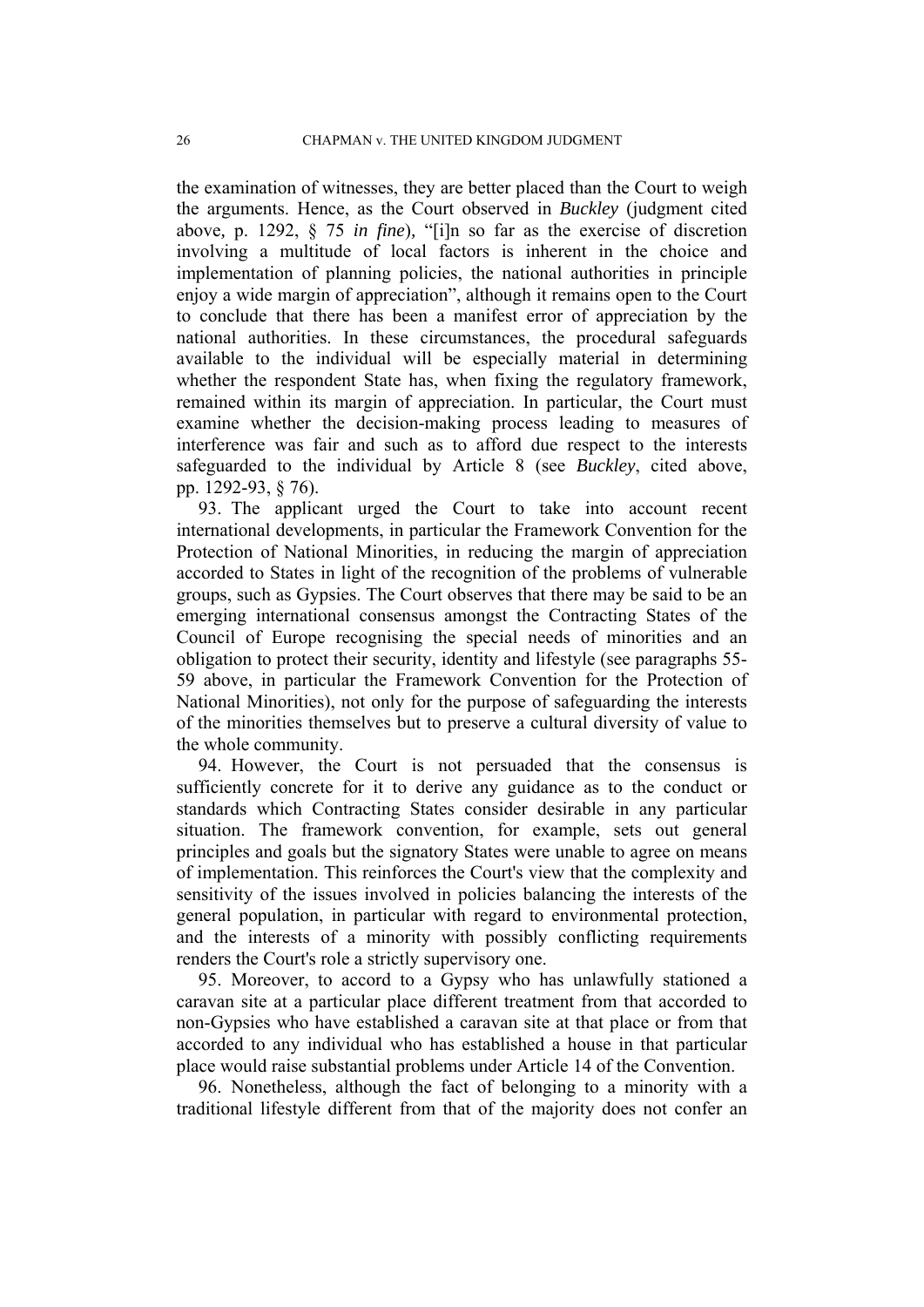immunity from general laws intended to safeguard the assets of the community as a whole, such as the environment, it may have an incidence on the manner in which such laws are to be implemented. As intimated in *Buckley*, the vulnerable position of Gypsies as a minority means that some special consideration should be given to their needs and their different lifestyle both in the relevant regulatory planning framework and in reaching decisions in particular cases (judgment cited above, pp. 1292-95, §§ 76, 80 and 84). To this extent, there is thus a positive obligation imposed on the Contracting States by virtue of Article 8 to facilitate the Gypsy way of life (see, *mutatis mutandis*, *Marckx v. Belgium*, judgment of 13 June 1979, Series A no. 31, p. 15, § 31; *Keegan v. Ireland*, judgment of 26 May 1994, Series A no. 290, p. 19, § 49; and *Kroon and Others v. the Netherlands*, judgment of 27 October 1994, Series A no. 297-C, p. 56, § 31).

97. It is important to appreciate that, in principle, Gypsies are at liberty to camp on any caravan site which has planning permission; there has been no suggestion that permissions exclude Gypsies as a group. They are not treated worse than any non-Gypsy who wants to live in a caravan and finds it disagreeable to live in a house. However, it appears from the material placed before the Court, including judgments of the English courts, that the provision of an adequate number of sites which the Gypsies find acceptable and on which they can lawfully place their caravans at a price which they can afford is something which has not been achieved.

98. The Court does not, however, accept the argument that, because statistically the number of Gypsies is greater than the number of places available on authorised Gypsy sites, the decision not to allow the applicant Gypsy family to occupy land where they wished in order to install their caravan in itself, and without more, constituted a violation of Article 8. This would be tantamount to imposing on the United Kingdom, as on all the other Contracting States, an obligation by virtue of Article 8 to make available to the Gypsy community an adequate number of suitably equipped sites. The Court is not convinced, despite the undoubted evolution that has taken place in both international law, as evidenced by the framework convention, and domestic legislations in regard to protection of minorities, that Article 8 can be interpreted as implying for States such a far-reaching positive obligation of general social policy (see paragraphs 93-94 above).

99. It is important to recall that Article 8 does not in terms recognise a right to be provided with a home. Nor does any of the jurisprudence of the Court acknowledge such a right. While it is clearly desirable that every human being have a place where he or she can live in dignity and which he or she can call home, there are unfortunately in the Contracting States many persons who have no home. Whether the State provides funds to enable everyone to have a home is a matter for political not judicial decision.

100. In sum, the issue to be determined by the Court in the present case is not the acceptability or not of a general situation, however deplorable, in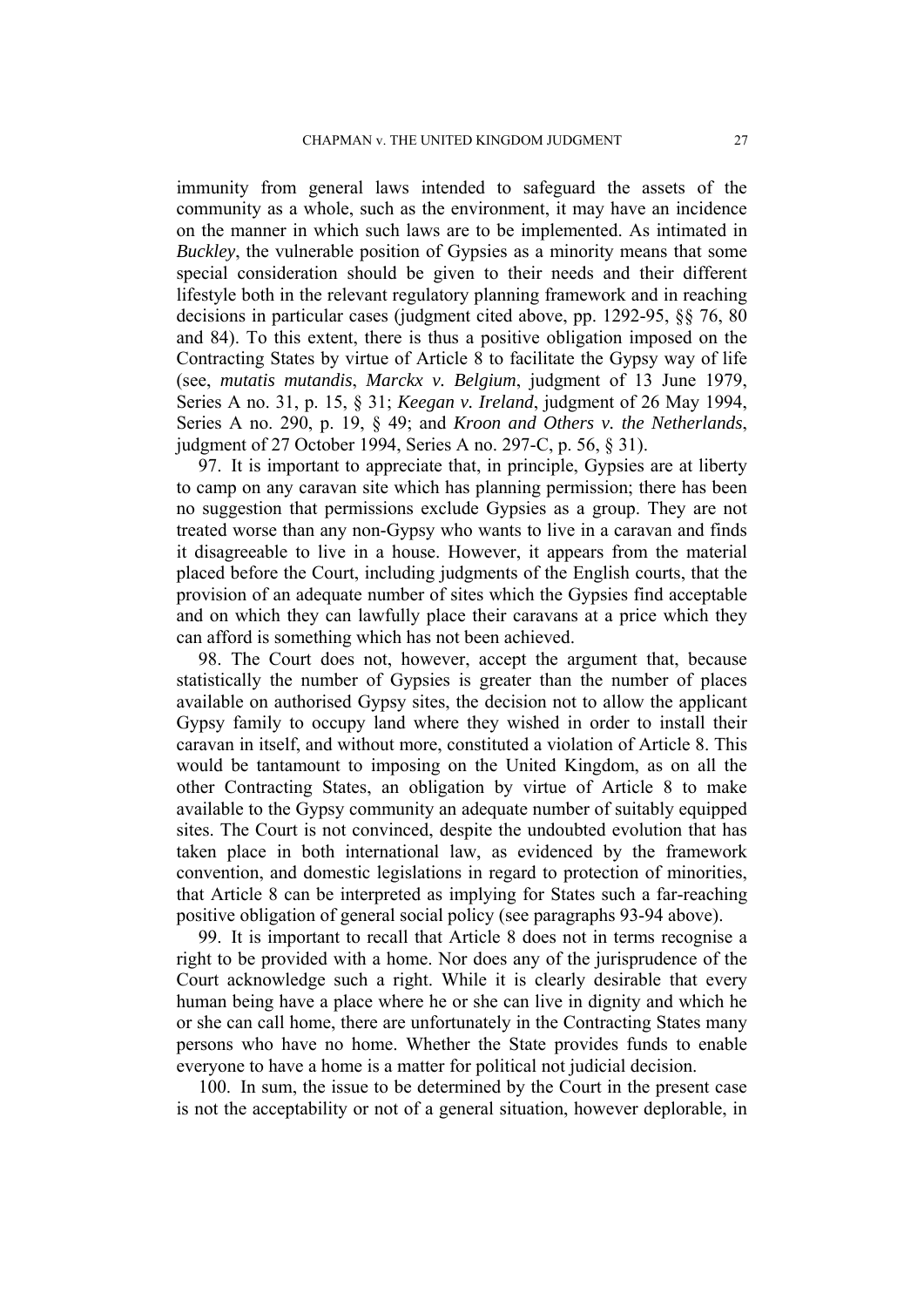the United Kingdom in the light of the United Kingdom's undertakings in international law, but the narrower one of whether the particular circumstances of the case disclose a violation of the applicant's – Mrs Chapman's – right to respect for her home under Article 8 of the Convention.

101. In this connection, the legal and social context in which the impugned measure of expulsion was taken against the applicant is, however, a relevant factor.

102. Where a dwelling has been established without the planning permission which is needed under the national law, there is a conflict of interest between the right of the individual under Article 8 of the Convention to respect for his or her home and the right of others in the community to environmental protection (see paragraph 81 above). When considering whether a requirement that the individual leave his or her home is proportionate to the legitimate aim pursued, it is highly relevant whether or not the home was established unlawfully. If the home was lawfully established, this factor would self-evidently be something which would weigh against the legitimacy of requiring the individual to move. Conversely, if the establishment of the home in a particular place was unlawful, the position of the individual objecting to an order to move is less strong. The Court will be slow to grant protection to those who, in conscious defiance of the prohibitions of the law, establish a home on an environmentally protected site. For the Court to do otherwise would be to encourage illegal action to the detriment of the protection of the environmental rights of other people in the community.

103. A further relevant consideration, to be taken into account in the first place by the national authorities, is that if no alternative accommodation is available the interference is more serious than where such accommodation is available. The more suitable the alternative accommodation is, the less serious is the interference constituted by moving the applicant from his or her existing accommodation.

104. The evaluation of the suitability of alternative accommodation will involve a consideration of, on the one hand, the particular needs of the person concerned – his or her family requirements and financial resources – and, on the other hand, the rights of the local community to environmental protection. This is a task in respect of which it is appropriate to give a wide margin of appreciation to national authorities, who are evidently better placed to make the requisite assessment.

#### **(b) Application of the above principles**

105. The seriousness of what is at stake for the applicant is demonstrated by the facts of this case. The applicant followed an itinerant lifestyle for many years, stopping on temporary or unofficial sites. She took up residence on her own land by way of finding a long-term and secure place to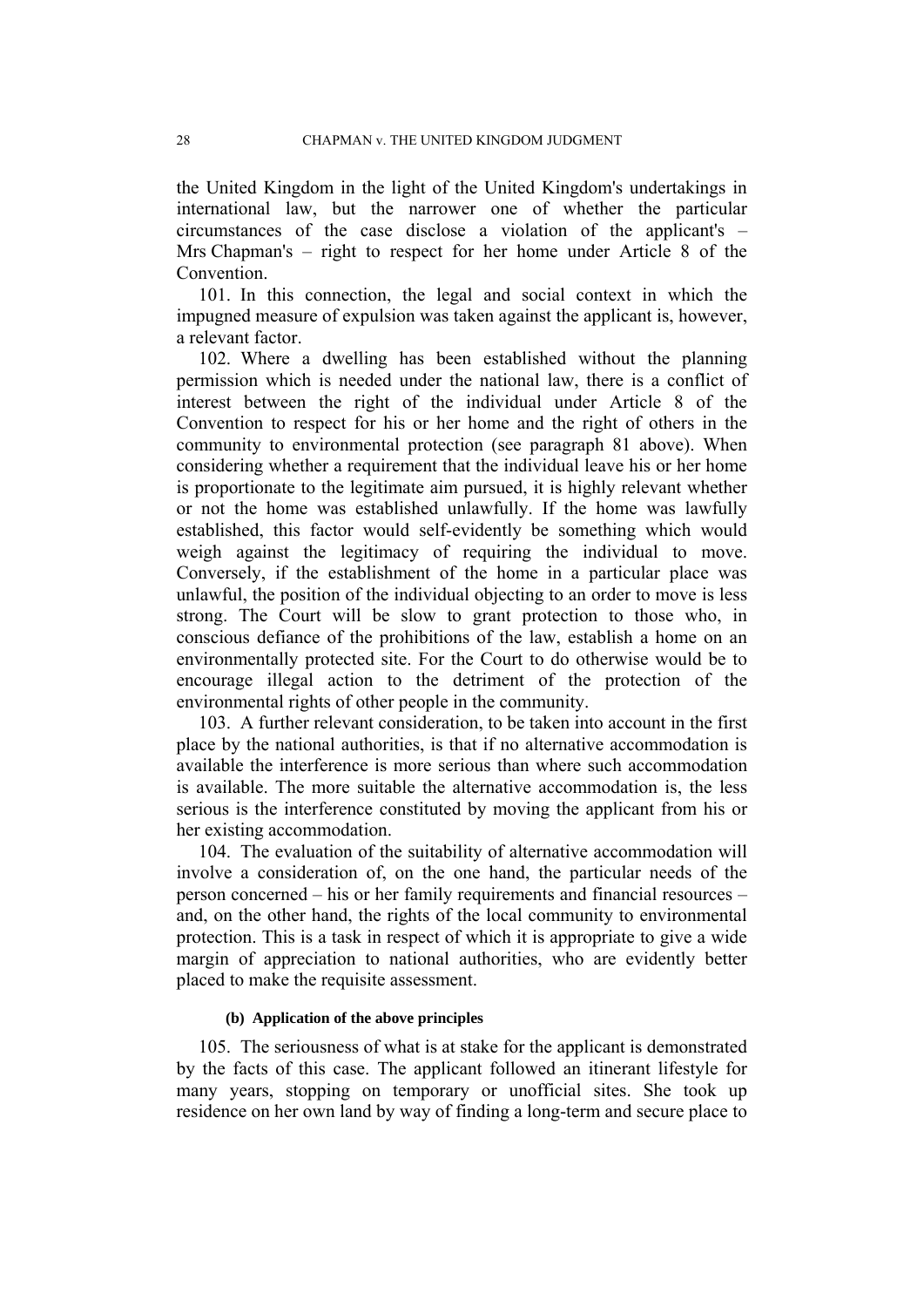station her caravans. Planning permission for this was refused, however, and she was required to leave. The applicant was fined twice. She left her land, but returned as she had been moved on constantly from place to place. It would appear that the applicant does not in fact wish to pursue an itinerant lifestyle. She was resident on the site from 1986 to 1990, and between 1992 and these proceedings. Thus, the present case is not concerned as such with the traditional itinerant Gypsy lifestyle.

106. It is evident that individuals affected by an enforcement notice have in principle, and this applicant had in practice, a full and fair opportunity to put before the planning inspectors any material which they regard as relevant to their case and in particular their personal financial and other circumstances, their views as to the suitability of alternative sites and the length of time needed to find a suitable alternative site.

107. The Court recalls that the applicant moved on to her land in her caravans without obtaining the prior planning permission which she knew was necessary to render that occupation lawful. In accordance with the applicable procedures, the applicant's appeals against refusal of planning permission and enforcement notices were conducted in two public inquiries by inspectors who were qualified independent experts. In both appeals, the inspectors visited the site themselves and considered the applicant's representations. As is evidenced by the extension of the time-limit for compliance (see paragraph 47 of the inspector's report set out in paragraph 17 above), some notice was taken of the points which the applicant advanced.

108. The first inspector had regard to the location of the site in the Metropolitan Green Belt and found that the planning considerations, both national and local, outweighed the needs of the applicant (see paragraph 14 above). The second inspector considered that the use of the site for the stationing of caravans was seriously detrimental to the environment, and would "detract significantly from the quiet rural character" of the site, which was both in a Green Belt and an Area of Great Landscape Value. He concluded that development of the site would frustrate the purpose of the Green Belt in protecting the countryside from encroachment. The arguments of the applicant did not in his judgment justify overriding these important interests (see paragraph 17 above).

109. Consideration was given to the applicant's arguments, both concerning the work that she had done on the site by tidying and planting and concerning the difficulties of finding other sites in the area. However, both inspectors weighed those factors against the general interest of preserving the rural character of the countryside and found that the latter prevailed.

110. It is clear from the inspectors' reports (cited in paragraphs 14 and 17 above) that there were strong, environmental reasons for the refusal of planning permission and that the applicant's personal circumstances had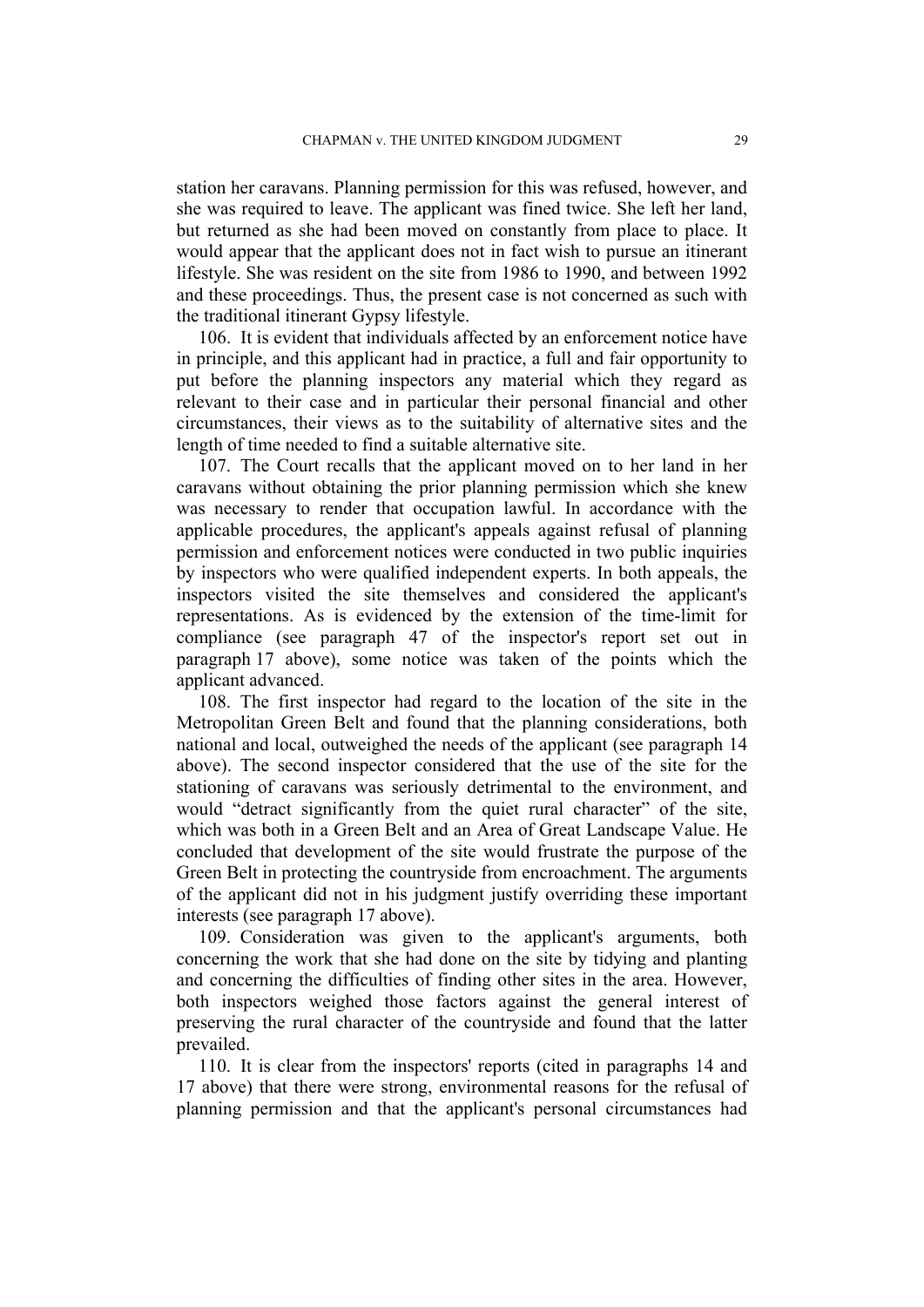been taken into account in the decision-making process. The Court also notes that appeal to the High Court was available in so far as the applicant felt that the inspectors, or the Secretary of State, had not taken into account a relevant consideration or had based the contested decision on irrelevant considerations.

111. The Court observes that during the planning procedures it was acknowledged that there were no vacant sites immediately available for the applicant to go to, either in the district or in the county as a whole. The Government have pointed out that other sites elsewhere in the county do exist and that the applicant was free to seek sites outside the county. Notwithstanding that the statistics show that there is a shortfall of local authority sites available for Gypsies in the country as a whole, it may be noted that many Gypsy families still live an itinerant life without recourse to official sites and it cannot be doubted that vacancies on official sites arise periodically.

112. Moreover, given that there are many caravan sites with planning permission, whether suitable sites were available to the applicant during the long period of grace given to her was dependent upon what was required of a site to make it suitable. In this context, the cost of a site compared with the applicant's assets, and its location compared with the applicant's desires are clearly relevant. Since how much the applicant has by way of assets, what expenses need to be met by her, what locational requirements are essential for her and why are factors exclusively within the knowledge of the applicant, it is for the applicant to adduce evidence on these matters. She has not placed before the Court any information as to her financial situation or as to the qualities a site must have before it will be locationally suitable for her. Nor does the Court have any information as to the efforts she has made to find alternative sites.

113. The Court is therefore not persuaded that there were no alternatives available to the applicant besides remaining in occupation on land without planning permission in a Green Belt area. As stated in *Buckley*, Article 8 does not necessarily go so far as to allow individuals' preferences as to their place of residence to override the general interest (judgment cited above, p. 1294, § 81). If the applicant's problem arises through lack of money, then she is in the same unfortunate position as many others who are not able to afford to continue to reside on sites or in houses attractive to them.

114. In the circumstances, the Court considers that proper regard was had to the applicant's predicament both under the terms of the regulatory framework, which contained adequate procedural safeguards protecting her interests under Article 8 and by the responsible planning authorities when exercising their discretion in relation to the particular circumstances of her case. The decisions were reached by those authorities after weighing in the balance the various competing interests. It is not for this Court to sit in appeal on the merits of those decisions, which were based on reasons which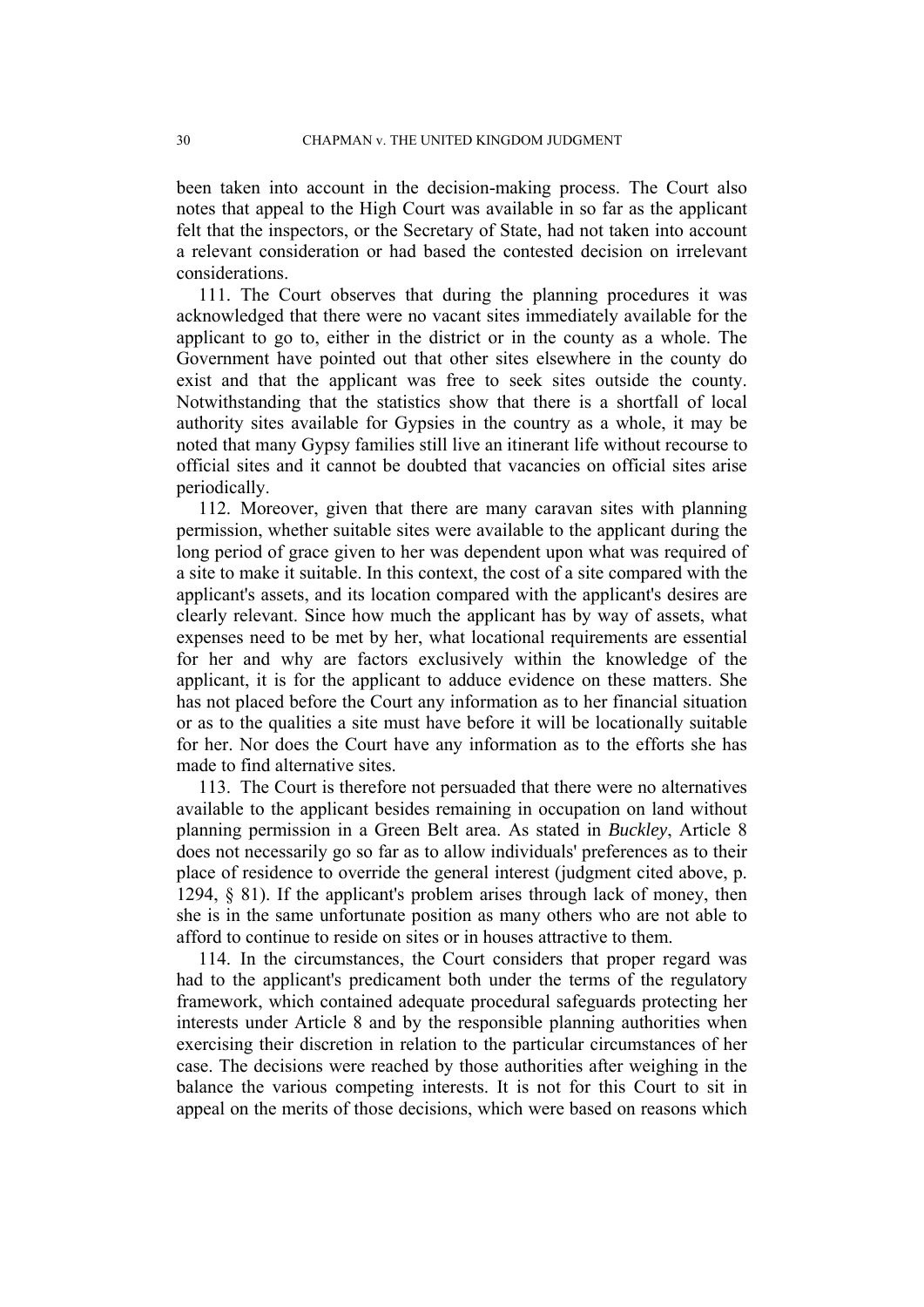were relevant and sufficient, for the purposes of Article 8, to justify the interferences with the exercise of the applicant's rights.

115. The humanitarian considerations which might have supported another outcome at national level cannot be used as the basis for a finding by the Court which would be tantamount to exempting the applicant from the implementation of the national planning laws and obliging governments to ensure that every Gypsy family has available for its use accommodation appropriate to its needs. Furthermore, the effect of these decisions cannot on the facts of this case be regarded as disproportionate to the legitimate aim pursued.

116. In conclusion, there has been no violation of Article 8 of the **Convention** 

## II. ALLEGED VIOLATION OF ARTICLE 1 OF PROTOCOL No. 1

117. The applicant claims that she has been denied the right to live peacefully on her land and has therefore suffered a breach of the right to peaceful enjoyment of her possessions contrary to Article 1 of Protocol No. 1 to the Convention which provides:

"Every natural or legal person is entitled to the peaceful enjoyment of his possessions. No one shall be deprived of his possessions except in the public interest and subject to the conditions provided for by law and by the general principles of international law.

The preceding provisions shall not, however, in any way impair the right of a State to enforce such laws as it deems necessary to control the use of property in accordance with the general interest or to secure the payment of taxes or other contributions or penalties.'

118. The applicant argued that, notwithstanding the admittedly broad discretion left to national planning decision-makers, a fair balance has not been struck between her interests and those of the general community. She submitted that the fact that she took up residence on her land without prior permission was irrelevant and that the findings of the planning inspectors concerning the impact of her caravans on visual amenity were not so significant if taken in the context of the policy framework governing their decisions. If, however, the Court found a violation of Article 8, she accepted that no separate issue arose under this provision.

119. The Government, adopting the view of the majority of the Commission, submitted that a fair balance had been struck between the individual and general interest, in particular having regard to the fact that the applicant occupied her land in contravention of planning law and to the findings of the planning inspectors concerning the detrimental impact of her occupation.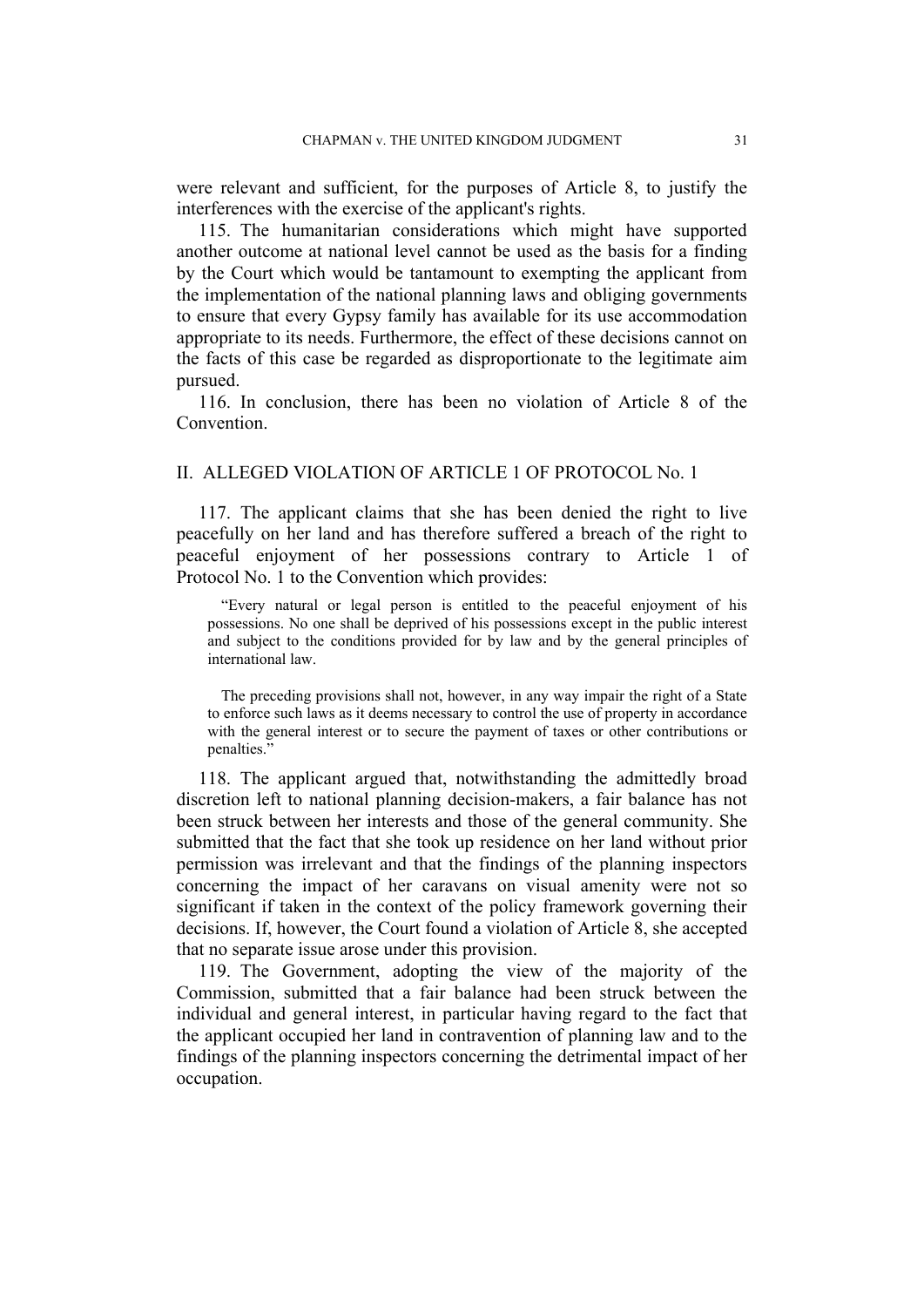120. For the same reasons as those given under Article 8 of the Convention, the Court finds that any interference with the applicant's peaceful enjoyment of her property was proportionate and struck a fair balance in compliance with the requirements of Article 1 of Protocol No. 1. There has, accordingly, been no breach of that provision.

## III. ALLEGED VIOLATION OF ARTICLE 6 OF THE CONVENTION

121. Relying on Article 6 of the Convention, the applicant complained that she had no access to a court to determine the merits of her claims that she should have permission to occupy her land. The relevant part of Article 6 § 1 provides:

"1. In the determination of his civil rights and obligations ..., everyone is entitled to a fair and public hearing within a reasonable time by an independent and impartial tribunal established by law. ..."

122. The applicant argued that the Court's case-law did not support any general proposition that the right of appeal to the High Court on points of law meant that planning procedures complied with Article 6. The *Bryan* case (judgment cited above, pp. 17-18, §§ 44-47) was, she submitted, decided on its particular facts. Specifically, she argued that the High Court could not review any questions of fact. Nor could it examine complaints that a planning inspector gave too little weight to the needs of a Gypsy family in pursuing their lifestyle on their land, as long as he did not expressly disregard this as an irrelevant factor. She also submitted that a review which failed to take account of the proportionality of a measure must be inadequate for the purpose of Article 6 (referring, *mutatis mutandis*, to the Court's findings on Article 13 in *Smith and Grady v. the United Kingdom*, nos. 33985/96 and 33986/96, §§ 135-38, ECHR 1999-VI).

123. The Government, agreeing with the majority of the Commission, considered that in light of the *Bryan* judgment (cited above) the scope of review provided by the High Court concerning planning decisions satisfied the requirements of Article 6, notwithstanding that the court would not revisit the facts of the case.

124. The Court recalls that in *Bryan* (judgment cited above, pp. 14-18, §§ 34-47) it held that in the specialised area of town-planning law full review of the facts may not be required by Article 6 of the Convention. It finds in this case that the scope of review of the High Court, which was available to the applicant after a public procedure before an inspector, was sufficient in this case to comply with Article 6 § 1. It enabled a decision to be challenged on the basis that it was perverse, irrational, had no basis on the evidence or had been made with reference to irrelevant factors or without regard to relevant factors. This may be regarded as affording adequate judicial control of the administrative decisions in issue.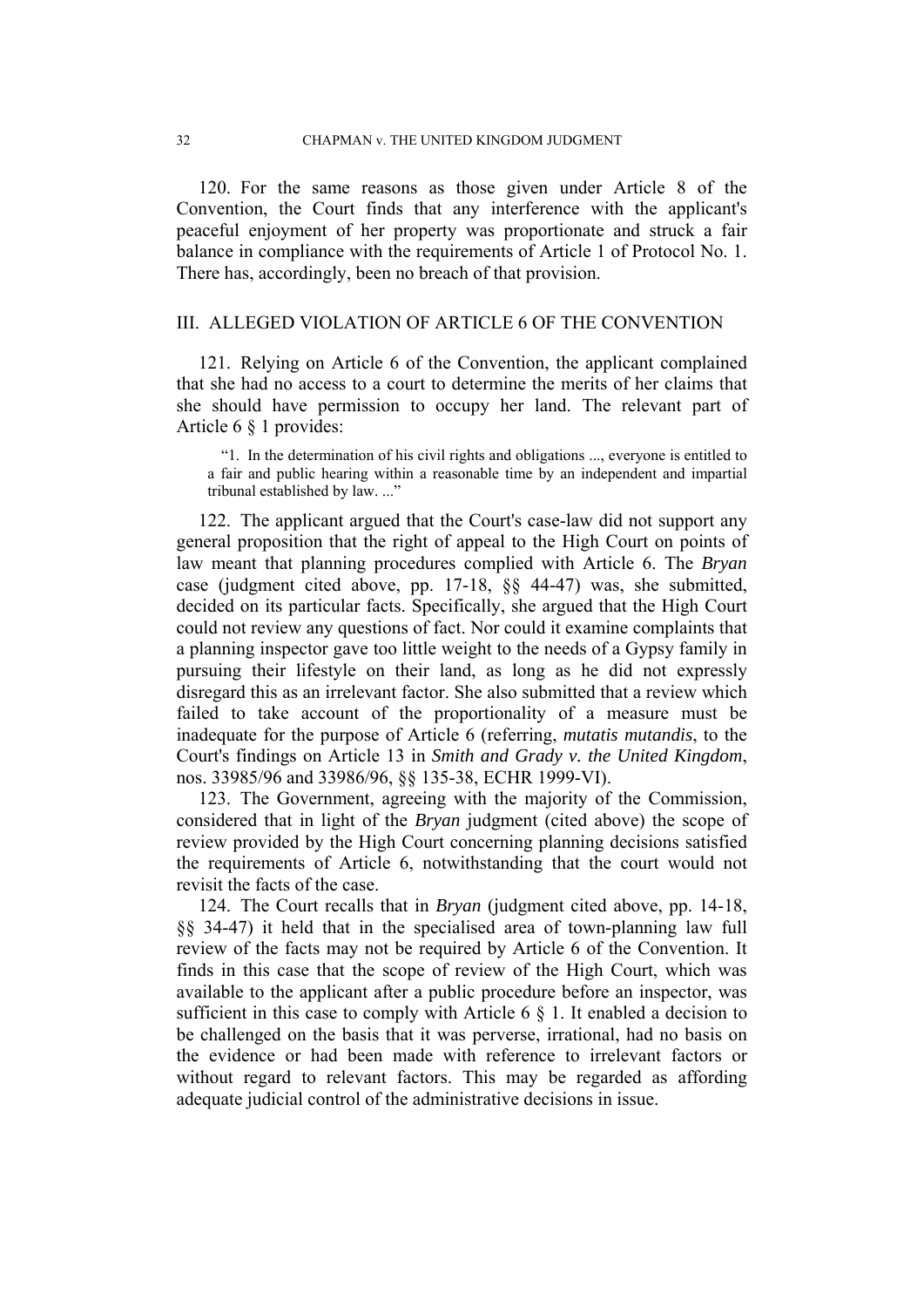125. There has, therefore, been no violation of Article 6 § 1 of the Convention in this case.

#### IV. ALLEGED VIOLATION OF ARTICLE 14 OF THE CONVENTION

126. The applicant complained that she had been discriminated against on the basis of her status as a Gypsy, contrary to Article 14 of the Convention which provides:

"The enjoyment of the rights and freedoms set forth in [the] Convention shall be secured without discrimination on any ground such as sex, race, colour, language, religion, political or other opinion, national or social origin, association with a national minority, property, birth or other status."

127. The applicant submitted that the legal system's failure to accommodate Gypsies' traditional way of life, by treating them in the same way as the majority population, or disadvantaging them relatively to the general population, amounted to discrimination in the enjoyment of her rights under the Convention based on her status as a member of an ethnic minority. For example, Gypsies alone were singled out for special treatment by the policy which declared that Gypsy sites were inappropriate in certain areas, and unlike house dwellers, they did not benefit from a systematic assessment of and provision for their needs. Further, the application to them of general laws and policies failed to accommodate their particular needs arising from their tradition of living and travelling in caravans. She referred, *inter alia*, to the Framework Convention on National Minorities, as supporting an obligation on the United Kingdom to adopt measures to ensure the full and effective equality of Gypsies.

128. The Government, referring to the Commission's majority opinion, found that any difference in treatment pursued legitimate aims, was proportionate to those aims and had in the circumstances reasonable and objective justification.

129. Having regard to its findings above under Article 8 of the Convention that any interference with the applicant's rights was proportionate to the legitimate aim of preservation of the environment, the Court concludes that there has been no discrimination contrary to Article 14 of the Convention. While discrimination may arise where States without an objective and reasonable justification fail to treat differently persons whose situations are significantly different (see *Thlimmenos v. Greece* [GC], no. 34369/97, § 44, ECHR 2000-IV), the Court does not find, in the circumstances of this case, any lack of objective and reasonable justification for the measures taken against the applicant.

130. There has, therefore, been no violation of Article 14 of the Convention in this case.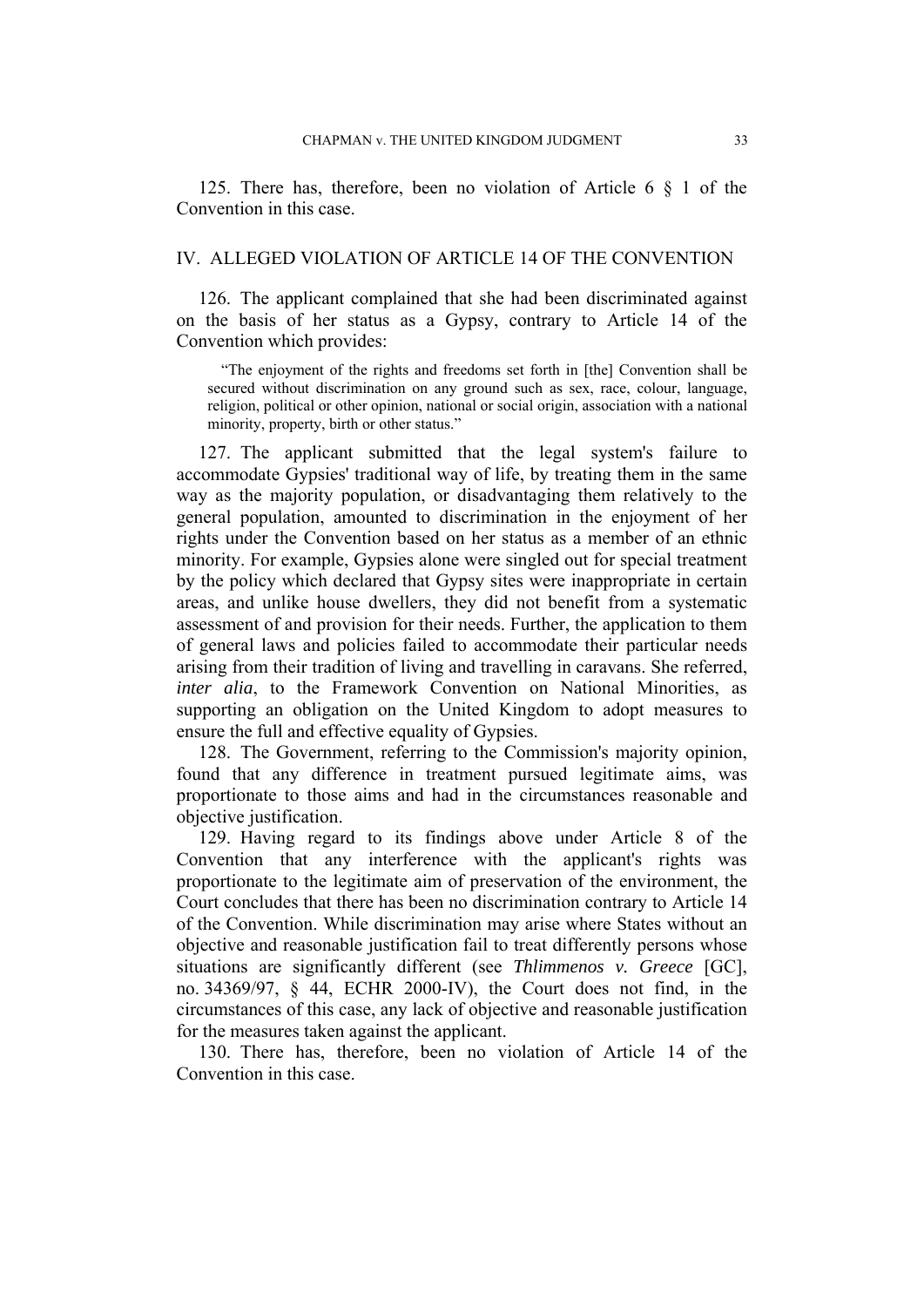## FOR THESE REASONS, THE COURT

- 1. *Holds* by ten votes to seven that there has been no violation of Article 8 of the Convention;
- 2. *Holds* unanimously that there has been no violation of Article 1 of Protocol No. 1;
- 3. *Holds* unanimously that there has been no violation of Article 6 of the Convention;
- 4. *Holds* unanimously that there has been no violation of Article 14 of the **Convention**

Done in English and in French, and delivered at a public hearing in the Human Rights Building, Strasbourg, on 18 January 2001.

> Luzius WILDHABER President

Michele DE SALVIA Registrar

In accordance with Article 45 § 2 of the Convention and Rule 74 § 2 of the Rules of Court, the following separate opinions are annexed to this judgment:

(a) joint dissenting opinion of Mr Pastor Ridruejo, Mr Bonello, Mrs Tulkens, Mrs Strážnická, Mr Lorenzen, Mr Fischbach and Mr Casadevall;

(b) separate opinion of Mr Bonello.

L.W. M. de S.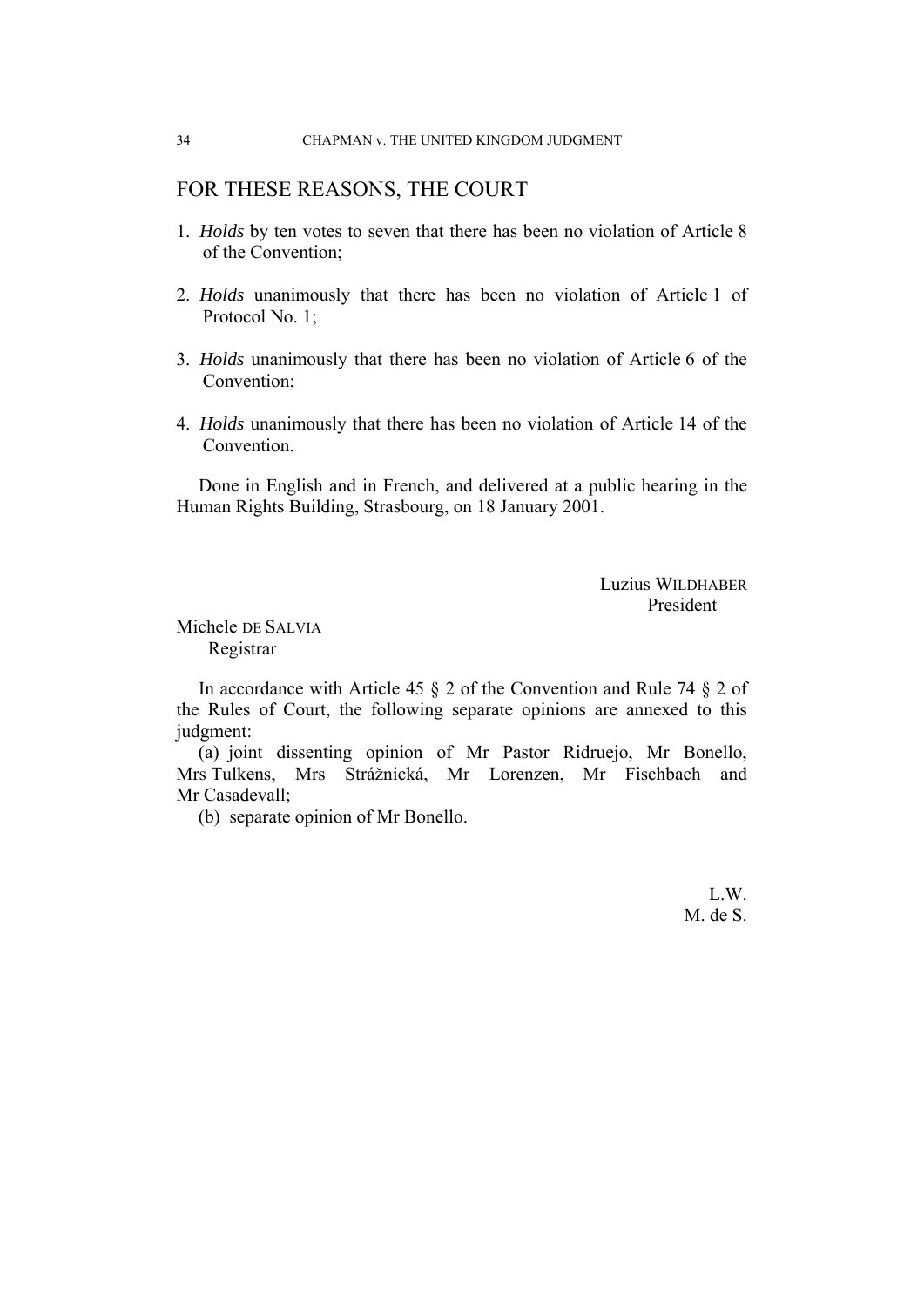## JOINT DISSENTING OPINION OF JUDGES PASTOR RIDRUEJO, BONELLO, TULKENS, STRÁŽNICKÁ, LORENZEN, FISCHBACH AND CASADEVALL

1. We regret that we are unable to share the opinion of the majority that there has been no violation of Article 8 in this case. This is one of five cases brought before our Court concerning the problems experienced by Gypsies in the United Kingdom. There are more awaiting our examination. All disclose elements of hardship and pressure on a vulnerable group within the community. While complaints about the planning and enforcement measures imposed on a Gypsy family who occupied their own land without planning permission have a precedent in *Buckley v. the United Kingdom* (judgment of 25 September 1996, *Reports of Judgments and Decisions* 1996-IV) which concluded in a finding of no violation, we consider that this cannot bind the Court, whose first task is to implement effectively the Convention system for the protection of human rights. We must pay attention to the changing conditions in Contracting States and give recognition to any emerging consensus in Europe as to the standards to be achieved. We would note that the *Buckley* case was decided four years ago by a Chamber of the Court prior to the reforms instituted by Protocol No. 11. Its finding of no violation was reached by six votes to three. This Court, constituted as a Grand Chamber of seventeen judges, has the duty to review the approach adopted in the *Buckley* case in the light of current conditions and the arguments put forward by the parties and, if necessary, to adapt that approach to give practical effect to the rights guaranteed under the Convention.

2. We agree with the majority as to the scope of the rights under Article 8 which are affected in this case (see paragraphs 73-74 of the judgment). The traditional way in which the applicant exercises her right to respect for her home, and her private and family life attracts the protection of this provision. We also agree with the majority that there has been an interference with the enjoyment by the applicant of these rights under Article 8 of the Convention. We would recall however that, although the essential object of Article 8 is to protect the individual against arbitrary action by public authorities, there may in addition be positive obligations inherent in an effective "respect for private and family life and home". The boundaries between the State's positive and negative obligations do not lend themselves to precise definition and, indeed, in particular cases such as the present, may overlap. The applicable principles are nonetheless similar. In both contexts, regard must be had to the fair balance which has to be struck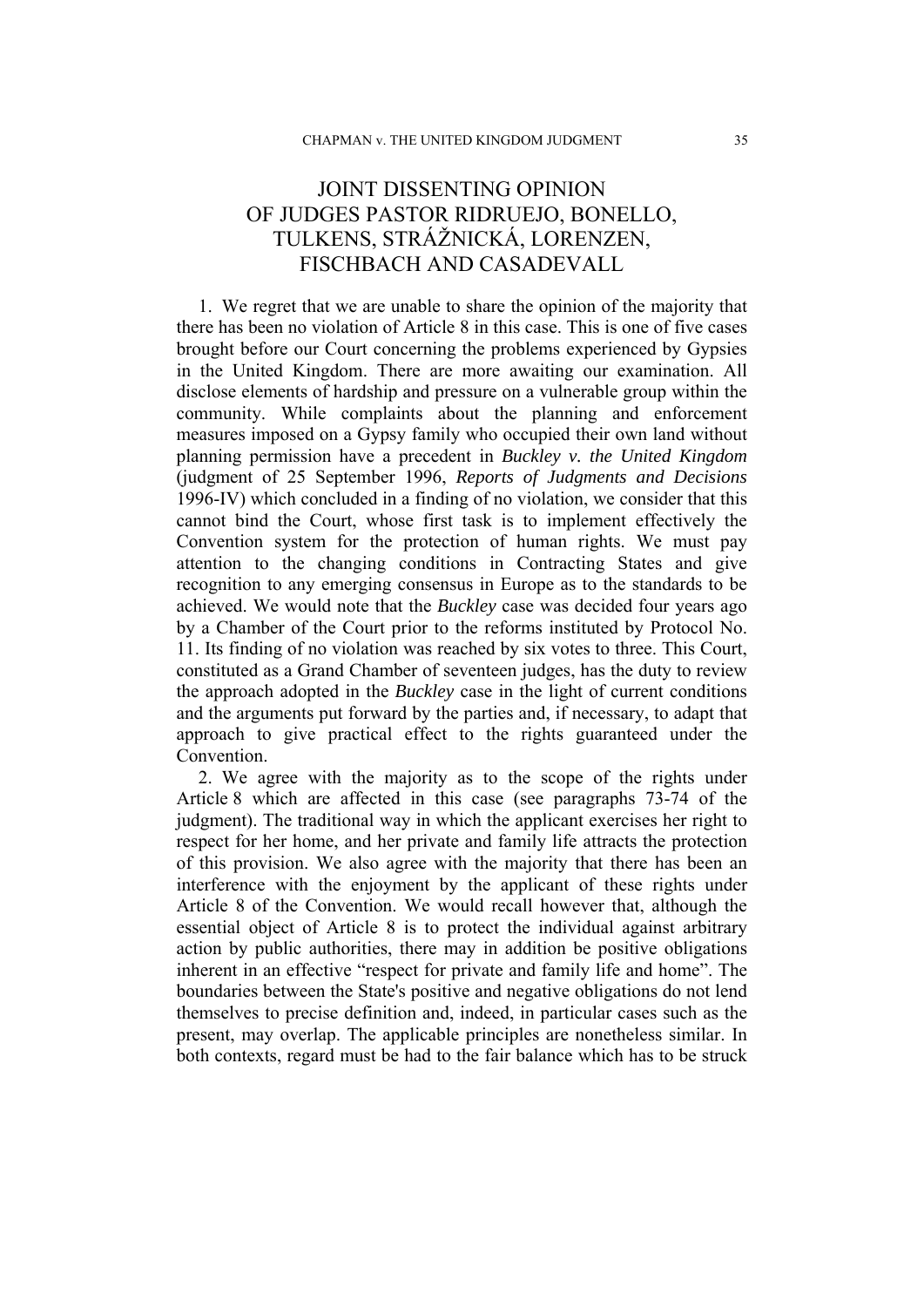#### 36 CHAPMAN v. THE UNITED KINGDOM JUDGMENT – JOINT DISSENTING OPINION

between the competing interests of the individual and of the community as a whole; and in both contexts the State enjoys a certain margin of appreciation (see, amongst other authorities, *Kroon and Others v. the Netherlands*, judgment of 27 October 1994, Series A no. 297-C, p. 56, § 31, and *Marzari v. Italy* (dec.), no. 36448/97, 4 May 1999, unreported). While it is therefore not inappropriate to examine the impact of the measures affecting the applicant in terms of the second paragraph of Article 8 of the Convention, we consider that this examination must take into account that positive obligations may arise and that the authorities may, through inaction, fail to respect the balance between the interests of the individual Gypsy and the community.

3. Our principal disagreement with the majority lies in their assessment that the interference was "necessary in a democratic society". We accept that the examination of planning objections to the particular use of a site is not a role for which this Court is well suited (see paragraph 92 of the judgment). Where town and country planning is concerned, the Court has previously noted that this involves the exercise of discretionary judgment in the implementation of policies adopted in the interest of the community (see *Buckley*, cited above, p. 1292, § 75, and *Bryan v. the United Kingdom*, judgment of 22 November 1995, Series A no. 335-A, p. 18, § 47). It is indeed not for us to substitute our own view of what would be the best policy in the planning sphere or the most appropriate individual measure in planning cases, which involve a multitude of local factors.

In *Buckley* (judgment cited above, p. 1292, § 75) it was stated that in principle national authorities, for the above reasons, enjoyed a wide margin of appreciation in the choice and implementation of planning policies. However, in our view, this statement cannot apply automatically to any case which involves the planning sphere. The Convention has always to be interpreted and applied in the light of current circumstances (see *Cossey v. the United Kingdom*, judgment of 27 September 1990, Series A no. 184, p. 17, § 42). There is an emerging consensus amongst the member States of the Council of Europe recognising the special needs of minorities and an obligation to protect their security, identity and lifestyle (see paragraphs 55- 67 of the judgment, in particular the Framework Convention for the Protection of National Minorities), not only for the purpose of safeguarding the interests of the minorities themselves but also in order to preserve a cultural diversity of value to the whole community. This consensus includes a recognition that the protection of the rights of minorities, such as Gypsies, requires not only that Contracting States refrain from policies or practices which discriminate against them but also that, where necessary, they should take positive steps to improve their situation through, for example, legislation or specific programmes. We cannot therefore agree with the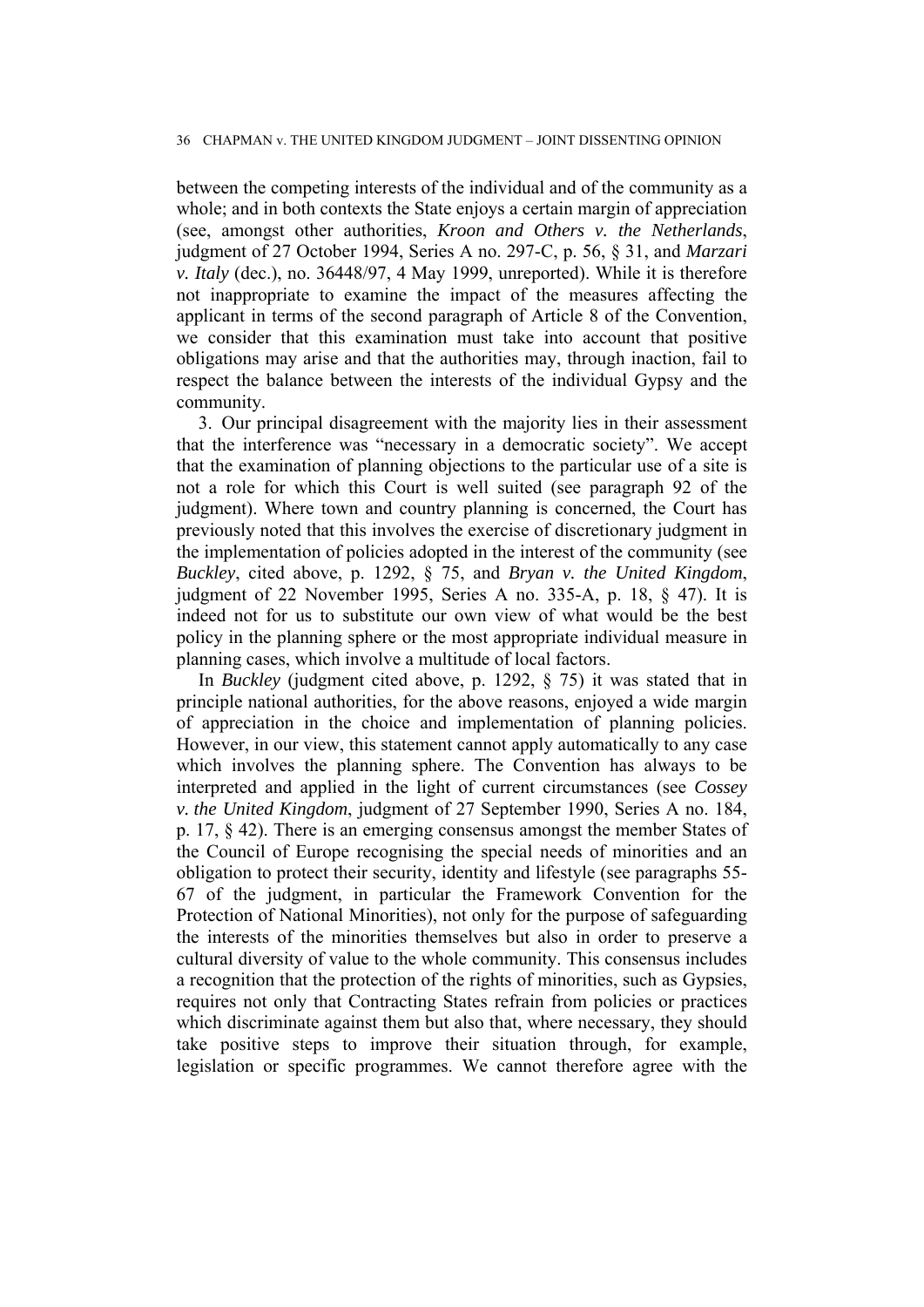majority's assertion that the consensus is not sufficiently concrete or with their conclusion that the complexity of the competing interests renders the Court's role a strictly supervisory one (see paragraphs 93-94 of the judgment). In our view, this does not reflect the clearly recognised need of Gypsies for protection of the effective enjoyment of their rights and perpetuates their vulnerability as a minority whose needs and values differ from those of the general community. The impact of planning and enforcement measures on the enjoyment by a Gypsy of the right to respect for his or her home, private and family life therefore has a dimension beyond environmental concerns. Having regard to the potential seriousness of an interference which prohibits a Gypsy from pursuing his or her lifestyle at a particular location, we consider that, where the planning authorities have not made any finding that there is available to the Gypsy any alternative, lawful site to which he or she can reasonably be expected to move, there must exist compelling reasons for the measures concerned.

4. In the present case, the seriousness of what is at stake for the applicant is readily apparent. The applicant and her family followed an itinerant lifestyle for many years, stopping on temporary or unofficial sites and being increasingly moved on by police and local authority officials. Moved by considerations of family health and the education of the children, the applicant took the step of buying land on which to station her caravans with security. However, planning permission for this was refused and they were required to leave. The applicant was fined twice and left her land. She returned, however, as they had again been moved on constantly from place to place. She and her family remain on their land subject to the threat of further enforcement measures. Her situation is insecure and vulnerable.

We would observe that it was acknowledged during the planning procedures that there were no alternative sites available for the applicant to go to, either in the district or in the county as a whole. The Government referred to other sites in the county and said that the applicant was free to seek sites outside the county. It is apparent however that, notwithstanding the statistics relied on by the Government (see paragraph 53 of the judgment), there was still a significant shortfall of official, lawful sites available for Gypsies in the country as a whole and that it could not be taken for granted that vacancies existed or were available elsewhere. It is also apparent that the legislation and planning policies which have been introduced over the last half century have drastically reduced the land on which Gypsies may station their caravans lawfully while travelling. Following the latest legislation, the Criminal Justice and Public Order Act 1994, unauthorised campers – persons who station a caravan on the highway, on occupied land without the owner's consent or on any other unoccupied land – commit a criminal offence if they fail to comply with directions to move on.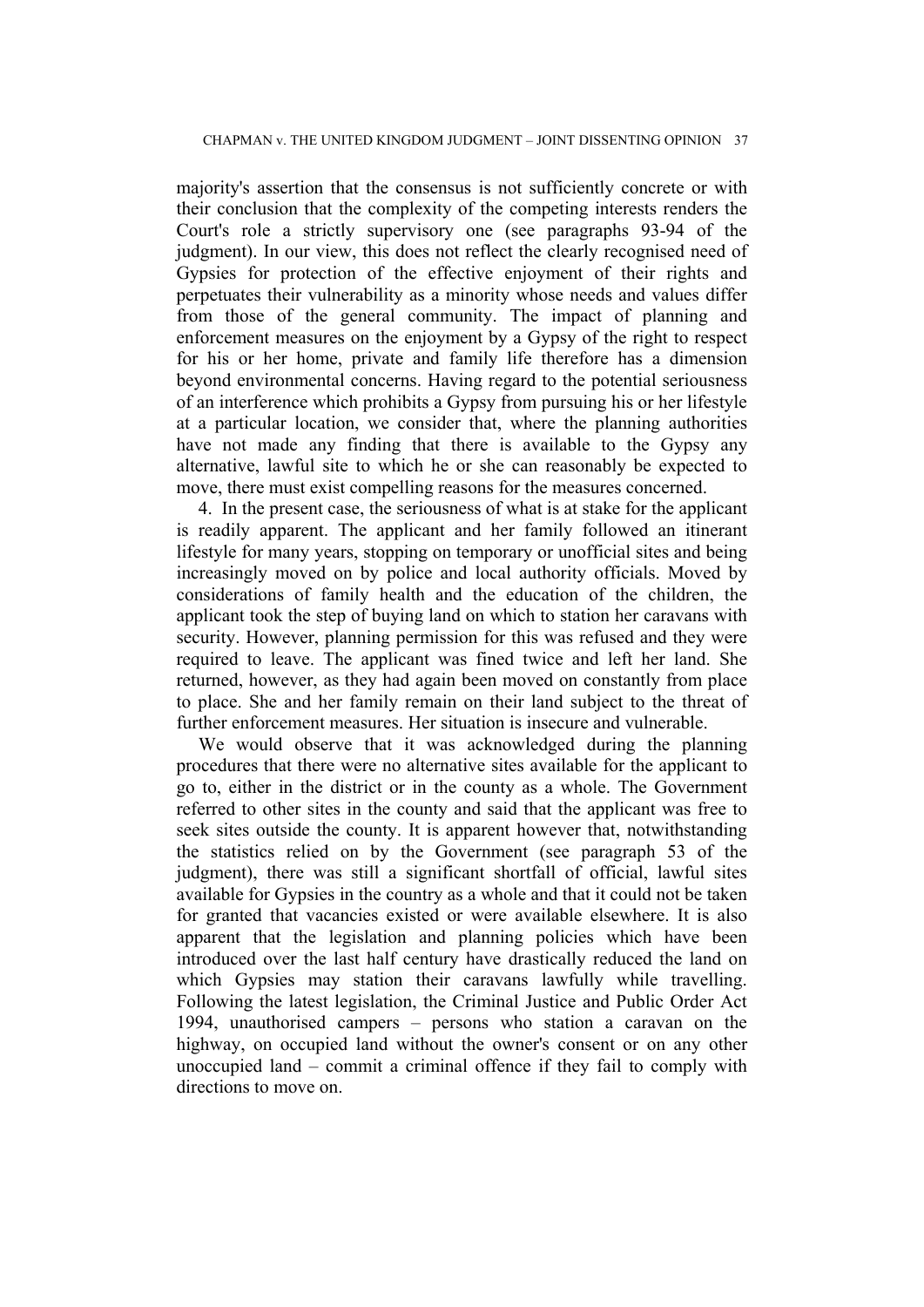#### 38 CHAPMAN v. THE UNITED KINGDOM JUDGMENT – JOINT DISSENTING OPINION

The Government have argued that the applicant's applications for planning permission for a bungalow should be taken into account as showing that her accommodation needs attract no very special considerations. We are not persuaded of the relevance of this argument. The applicant applied for permission for a bungalow after her application for her caravans had been refused and when she was facing imminent removal from her land. Nor does the fact that she has shown an intention to settle on land on a long-term basis detract from the seriousness of the interference. The pressure on the historic nomadic lifestyle of Gypsies from the legislation passed from 1960 onwards has had the effect of inducing many Gypsies to adopt the solution of finding a secure, long-term base for their caravans on their own land, while retaining the ability to travel seasonally or from time to time. Indeed, it may be noted that the official policy for some decades has been to encourage Gypsies to find their own private sites (see paragraphs 38-40 and 46 of the judgment).

The applicant, however, in adopting this course for her own family, did not obtain planning permission for stationing her caravans on her land. Furthermore, the land in question was in a Green Belt area. The inspectors who conducted the planning inquiries found that, notwithstanding the tidying, improving and screening of the site, her occupation of the land detracted significantly from the quiet, rural character of the countryside which the Green Belt was intended to preserve from encroachment. It is not for us to dispute this assessment.

The Government have further placed significant weight on the safeguards afforded by the planning procedures, submitting that the applicant's interests were properly and fairly taken into account by the inspectors in reaching their decisions that the environmental interests outweighed hers. We note, however, that the planning inspectors reach their decisions having regard to the applicable planning laws and policies. These indicated that there was a general presumption against inappropriate development in the Green Belt, that Gypsy sites were not regarded as appropriate developments in the Green Belt and that very special circumstances would be required to justify such an inappropriate development. Having regard to the fact that in this case it was accepted that no other official sites were available to the applicant to station her caravans and that she had worked to improve and screen the site, we consider that the burden placed on the applicant to prove very special circumstances is extremely high, if not insuperable. We are accordingly not persuaded that the planning framework was able to give anything more than marginal or token weight to the applicant's interests or to the associated public interest in preserving cultural diversity through protection of traditional ethnic lifestyles.

We have therefore weighed the seriousness of the interference with the applicant's rights with the environmental arguments which militate against her occupation. While the latter are not of negligible importance, they are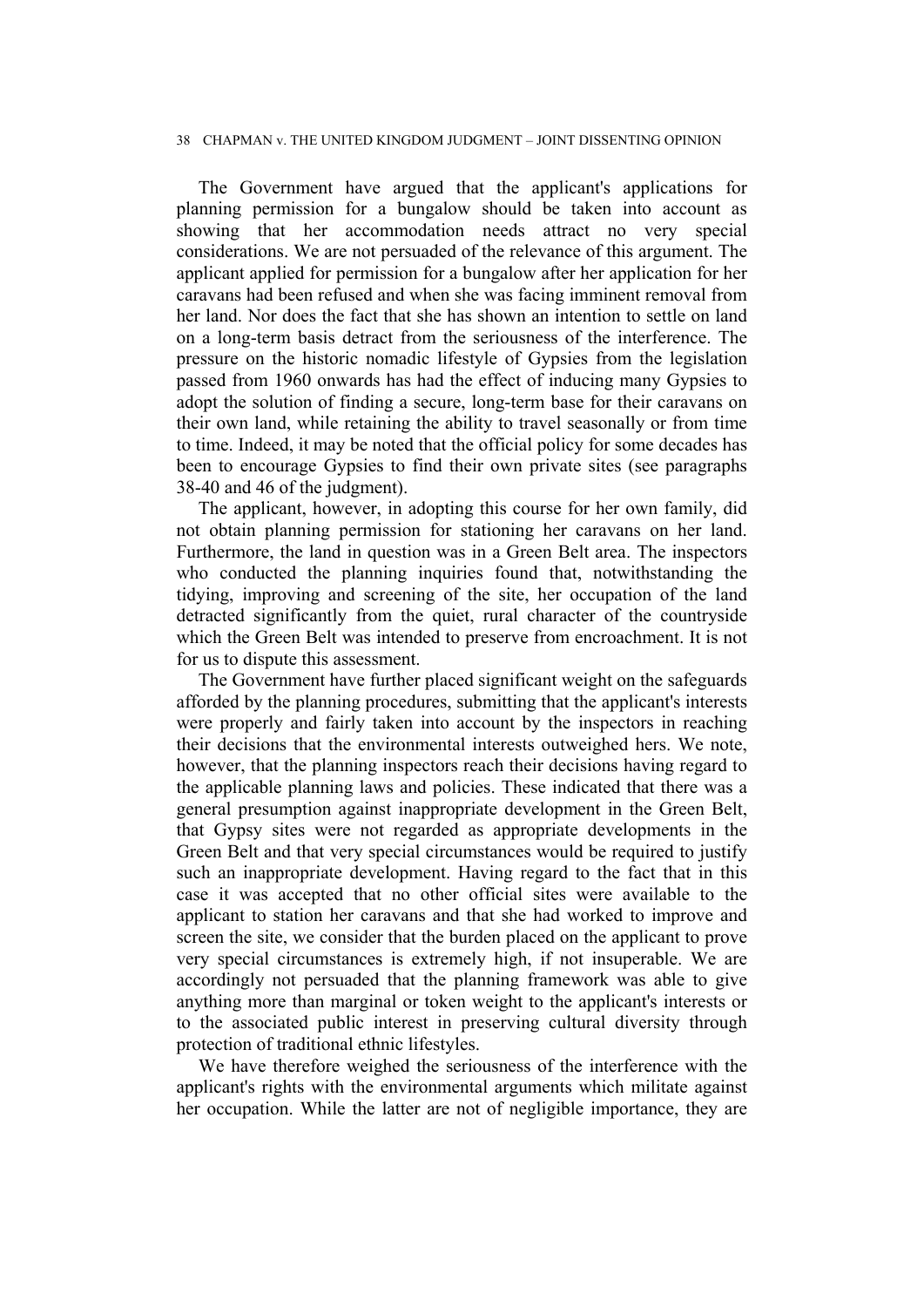not, in our view, of either such a nature or degree as to disclose a "pressing social need" when compared with what was at stake for the applicant. There was no indication in the planning procedures that the applicant had anywhere else to which she could reasonably be expected to move her caravans. The local authority had been found in breach of their duty to make adequate provision for Gypsies in the area in 1985 and had been under a direction from the Secretary of State to comply with their statutory duty, without any concrete improvement of the situation resulting since. In these circumstances, we find that the planning and enforcement measures exceeded the margin of appreciation accorded to the domestic authorities and were disproportionate to the legitimate aim of environmental protection. They cannot therefore be regarded as "necessary in a democratic society".

5. In reaching this conclusion, we have given consideration to whether, as the Government warned, this would be tantamount to excluding Gypsies from planning enforcement mechanisms and giving them *carte blanche* to settle wherever they choose. The long-term failure of local authorities to make effective provision for Gypsies in their planning policies is evident from the history of implementation of measures concerning Gypsy sites, both public and private (see paragraphs 36-37, 46 and 49 of the judgment). Recognition has been given domestically to the difficulties of the Gypsies' situation through the "toleration" of some unlawful sites and the sensitivity urged on local authorities in the exercise of their "Draconic" enforcement powers (see paragraphs 47-48 of the judgment). This indicates that the government is already well aware that the legislative and policy framework does not provide in practice for the needs of the Gypsy minority and that its policy of leaving it to local authorities to make provision for Gypsies has been of limited effectiveness (see paragraphs 49-52 of the judgment). The complexities of the problem have been adverted to above and it is not for us to impose any particular solution on the United Kingdom. However, it is in our opinion disproportionate to take steps to evict a Gypsy family from their home on their own land in circumstances where there has not been shown to be any other lawful, alternative site reasonably open to them (see, *mutatis mutandis*, *Buckley*, cited above, p. 1281, § 26, and p. 1294, § 81, where the problems of vandalism alleged to exist on the official site 700 metres from the applicant's land did not appear to pose any specific threat to her or her family's health or security). It would accordingly be for the authorities to adopt such measures as they consider appropriate to ensure that the planning system affords effective respect for the home, private life and family life of Gypsies such as the applicant.

6. The reference by the majority to the alleged liberty of Gypsies to camp on any caravan site with planning permission (see paragraph 97 of the judgment) ignores the reality that Gypsies are not welcome on private residential sites which are, in any event, often prohibitively expensive. Nor are they able to use such private residential sites for seasonal or temporary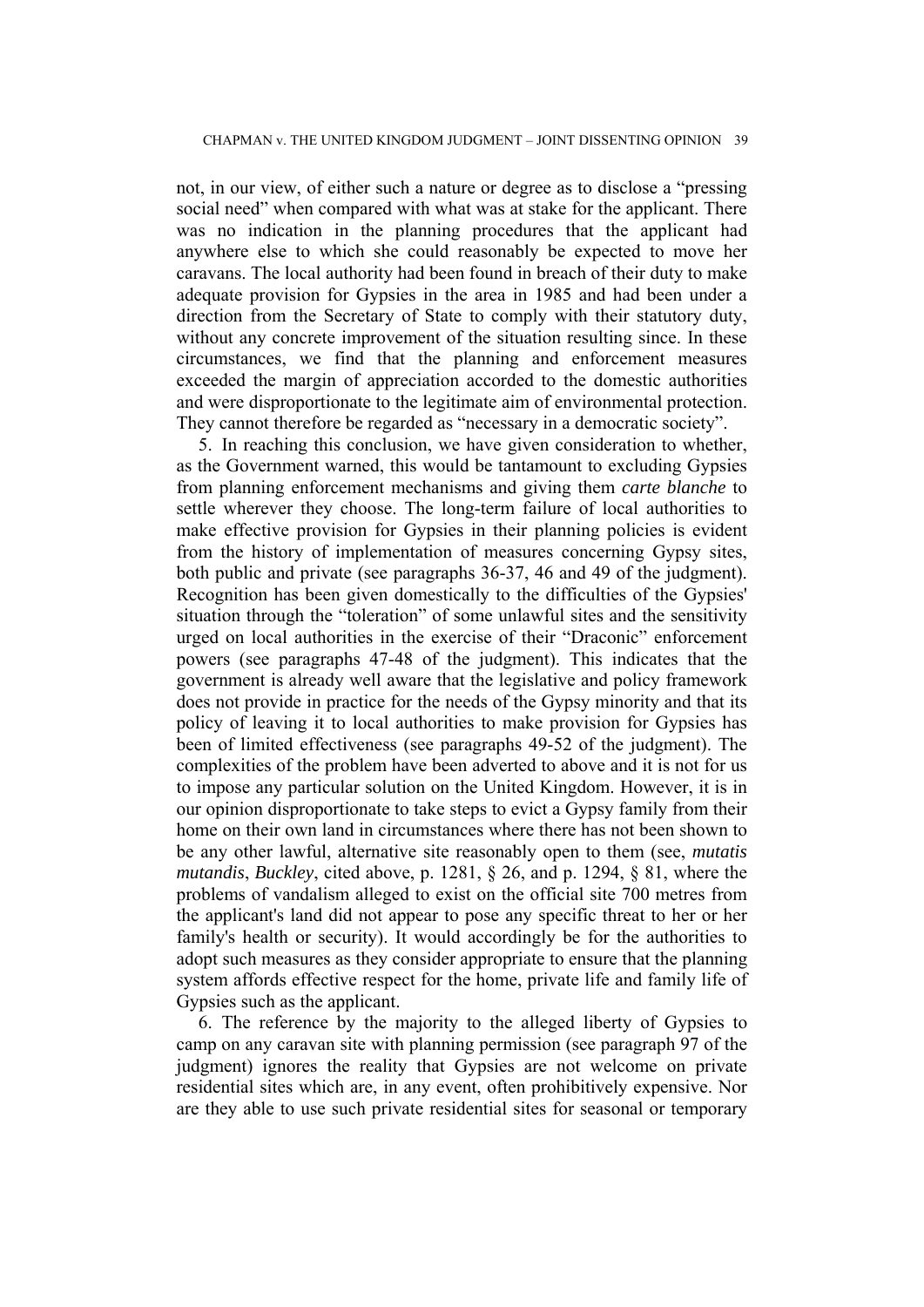#### 40 CHAPMAN v. THE UNITED KINGDOM JUDGMENT – JOINT DISSENTING OPINION

transit. The planning authorities themselves recognise that the only practicable options open to Gypsies are local authority-owned sites or privately owned Gypsy sites. It is not a question of Gypsies imposing particular preferences as to location and facilities without realistic reference to their own resources (see paragraph 112 of the judgment). The options open to them are, as in this case, severely limited, if they exist at all.

7. We would also take issue with the relevance or validity of the statement in paragraph 99 of the judgment to the effect that Article 8 does not recognise a right to be provided with a home. In this case, the applicant had a home, in her caravan on her land, but was being prevented from settling there. Furthermore, it is not the Court's case-law that a right to be provided with a home is totally outside the ambit of Article 8. The Court has accepted that there may be circumstances where the authorities' refusal to take steps to assist in housing problems could disclose a problem under Article 8 – see, for example, *Marzari*, cited above, where the Court held that a refusal of the authorities to provide housing assistance to an individual suffering from a serious illness might in certain circumstances raise an issue because of the impact of such refusal on the private life of the individual. Obligations on the State arise therefore where there is a direct and immediate link between the measures sought by an applicant and the latter's private life (see *Botta v. Italy*, judgment of 24 February 1998, *Reports* 1998- I, p. 422, §§ 33-34).

8. Finally, we cannot agree with the view expressed by the majority that to accord protection under Article 8 to a Gypsy in unlawful residence in a caravan on her land would raise problems under Article 14 where planning laws continued to prevent individuals from setting up houses on their land in the same area (see paragraph 95 of the judgment). This approach ignores the fact, earlier acknowledged by the majority, that in this case the applicant's lifestyle as a Gypsy widens the scope to Article 8, which would not necessarily be the case for a person who lives in conventional housing, the supply of which is subject to fewer constraints. The situations would not be likely to be analogous. On the contrary, discrimination may arise where States, without objective and reasonable justification, fail to treat differently persons whose situations are significantly different (see *Thlimmenos v. Greece*, no. 34369/97, § 44, ECHR 2000-IV).

9. In conclusion, we would reiterate that it is not a necessary consequence of finding a violation in this case that Gypsies could, freely, take up residence on any land in the country. Where there were shown to be other sites available to them, the balance between the interests of protecting the environmental value of the site and the interests of the Gypsy family in residing on it would tip more strongly towards the former. United Kingdom legislation and policies in this area have long recognised the objective of providing for Gypsies' special needs. The homeless have a right under domestic legislation to be provided with accommodation (see paragraph 54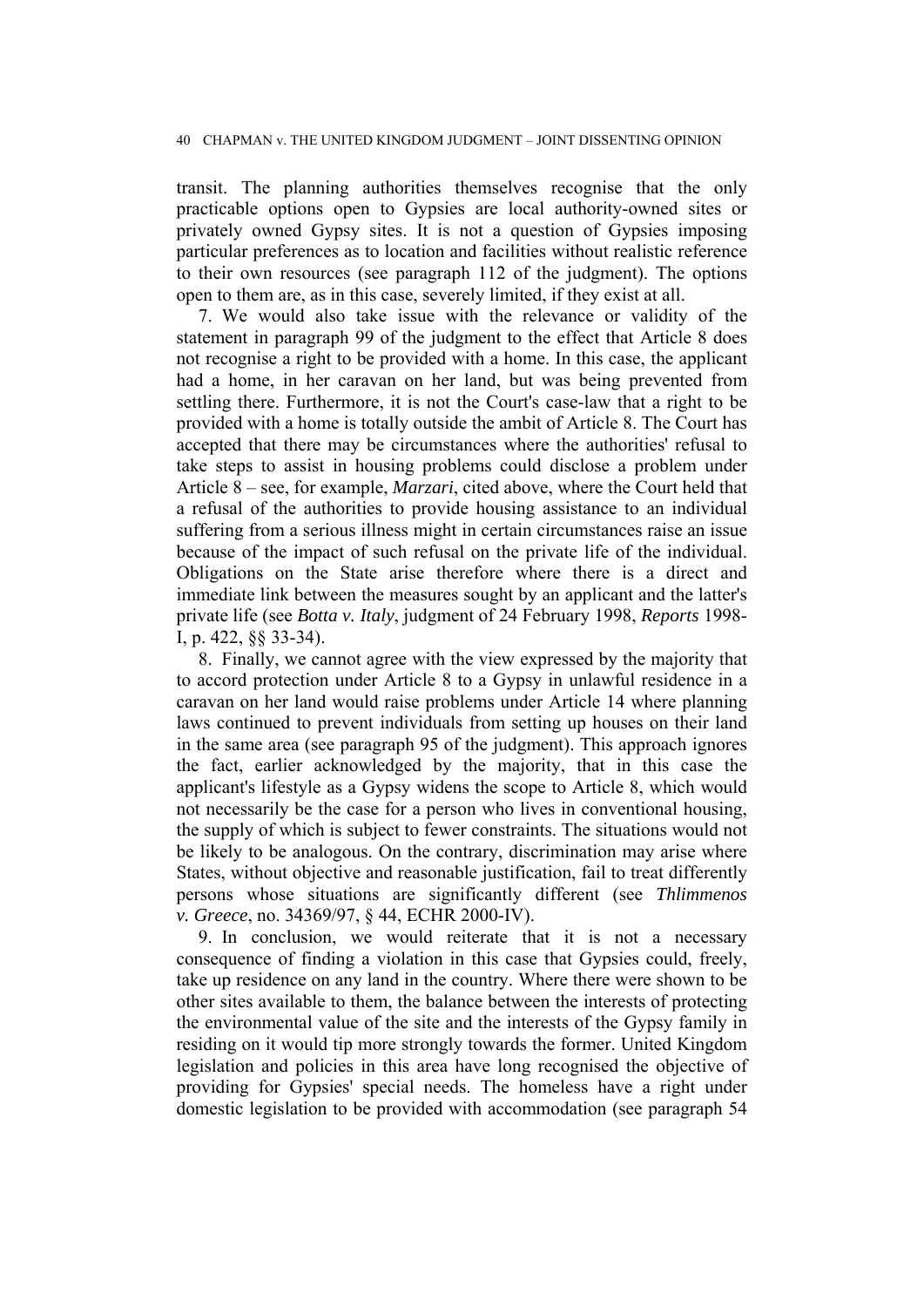of the judgment). Our view that Article 8 of the Convention imposes a positive obligation on the authorities to ensure that Gypsies have a practical and effective opportunity to enjoy their right to respect for their home, and their private and family life, in accordance with their traditional lifestyle, is not a startling innovation.

10. We conclude that there has been a violation of Article 8 of the Convention.

11. We voted for non-violation of Article 1 of Protocol No. 1 and Article 14 of the Convention as, in the light of our firm conviction that Article 8 had been violated in the circumstances of this case, no separate issues remained to be examined.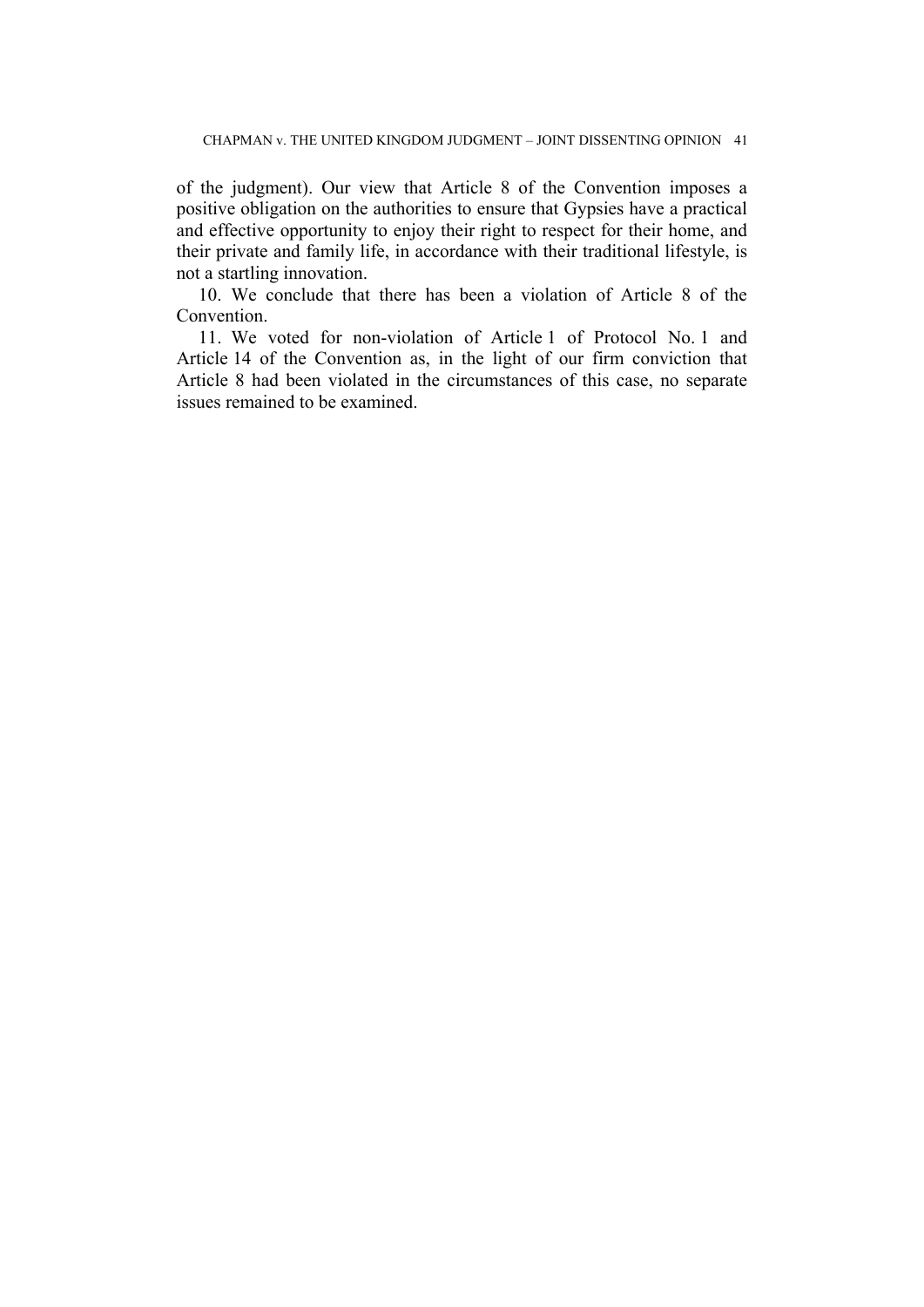## SEPARATE OPINION OF JUDGE BONELLO

1. I voted for a finding of a violation of Article 8 for the reasons laid out in the joint dissenting opinion in which I participated.

2. I endorsed, albeit grudgingly, the view common to the majority and the minority, that the measures to which the applicant was subjected were "in accordance with the law". This conclusion is, I believe, difficult to escape, in the light of the current case-law of the Convention. I suggest that the Court should be looking beyond that.

3. Any measure that inhibits the enjoyment of a fundamental right has to respect the principle of legality: the restriction must be in accordance with the law. My view is that, on a proper reading of Article 8, a different conclusion could, and perhaps ought to, have been reached in this case.

4. The authorities were manifestly in a state of illegality from before the time the applicant took the law in her own hands. Section 6 of the Caravan Sites Act 1968 (until it was revoked by the Criminal Justice and Public Order Act 1994 – see paragraph 42 of the judgment), imposed a legal duty on local authorities "so far as may be necessary to provide adequate accommodation for gypsies residing in or resorting to their area". Indeed, the local authorities had been found in breach of their duty to make adequate provision for Gypsies in the area in 1985 and had disregarded a directive from the Secretary of State to comply with their statutory duties.

5. I believe that a public authority which is in breach of its legal obligations should not be allowed to plead that it is acting "in accordance with the law". The classic constitutional doctrine of "clean hands" precludes those who are in prior contravention of the law from claiming the law's protection.

6. A public authority has as great an obligation to comply with the law as any individual. Its responsibility is eminently more than that of individuals belonging to vulnerable classes who are virtually forced to disregard the law in order to be able to exercise their fundamental right to a private and family life – individuals who have to contravene the law due to the operation of the prior failings of the public authorities.

7. In the present case, both the public authorities and the individual had undoubtedly trespassed the boundaries of legality. But it was the public authority's default in observing the law that precipitated and induced the subsequent default by the individual. That failing of the authorities has brought about a situation which almost justifies the defence of necessity. Why a human rights court should look with more sympathy at the far